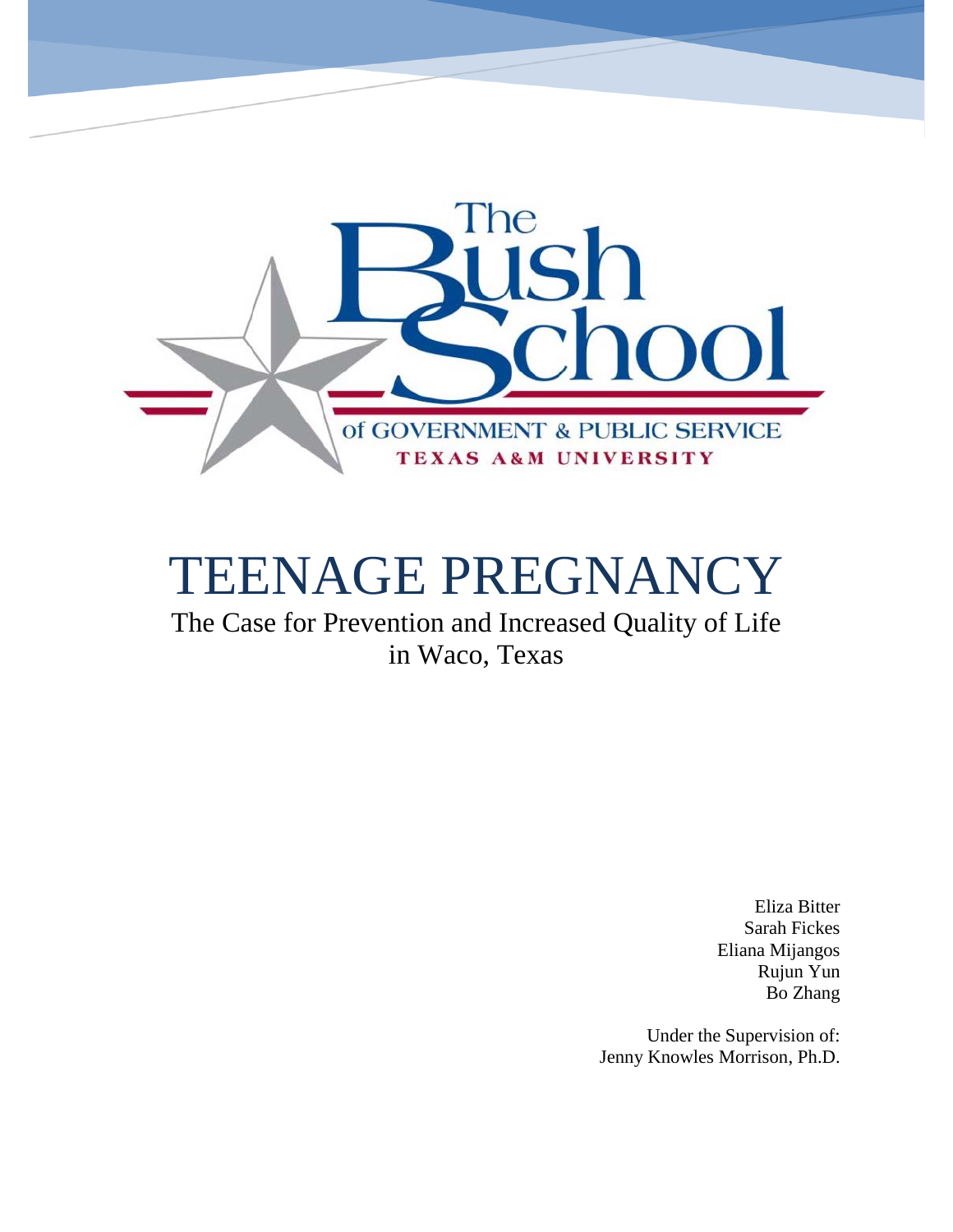# **Acknowledgements**

<span id="page-1-0"></span>This study was commissioned by the Waco Foundation's Early Childhood Initiative SmartBabies. We would like to acknowledge Ashley Allison, Executive Director of the Waco Foundation, and Ashley Weaver, Director of SmartBabies, as well as the rest of the staff and interns at the Waco Foundation. In developing the ideas presented here, the authors received support and input from Dr. Rebecca Maynard, principle investigator of *Kids Having Kids,* the United Way of Greater Milwaukee, Chicago's Department of Health Services, and San Antonio's Healthy Futures Alliance.

Input from the Center for Disease Control and Prevention, the National Campaign, and the Department of Health and Human Services made the data collection and qualitative analysis aspects of this project possible. This research also would not have been possible without the support of the Bush School of Government and Public Service at Texas A&M University, the principle investigator for this capstone, Dr. Jenny Morrison, and the anonymous reviewers. A special thank you to Dr. Lori Taylor, whose knowledge of cost-benefit analyses was invaluable to this research and report.



\*Note: This research was conducted through evidence based studies. Sources were accumulated and utilized based on quality of evidence not assessing political motives of researchers or their affiliate groups. All results reflect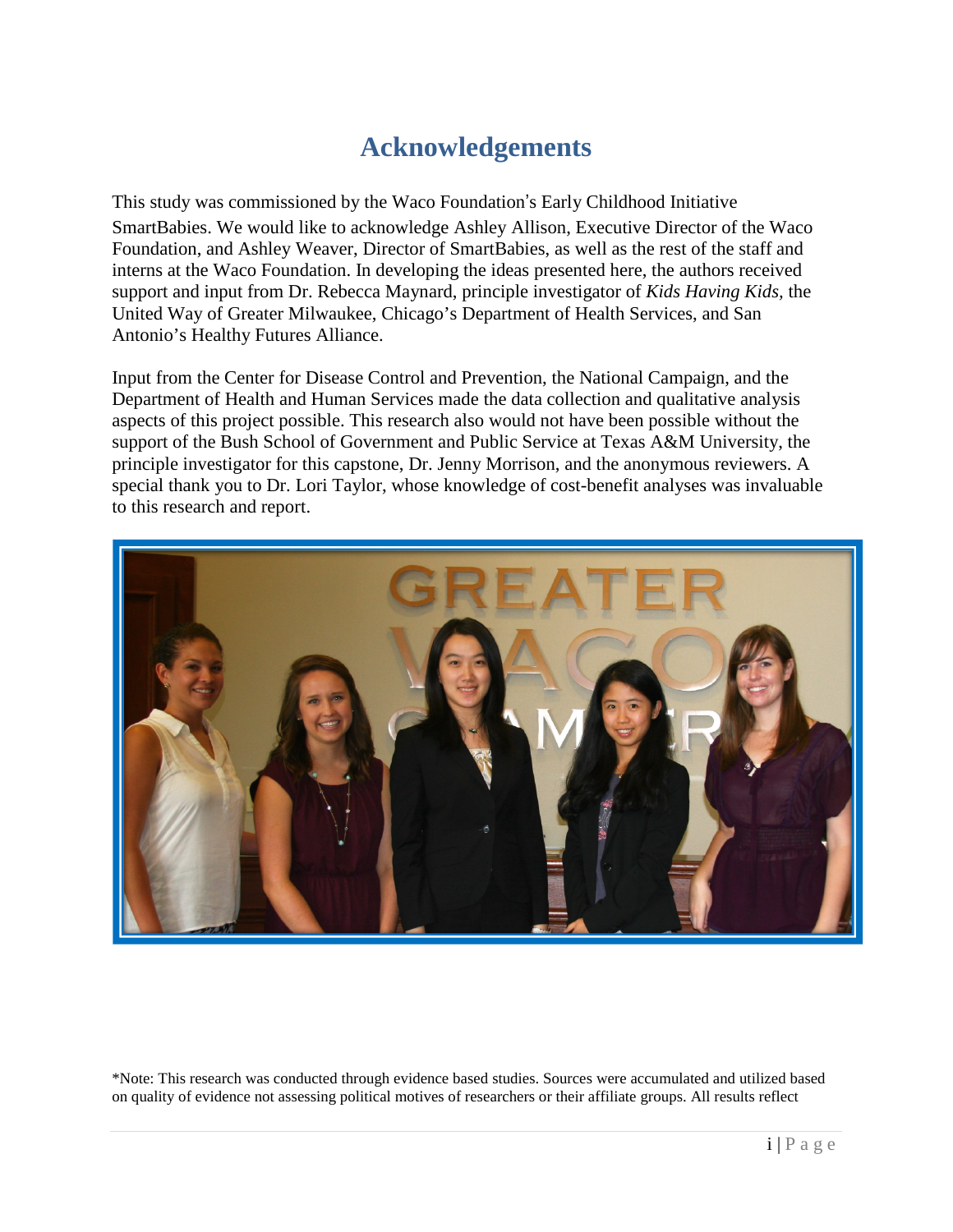quantitative and qualitative analysis and do not reflect the personal opinions of the researchers, Texas A&M University, or SmartBabies.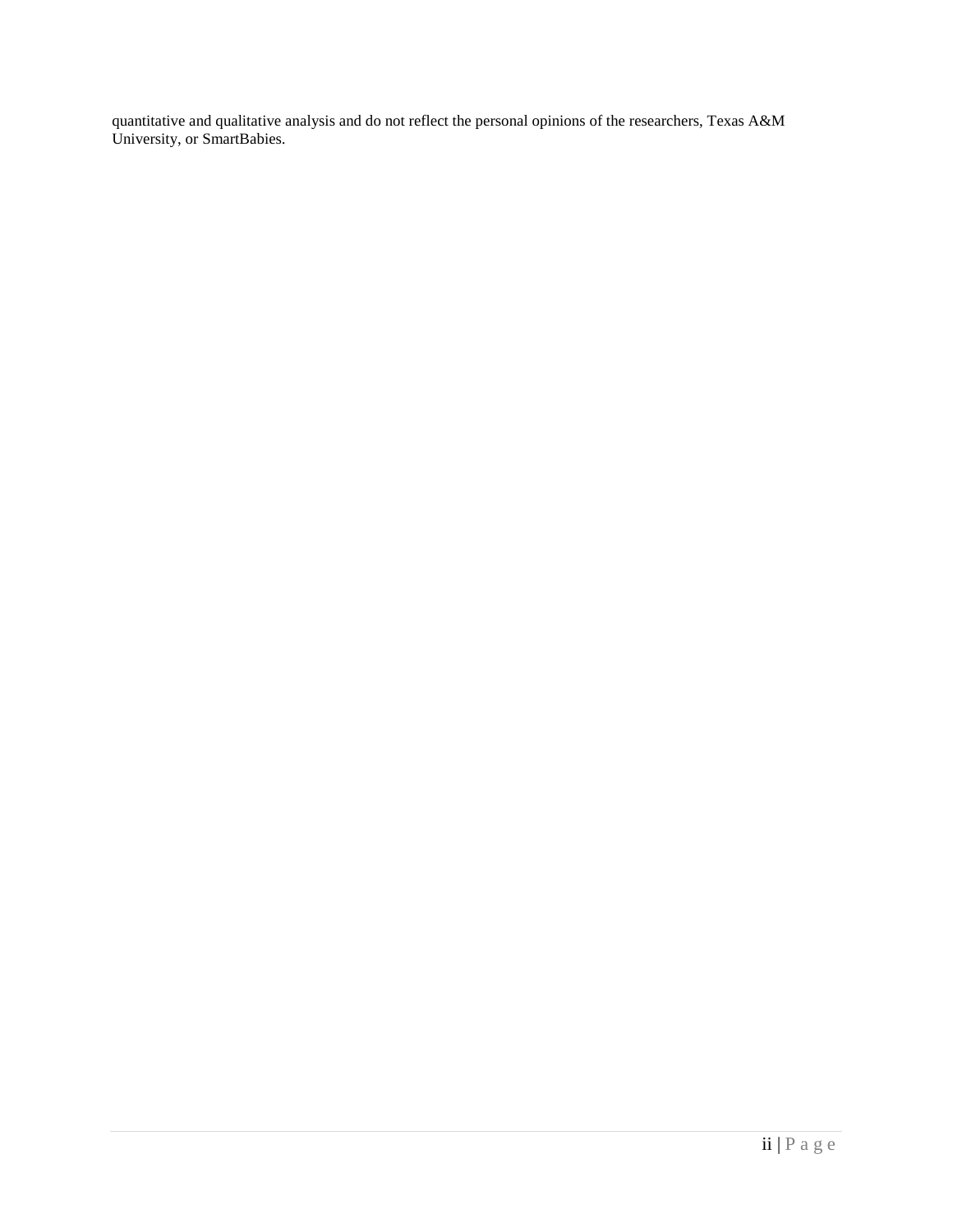# <span id="page-3-0"></span>**Executive Summary**

In 2011, Texas was ranked 5th in the nation for total teen births rates amongst females, ages 15- 19 (Department of Health and Human Resources 2011). Compared to the national average in the United States of 31.3 per one thousand, in 2011 46.9 per one thousand of Texas teens became pregnant (Appendix A). Teen Pregnancy is a very real issue in Texas, and the Waco community has found itself in the forefront of this fight.

In 2007, the Waco Foundation, a community-based foundation that supports the Waco and McLennan County areas through grant making and philanthropy, commissioned a Quality of Life Report to be conducted within their community. Children in McLennan County were discovered to have an overall quality of life score, a measure of physical health status and disease, of 41.67%. Dispersed among the county's zip codes, this score represented a 57% disparity in scores between the lowest and highest zip codes in the county (Smith, Romero and Alonzo 2009). In searching for causes for this disparity, the Quality of Life Report found a correlation between low early childhood quality of life and teenage parents (Smith, Romero and Alonzo 2009).

This led to the community accepting the urgency of the issue and creating the SmartBabies Early Childhood Initiative. It is SmartBabies' mission to raise the quality of life for all children within McLennan County. Because of this, the SmartBabies Steering Committee, encompassing representatives from health care, business, and early childhood development sectors, has determined the best way to address low quality of life caused by teen pregnancy is to prevent teenage pregnancy altogether by introducing "preventative" programming (SmartBabies Community Update, 2013).

The Waco Foundation SmartBabies Early Childhood Initiative commissioned this study to provide an analysis of the relative costs of teen pregnancy prevention as opposed to reactive support in the Waco, Texas community and to support the community's current and future projected programming activities. The analysis includes a literature review, collection of secondary data, qualitative interviews, and an inclusive presentation of findings to SmartBabies, the Waco Foundation and its stakeholders, showing the positive impacts as a result of Waco proactively reducing teen pregnancy.

*Key words: teen pregnancy, prevention, community initiative, evidence-based prevention*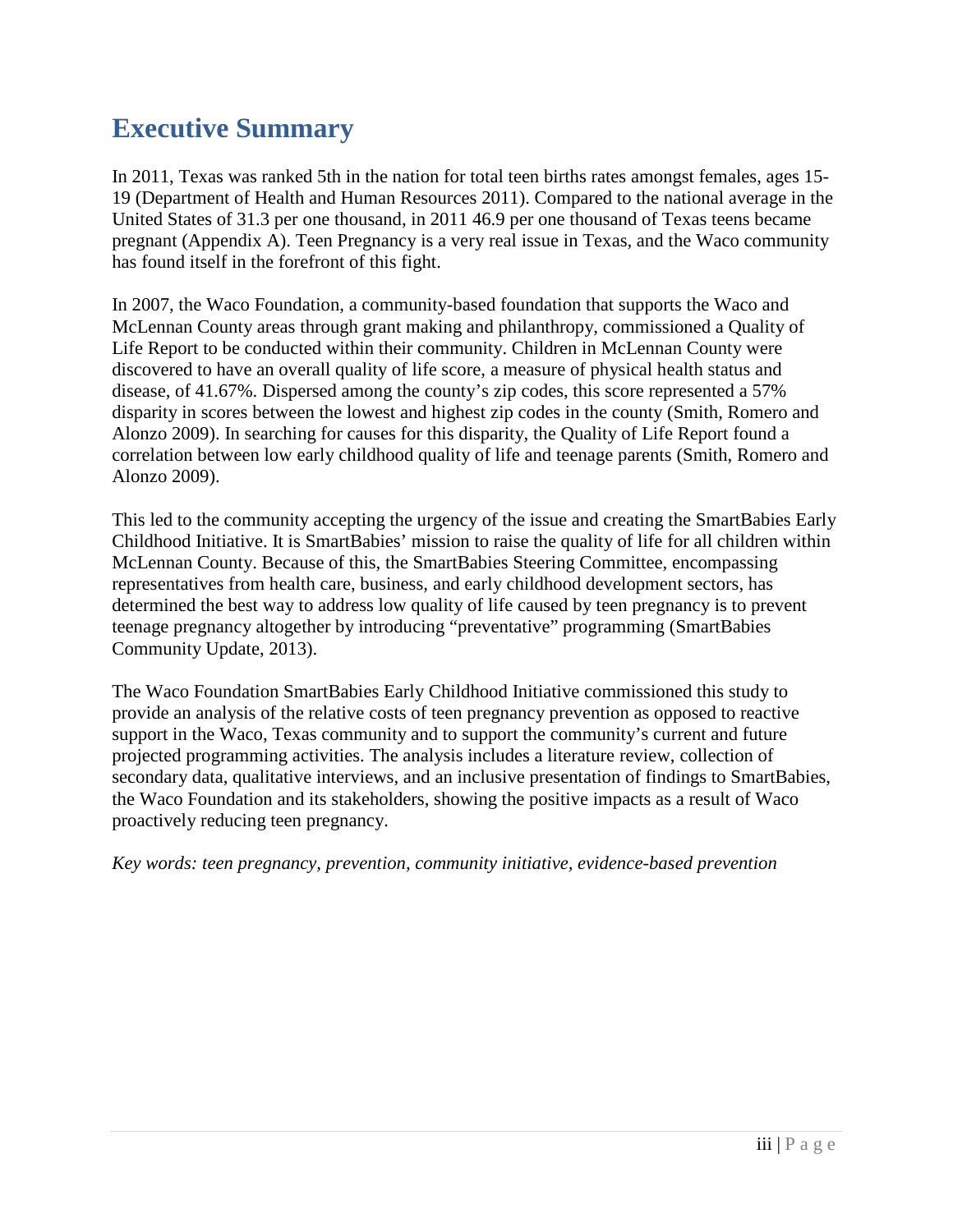# <span id="page-4-0"></span>**Glossary of Teen Pregnancy Terminology**

#### **Abstinence-only sex education (Collins, et. al 2002)**

Abstinence-only education is a form of sex education that focuses on instilling the concept of sex outside of marriage always being inappropriate. This form of education does not include that of safe sex. Fans of this form of education argue that abstinence is the only way to reduce STDs. Those who oppose argue that these programs withhold information from adolescents that might help them make better decisions. Results from this form of education have proven to be statistically insignificant and unsuccessful in reducing teen pregnancy.

#### **Community-Based Initiative (Boonstra 2009)**

A community-based initiative is one that brings community programs together to fight for a solution to a social issue. It motivates community members and programs to utilize their strengths in uniting efforts to reduce teen pregnancy, for example. SmartBabies is an example of a community initiative. These initiatives combine resources and expertise to more efficiently address social issues.

#### **Comprehensive sex education (Bridges and Alford 2009)**

Comprehensive sex education is often used by teen pregnancy prevention practitioners to implement evidence-based education into curricula and programming. According to Bridges and Alford (2009), evaluations of comprehensive sex education programs show that these programs can help youth delay onset of sexual activity, reduce the frequency of sexual activity, reduce the number of sexual partners, and increase condom and contraceptive use.

### **Curriculum (Boonstra 2009)**

Curricula refer to the sex education ideals instilled in teens. The curricula can be taught by a program (see definition below) or by a high school educator or administrator. It can reflect abstinence-only or evidence-based education (see definition below).

### **Evidence-based sex education (Healthy Teen Network 2010)**

Evidence-based education is defined as science-based programs that use social science research to assess the needs of the teens they serve and conduct outcome evaluations to continually improve programs. These programs are designed to delay sex in adolescents through extended programs that teach youth communication skills, address peer pressure, and are adjusted for the age and experience of participants. This form of education was adopted in 2006 after the U.S. saw a spike in teen pregnancy.

### **Preventative Support (Guttmacher 2013)**

Preventative support comes prior to the pregnancy or birth of a child to a teen mother. The support can come through curriculum and education (see definition below), through contraceptive supply, or through general knowledge of the consequences of teen pregnancy. This support uses mostly evidence-based (see definition below) programming and curricula to reduce the chances of teen pregnancy.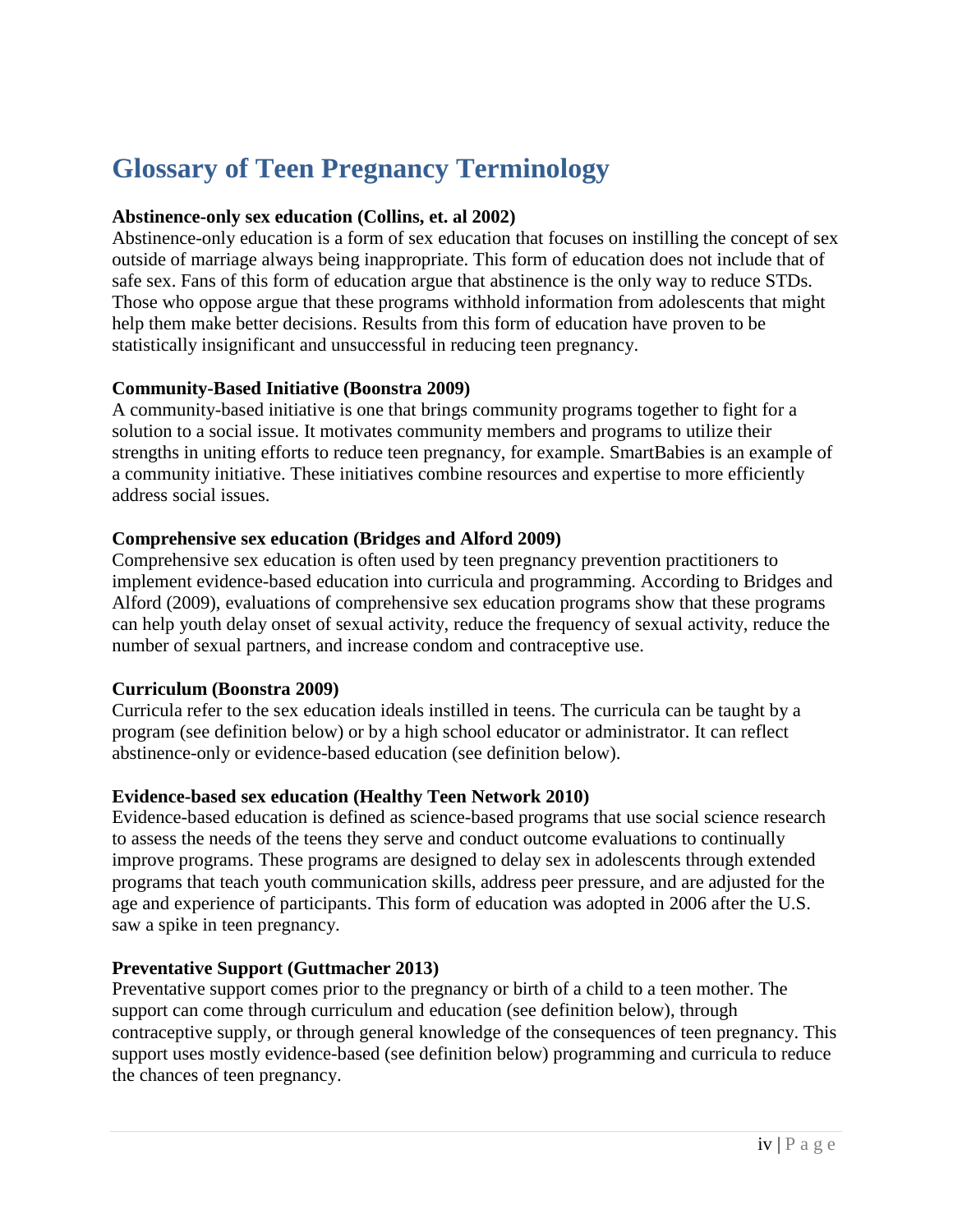#### **Program (Boonstra 2009)**

A program is a single entity that works based off its own mission, budget, and strategic plan. Programs, in the case of teen pregnancy, serve as providers rather than facilitators (community initiatives). They often function as the branches of a community initiative and work directly with the target sample, teen mothers, fathers, and their children in this case.

#### **Reactive Support (Guttmacher 2013)**

Reactive support in regards to teen pregnancy would include any medical, health, or educational care given to the teen parent, mother or father, of a child. The support could come in the form of a nurse-family practitioner who helps the mother learn parenting habits, it could come in the form of contraception given to a mother to reduce chances of second teen births, or it could include medical care such as abortions or treatment to the mother or child after the birth in an effort to improve quality of life for the new born.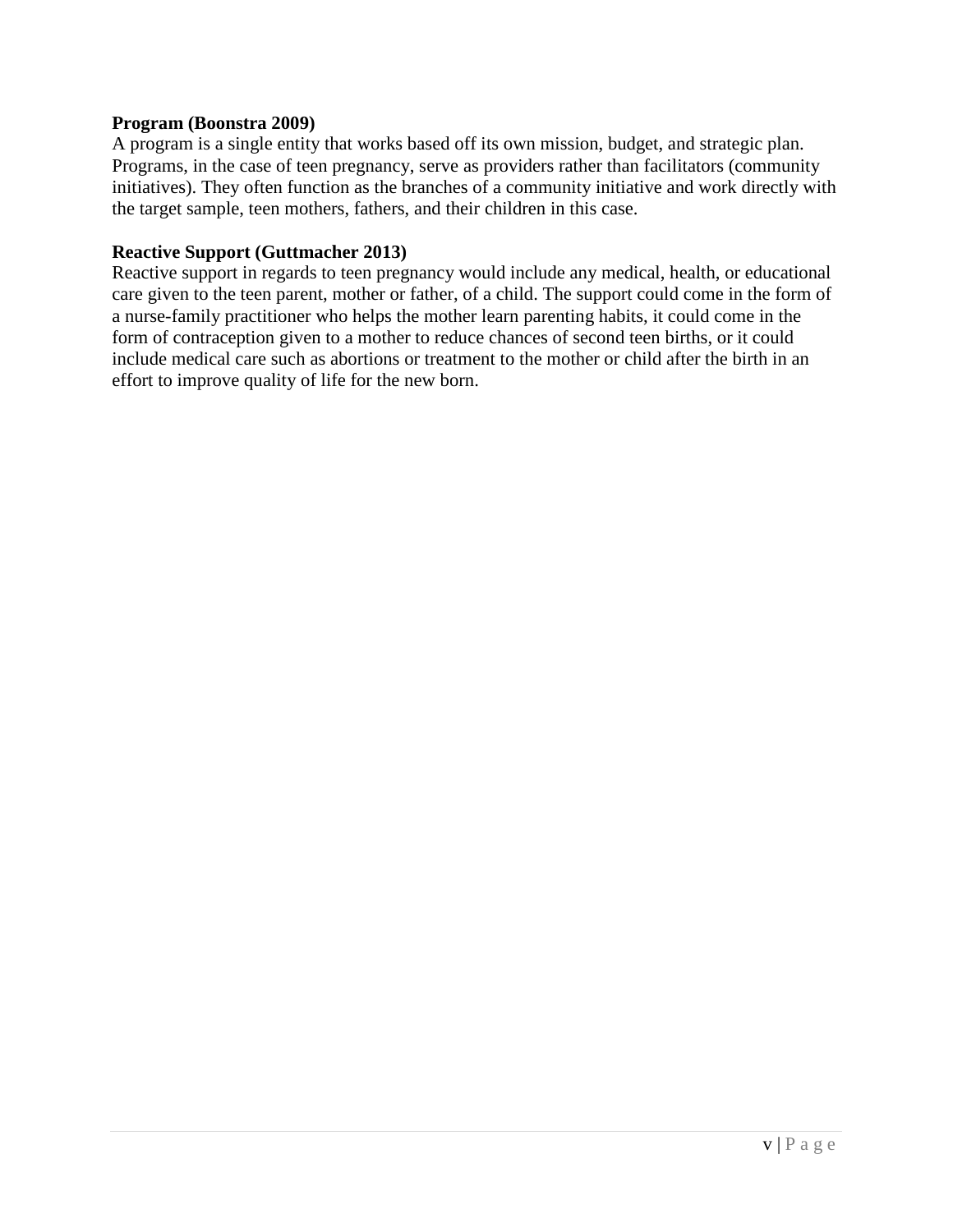# <span id="page-6-0"></span>**Table of Contents**

| The Role of Sex Education Curricula to Address Teen Pregnancy Prevention 4 |
|----------------------------------------------------------------------------|
|                                                                            |
|                                                                            |
|                                                                            |
|                                                                            |
|                                                                            |
|                                                                            |
|                                                                            |
|                                                                            |
|                                                                            |
|                                                                            |
|                                                                            |
|                                                                            |
|                                                                            |
|                                                                            |
|                                                                            |
|                                                                            |
|                                                                            |
|                                                                            |
|                                                                            |
|                                                                            |
|                                                                            |
|                                                                            |
|                                                                            |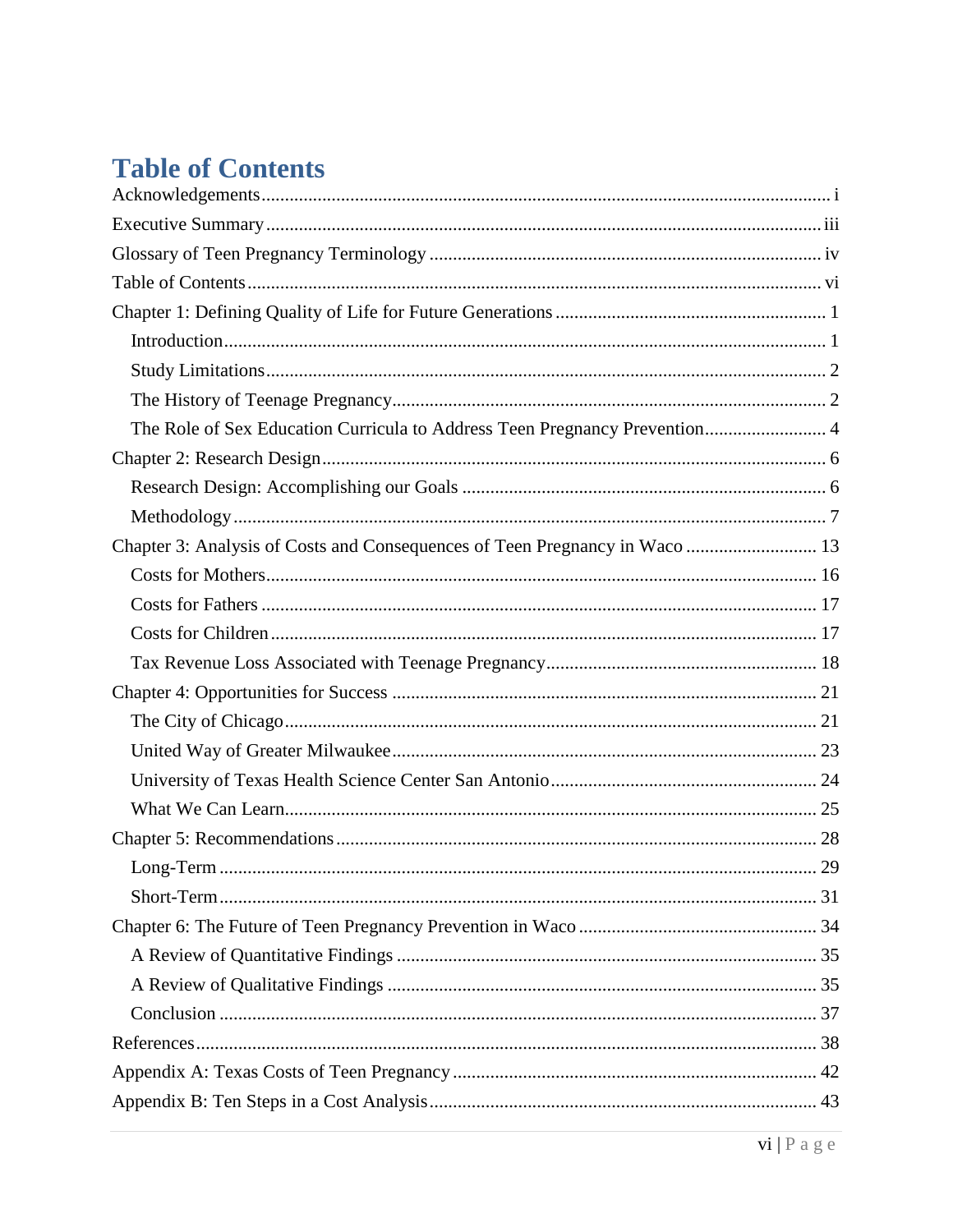| Appendix F: Model: Teen Pregnancy Costs and Consequences by Category 48 |  |
|-------------------------------------------------------------------------|--|
|                                                                         |  |
|                                                                         |  |
|                                                                         |  |
|                                                                         |  |
|                                                                         |  |
|                                                                         |  |
|                                                                         |  |
|                                                                         |  |
|                                                                         |  |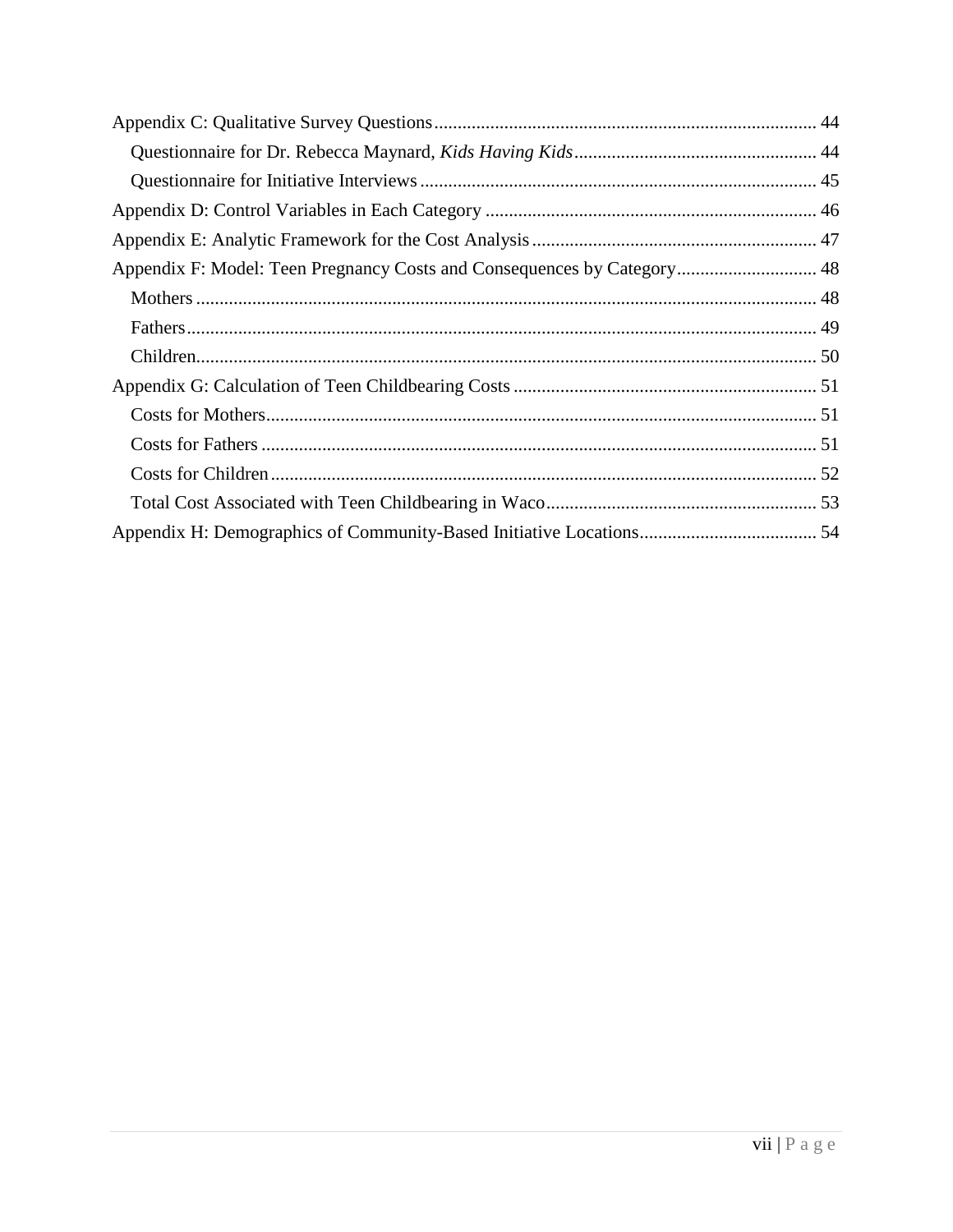# <span id="page-8-0"></span>**Chapter 1: Defining Quality of Life for Future Generations**

### <span id="page-8-1"></span>**Introduction**

 $\overline{a}$ 

Teenage pregnancy is a multifaceted issue within the United States, with tax payers, individuals, and future generations suffering the consequences. In the United States, teen pregnancy rates among teens 15-19 are higher than in other developed countries, at a rate of roughly 38 out of 1000 girls becoming pregnant in 2008 (National Campaign 2013). In 2008, 31.1% of U.S. teens became parents costing taxpayers an estimated \$11 billion (Solomon-Fears 2013). Texas was ranked  $5<sup>th</sup>$  out of 51 states in 2011 for high rates of teen pregnancy amongst females ages 15-19 and holds one of the highest rates of repeat births in the United States (National Campaign, 2013). Waco is no exception from Texas' high teen pregnancy rate, with 2.5% of their teenage, female population becoming pregnant, 8.81 infant deaths per 1000 live births, 171 unintentional and 10 intentional injuries of children ages 0-4, and rates of abuse or neglect ranging from 8.51 to 11.28 incidents per 1000 children (Smith, Romero and Alonzo 2009). Fletcher and Wolfe (2009) found that teenage childbearing is negatively associated with labor income. A teenage mother has a lower labor income of \$2,200 to \$2,400. Lee (2010) and Ashcraft, Fernández-Val, and Lang (2013) also found that teenage childbearing has significant negative effects on early socioeconomic outcomes for mothers, fathers and children.

In 2007, the Waco Foundation, a community foundation that aims to improve the quality of life of all residents within Waco and McLennan County, commissioned an *Early Childhood Quality of Life* Report to be conducted within their community. The report found that children zero to five years old in McLennan County have an overall quality of life score, a measure based on physical health status and disease, of 41.67% out of 100%. Dispersed among the county's zip codes, this score represented a 57% disparity in scores between the lowest and highest zip codes in the county (Smith, Romero and Alonzo 2009). In searching for causes of the low quality of life scores for children 0-5 years old, the Quality of Life Report found a correlation between children's quality of life and them being born to teen parents (Smith, Romero and Alonzo 2009). This led to the creation of the SmartBabies Early Childhood initiative, a community-based initiative that works to bring various stakeholders within the community together in an effort to increase the quality of life of children. The SmartBabies Steering Committee, encompassing community leaders and practitioners from various related fields, determined one way to address low quality of life is to prevent teenage pregnancy altogether.

SmartBabies has commissioned the Bush School of Government and Public Service at Texas A&M University Capstone Program<sup>[1](#page-8-2)</sup> to provide an analysis of the costs of teen pregnancies in McLennan County. The analysis includes a review of pertinent literature framing the issue of teen pregnancy and the design of a predictive model that estimates the costs of one teen pregnancy in Waco, between the ages of 15-19. This study will reveal the savings to the Waco community if teen pregnancy is delayed between the 15-19 year old age bracket. It will also

<span id="page-8-2"></span> $1$  The Capstone Program provides students with hands-on learning experience and enables them to practice the lessons of the classroom in the fields of public policy analysis or management.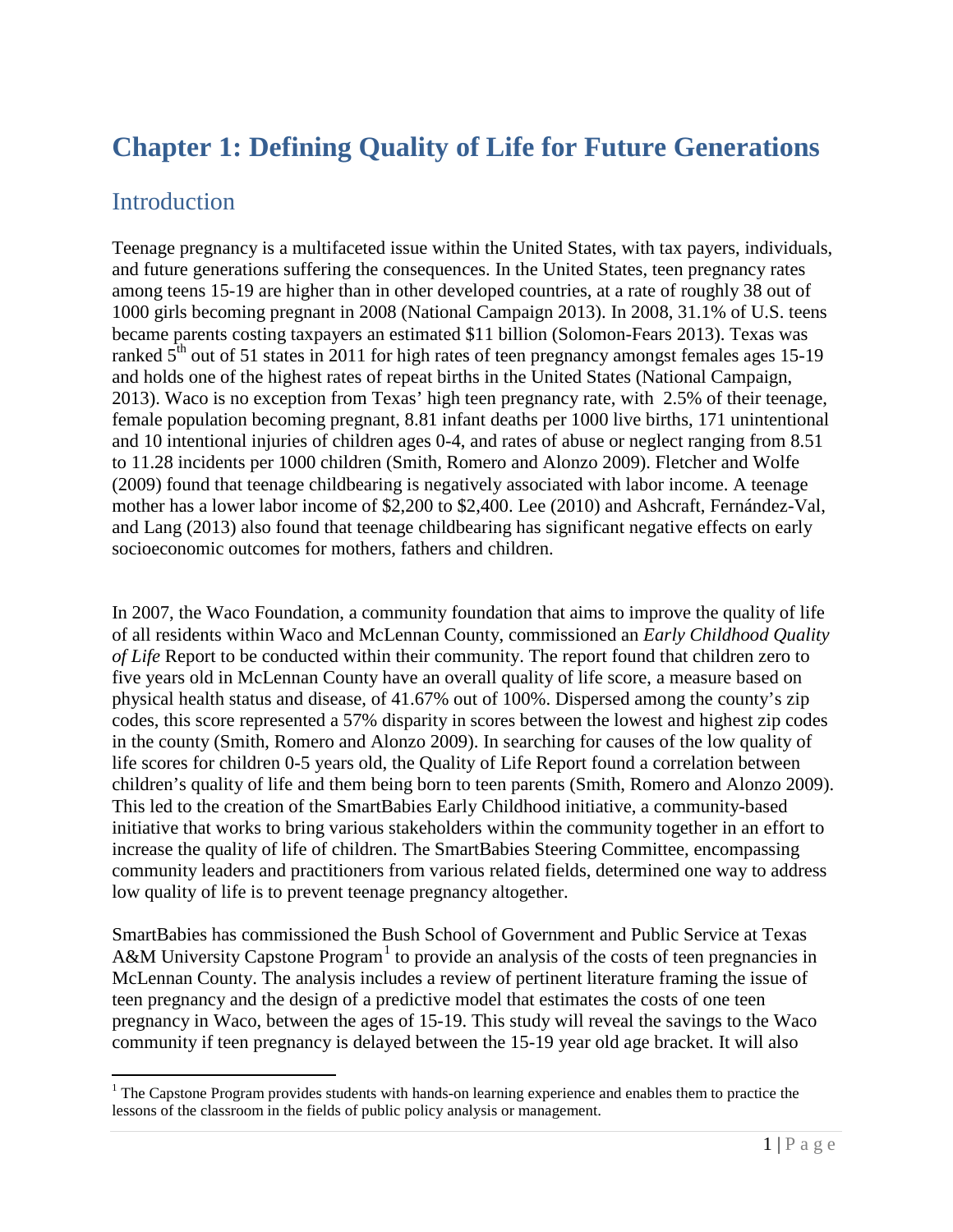recommend support for future community programming, by reporting on effective teen pregnancy prevention initiatives in other communities. Researchers from the Texas A&M Bush School Capstone group have determined the Kids Having Kids (Hoffman and Maynard 2008) outline of the costs of teen pregnancy will serve as the model for the Waco- analysis. Our study collected all data comparisons and costs specific to Waco from the 2010 U.S. Census Bureau data.

In determining specific costs of teen pregnancy, it is important to recognize the scarcity of statistical modeling and evidence of the consequences associated with teen pregnancy. Understanding this issue on a holistic level includes defining the individual, societal, and economic influence teenage pregnancy can have on our nation. The following section aims to do two things 1) define key terms and programs used in literature to promote teen pregnancy prevention, and 2) shape this issue in the United States, Texas, and Waco.

### <span id="page-9-0"></span>Study Limitations

For the purpose of time constraints, budget and data availability, researchers used 2010 data from the U.S. Census Bureau to calculate the total cost of teen birth rates in Waco. Consultation with cost-benefit analysis and education finance expert, Dr. Lori Taylor, associate professor in the Bush School of Government and Public Service and an adjunct associate professor in Texas A&M University's Department of Economics, suggested this to be the best available sources for the purpose of this study. The year 2010 represents the most recently available, public data on teen birth rate (not pregnancy), and it is close to the historical shift to evidence-based education and programming that occurred in 2009.

### <span id="page-9-1"></span>The History of Teenage Pregnancy

We will first define the issue of teen pregnancy and its dimensions. Because of the potential difference in outcomes and consequences, as well as programming costs, it is important to recognize the sample of teenage women referred to in each study or literature review, and how results will differ depending upon the definition used. For adolescents, pregnancy and resulting parenthood are negatively correlated with physical and psychological health, education, and future earning potential (Hoffman and Maynard 2008). In order to understand how this correlation is relevant to society, we must account for the varying definitions of teenage pregnancy and how each can reveal a different set of costs.

Literature has revealed a number of definitions for teenage pregnancy: a female, ages 15-19 having already given birth; a female, ages 13-19 currently pregnant; a female, ages 15-19 pregnant, having not yet given birth; or a female, ages 13-19 giving birth to their second child. The consequences for each of these subgroups depend on age, resilience, environment, and the resources they have available to them. For example, teenage mothers who put off birth for 1-2 years, post adolescence have a much better chance of becoming a productive citizen and their child has a higher quality of life (National Campaign, 2013).

For the purpose of this study, we will refer to teen pregnancy using the United Nations Children's Fund (UNICEF) definition, a teen between the ages of 15 and 19, or a female who has not yet reached legal adulthood, becoming pregnant. We selected this definition because the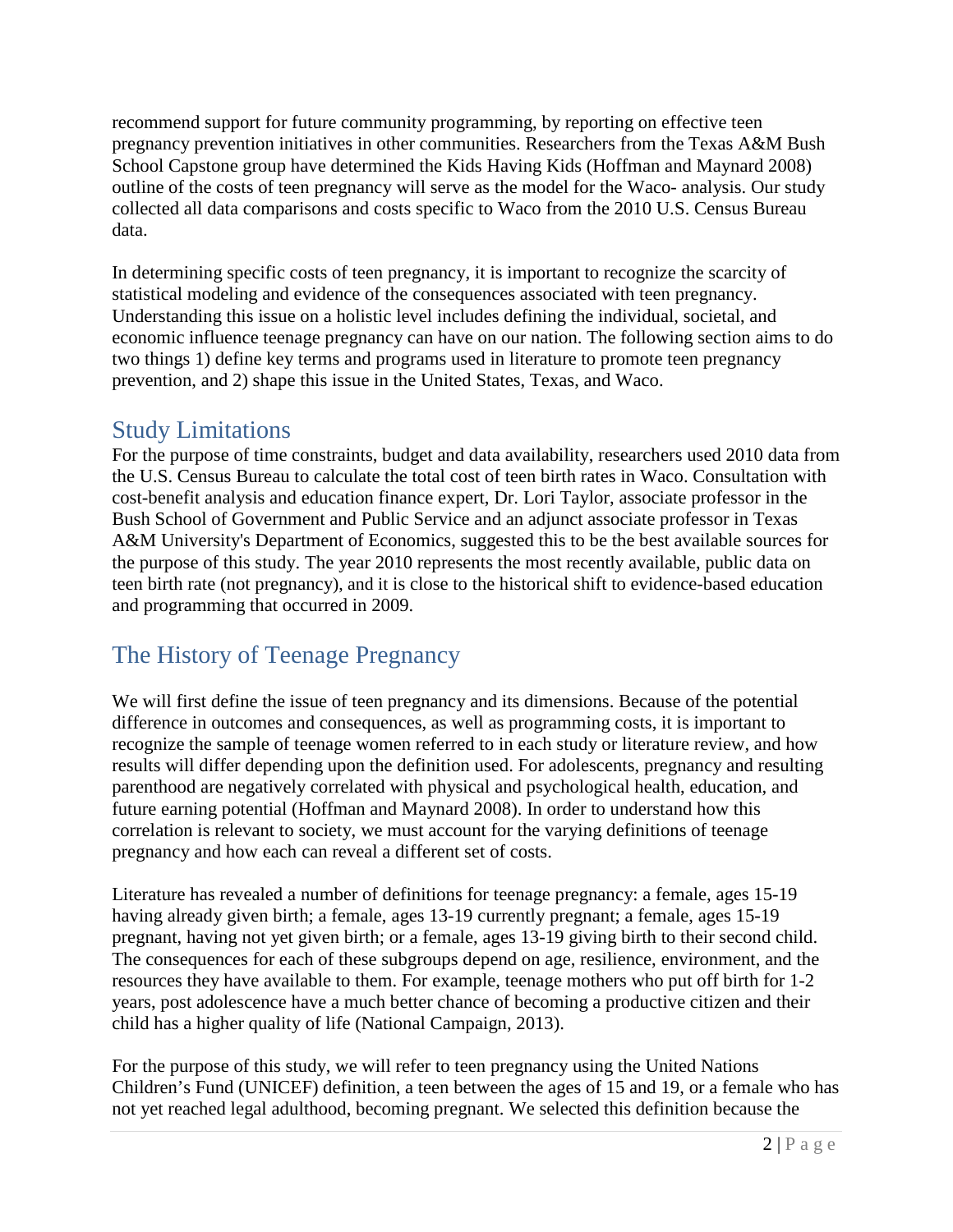majority of literature and the U.S. Census Bureau data used in this study measure the costs of teen pregnancy by females age 15 to 19 years having already given birth (UNICEF 2008). Further, UNICEF (2008) defines the term "teen" as a female who has not reached legal adulthood. In the United States this signifies that most programs addressing teen pregnancy cease when the adolescent turns eighteen or graduates from high school, whichever occurs first (Collins, et al. 2002).

It is important to note that literature reflects that teenage pregnancy also impacts males, and males are included in our study's social costs and consequences of teen pregnancy (i.e. cost of social services, lower educational attainment and therefore lower earnings potential). We discuss this idea further in Chapter 3.

In the United States, teenage pregnancy rates among the 15-19 year old female population are higher than in other developed countries, at a rate of roughly 38 of 1000 girls in 2008 (National Campaign 2013). A majority of individuals report having been sexually active before their twentieth birthday with 63.1% of twelfth graders reporting having experienced sexual intercourse (Solomon-Fears 2013). In addition to the detrimental social and economic effects of teen pregnancy on the individual teen, teenage pregnancy and parenthood negatively impact communities and society as a whole (National Campaign, 2013). In Texas, these economic effects are especially clear in the cost of teen childbearing to taxpayers.

Many teenage pregnancy prevention and sex education programs have been implemented in order to eradicate, or at least diminish, this problem. As teenage pregnancy rates dropped steadily throughout the nineties, these programs appeared successful (Ventura, et. al 2012). The decline in pregnancy rates was influenced by a decrease in sexually active teenagers and a drop in frequency of sexual intercourse among sexually experienced teens (Darroch and Singh, 1998). Whether this can be attributed to the effects of preventive programs is unclear. This trend continued for 14 years until 2006, when a 4% increase in teen births raised alarms throughout the United States (Solomon-Fears 2013). The 2006 spike was attributed to irresponsibility on the part of teens, and complacency on the part of parents and decision-makers. Due to the consistently falling teen pregnancy rate, policymakers and communities diverted resources to other issues (National Campaign 2009, Solomon-Fears 2013). While there are many factors that may have led to this increase, other than the diversion of funds and attention, policymakers used the spike as a catalyst for change.

Factors that contribute to teenage pregnancies include adolescent sexual behavior, alcohol and drug use, lack of education and information about reproductive sexual health including lack of access to tools that prevent pregnancies, peer pressure to engage in sexual activity, incorrect use of contraception, sexual abuse that leads to rape, poverty, exposure to abuse, violence and family strife at home, low self-esteem, and low educational ambitions and goals (Darroch and Singh 1998, UNICEF 2008). While these are all significant problems, one of the most challenging in the United States is risky sexual behavior among youth that often leads to unplanned pregnancies (Solomon-Fears 2013). All of these factors play a huge role in the overall costs of teen pregnancy to the Waco community. However, all of these factors are also evident in varying sectors of the Waco community. If a change is going to be made and teen pregnancy is going to be reduced, uniting the community and utilizing various program resources and expertise will be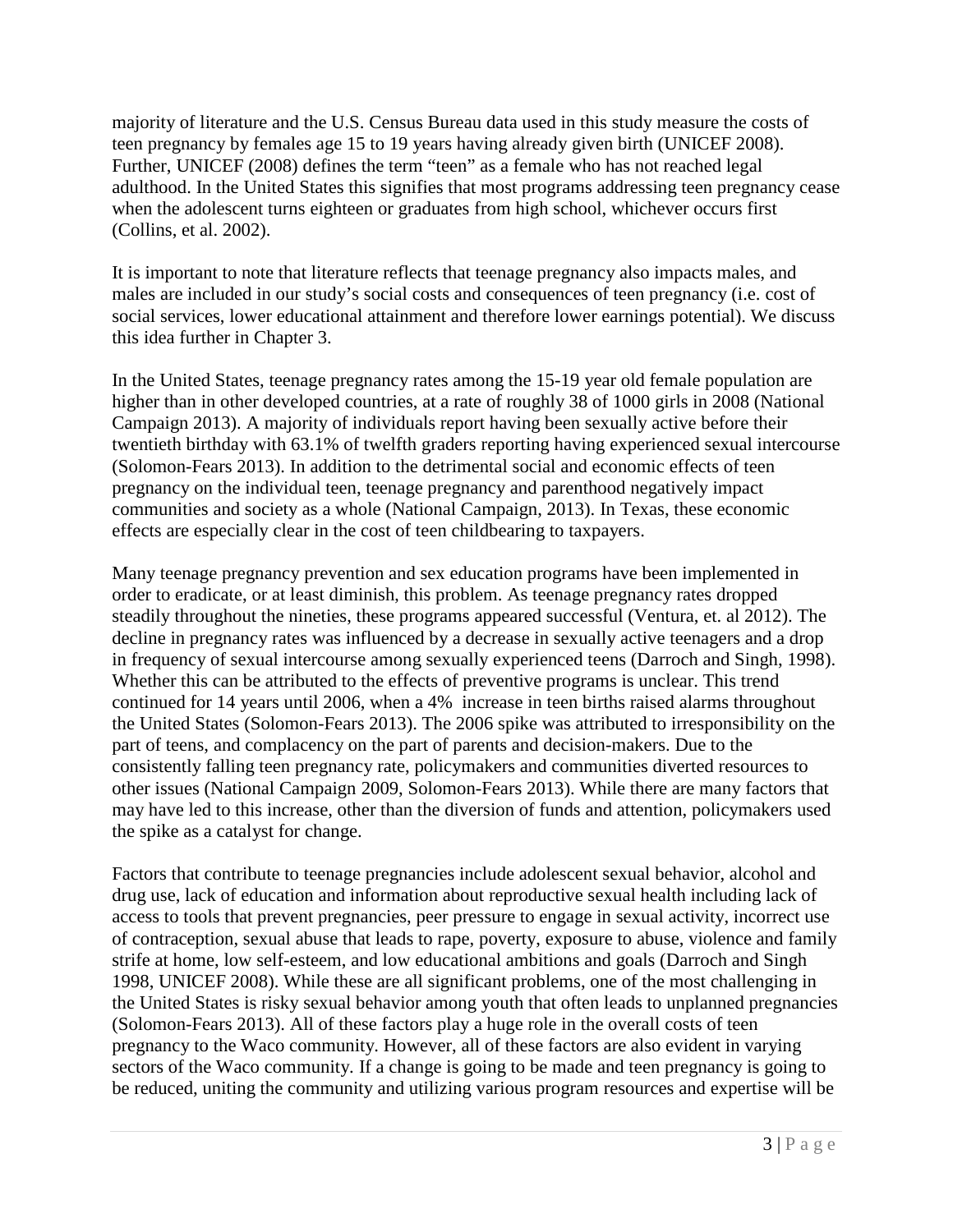vital (Boonstra 2009). If the community can agree that the costs need to decrease, these environmental factors that contribute to teen birth rates in Waco must be addressed. There are a number of models and educational methods that can be used to do this, but uniting as a community and using the strengths of current program to fight for a reduction in the cost of teen pregnancy to tax payers will be the most successful (Boonstra 2009).

### <span id="page-11-0"></span>The Role of Sex Education Curricula to Address Teen Pregnancy Prevention

Abstinence-only education focuses on instilling in the child the concept that having sex out of wedlock is always inappropriate, and therefore they do not need to be educated on safe sex practices. The use of this curricula is based upon a belief that abstinence-only education delays teen sex, albeit briefly, when it is taught to young adolescents (Howell and Keefe 2007). These programs teach that abstinence is the expected standard for school age children (Howell and Keefe 2007, U.S. Social Security Act Sec 510). There is also an emphasis on the negative results of sexual activity outside of marriage, including harmful physical and psychological effects, as well as negative effects to society.

Providing abstinence-only education (see glossary of terms) has its advantages and disadvantages. The foremost benefit is that abstinence is the only manner by which teenagers can wholly avoid sexually transmitted diseases, pregnancy, and emotional turmoil caused by a physically or emotionally abusive relationship as is related to sexual activity (Collins et al. 2002). Waiting to have sex until marriage, or even until no longer a teen, allows children time to mature emotionally and physically, develop self-esteem, and develop stronger friendships. Thus, many people, particularly in conservative communities, believe that abstinence-only education is valuable (Collins et al. 2002).

In spite of the broad implementation of this type of education and its popularity in past decades, a variety of evaluations and studies found no statistically significant link between abstinenceonly programs and preventing sexual activity (Boonstra 2009; Collins, et al. 2002). Critics are quick to point out that not only do these programs withhold information from adolescents that might help them make better decisions; they simply are not successful (Boonstra 2009; Collins, et al. 2002). As such, comprehensive sex education programs are now considered the primary solution to educate teens and prevent teen pregnancy.

"Evidence-based" is defined as science-based programs that use social science research to assess the needs of the teens they serve, and conduct outcome evaluations to continually improve programs (Healthy Teen Network 2013). By teaching abstinence in conjunction with healthy practices, adolescents are more informed and have the capacity to make better decisions (HealthyTeen Network 2013). Comprehensive sex education programs, which use evidencebased curricula, are designed to delay sex in adolescents through extended programs that teach youth communication skills, address peer pressure, and are adjusted for the age and experience of participants (National Campaign 2013). Such programs strive to incorporate the message that abstinence is the ideal for teenagers, while still providing them with essential information to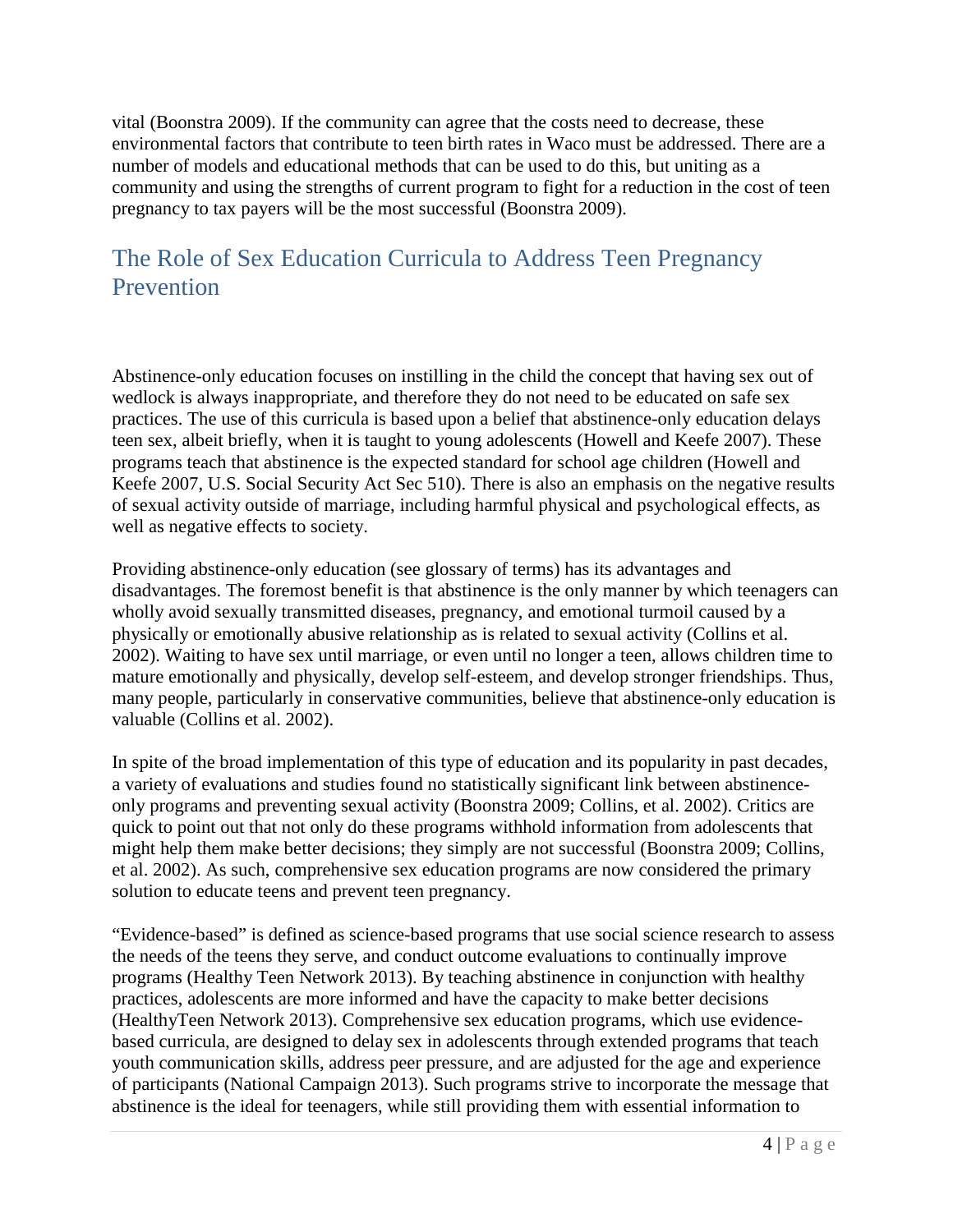assist them in protecting their health if they do engage in sexual activity. By making sexual health programs available to adolescents and increasing their health, these programs also increase the health of the overall population (Anderson, et. al 2013). Comprehensive sex education programs, although not perfected, are believed to have contributed to the decrease in teenage pregnancy rates since 2006.

A perceived flaw in comprehensive sex education is that critics feel that these programs give mixed messages by encouraging abstinence while still teaching birth control methods, and are therefore less effective at encouraging abstinence (Boonstra 2009). Some religious groups feel that comprehensive sex education encourages sexual activity and push contraceptives, but studies show that they are effective in delaying sex in teens (Boonstra 2009, Collins et al. 2002).

Therefore, the upcoming discussion of models for teen pregnancy prevention will focus on comprehensive sex education programs. These programs have been statistically shown to be more effective than abstinence-only education and incorporate a more holistic approach to teenage pregnancy prevention.

Traditionally, comprehensive sex education and abstinence-only education have been implemented as individual programs, defined by a single organization promoting, managing, and carrying out the education. UTTeenHealth, on the other hand, is defined as a community-based initiative due to its use of resources and collaboration with other organizations or agencies within the community to achieve a certain outcome. By categorizing programs that are already present in the Waco community, as well as several best practice teen pregnancy prevention organizations found across the nation, we are able to understand some of the key components of each.

A community-based initiative enables organizations to work with each other to fill in service gaps and exchange helpful information. Different from a single program, this approach utilizes the resources of many different organizations and agencies. For example, if one provider focuses solely on the health education of students in Waco, they have the potential to partner with a health care facility that shares similar goals. This concept of community-based initiatives is now rapidly gaining popularity in the United States due to their ability to increase service effectiveness and efficiency through collaboration techniques (Milner and Lomotey 2014).

This report will present the research design used to estimate the current costs of teen pregnancy to Waco tax payers, as well as determine the long-term costs to the Waco community if teen pregnancy is not delayed (i.e. 15 year projected costs if teen pregnancy continues at the current rate)., The analysis then continues to review best practice programming models across the nation that have been documented to be the most effective interventions in preventing teen pregnancy, to distill specific innovations in implementation that might be of interest to the Waco community. The report will close with a prioritized set of recommend programming options deemed most feasible for enhancing the community's efforts to address teen pregnancy prevention in both the near and long-term future.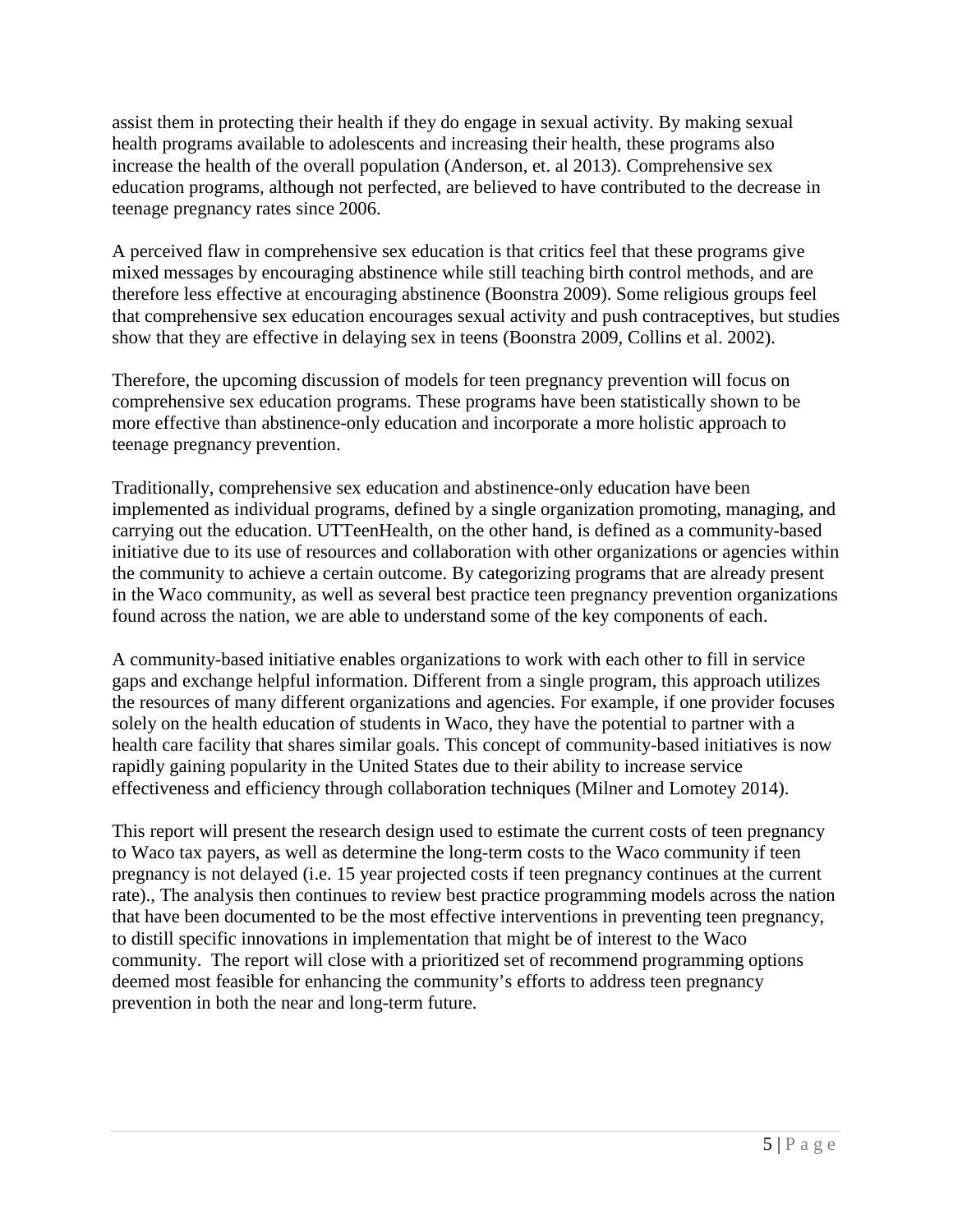# <span id="page-13-0"></span>**Chapter 2: Research Design**

The goal of our research is to determine the economic costs of teenage pregnancy to the Waco community and identify the structure and function of best practice community-based initiatives for teenage pregnancy prevention. This chapter provides an overview of our research design. This design employs a quantitative stage, which analyzes potential costs of teenage pregnancy and childbirth to the Waco community, as well as a qualitative stage that reviews national best practice community-based initiatives. We utilize the data gathered in these stages to provide recommendations to the Waco community that will support a comprehensive, community-based strategic planning effort. The chapter provides an overview of the *Kids Having Kids* model, discusses the rationale behind employing a two stage analysis, and details the specific steps undertaken to accomplish this analysis.

### <span id="page-13-1"></span>Research Design: Accomplishing our Goals

This study has been designed to answer the following research questions:

- **1.** What is the cost to the Waco community if teen pregnancy is not delayed between the 15- 19 year old age brackets?
- **2.** What programming models across the nation are:
	- a) Demonstrated as feasible models to address the needs of a community- wide strategy?
	- b) Documented to have gained momentum in preventing teen pregnancy?

To answer these questions, we engaged in two stages of data collection and analysis.

#### **Stage 1: Quantitative Cost Analysis**

In order to answer our first research question, we performed a cost analysis to determine the annual cost of teenage pregnancy and childbirth in Waco, Texas. Our cost analysis is adapted from the ten step model employed in the *Handbook of Practical Program Evaluation* (Wholey, et al. 2010) and employs cost data from *Kids Having Kids: Economic Costs and Social Consequences of Teenage Pregnancy* (Hoffman and Maynard 2008). We selected the *Kids Having Kids* model for its sophisticated methodology in isolating the teen mother's circumstances from the birth itself to discover the true costs of teenage pregnancy. Further, the *Kids Having Kids* study took great care to distinguish the causal impact of a teenage birth itself from the effects of other risk factors that could contribute to poor outcomes.

### **Stage 2: Qualitative Initiative Review**

To respond to the second research question, we assessed methods of preventative support through a review of selected best practice community-based initiatives for teenage pregnancy prevention across the United States. This data allowed us to draw from evidence of best practices in order to define a more holistic set of recommendations to implement within the Waco community.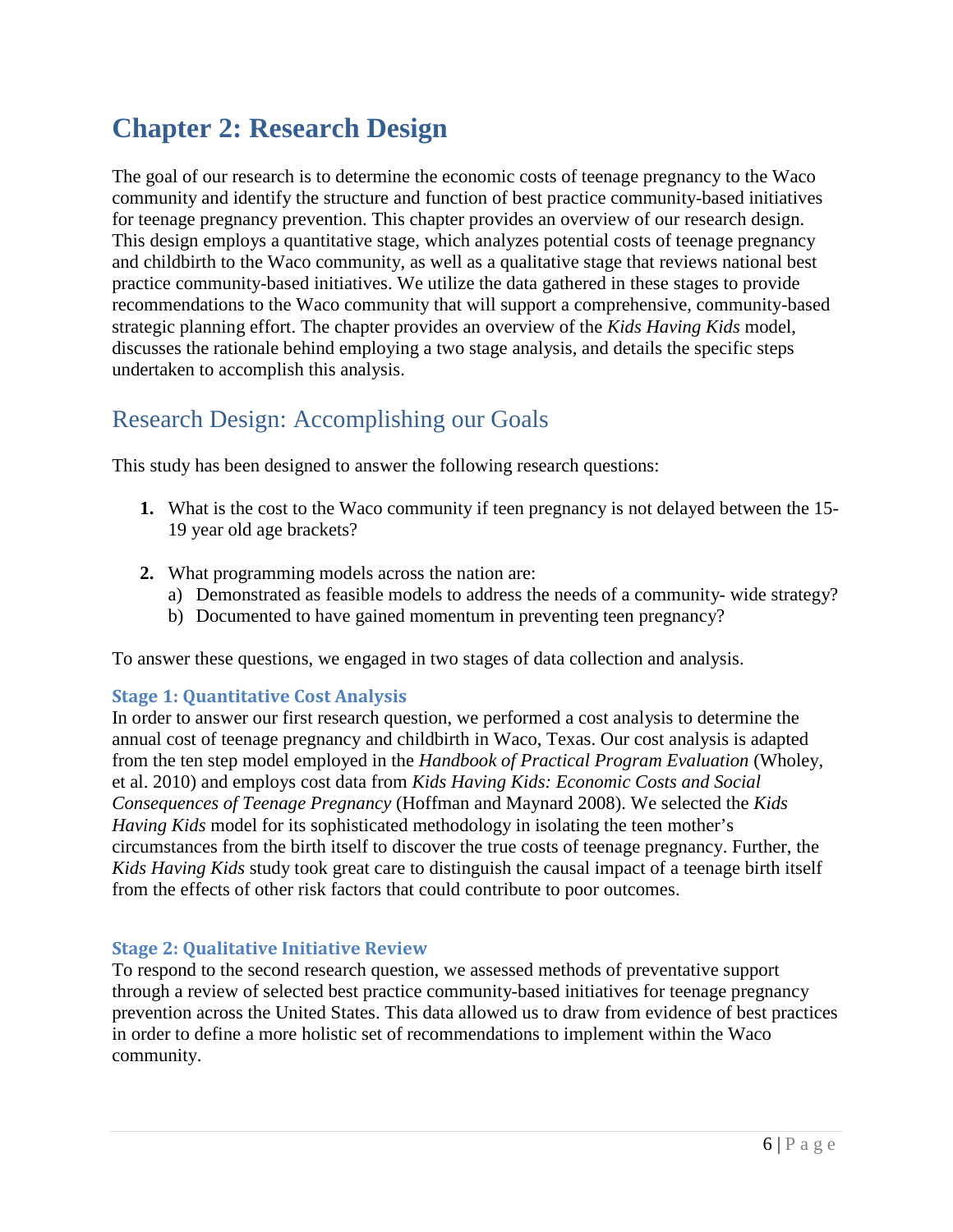After reviewing the results of the cost analysis and review of best practice community-based initiatives we present recommendations for action in Waco. Recommendations have been developed keeping in mind the necessity of ensuring a clear rationale for devoting substantial community resources to teenage pregnancy prevention, as well as the importance of providing a sense of a politically feasible set of resources required to develop a community-wide strategy for teenage pregnancy prevention.

### <span id="page-14-0"></span>Methodology

### **Model**

We elected to use *Kids Having Kids: Economic Costs and Social Consequences of Teen Pregnancy* as the basis of our cost analysis model because of its comprehensiveness and efforts to control for outside influences (Hoffman and Maynard 2008). The study is groundbreaking in its ability to isolate underlying factors present in the teenage mother's life prior to pregnancy and separate them from the costs causally linked to pregnancy and childbirth. *Kids Having Kids* uses data from national surveys to obtain costs associated with teenage pregnancy. *Kids Having Kids* tells the public and policymakers what teen pregnancy and teen childbirth monetarily equate to and provides suggestions for teenage pregnancy prevention programs.

The *Kids Having Kids* study was first published in 1997 and updated in 2008 to provide a broad overview of outcomes associated with teenage pregnancy (Table 1) and identify consequences of teenage births for mothers, fathers, children, and society (Hoffman and Maynard 2008). *Kids Having Kids* controls for accuracy by researching groups of mothers with similar backgrounds who were in different age groups at the time their first child was born.

*Kids Having Kids* isolates the causal impacts of teen births from the effects of other risk factors in the lives of adolescents by controlling for three main variables: demographic characteristics (including race, geographical location, and social class), family background (such as income, education level, history of teen pregnancy), and other potential influences (Hoffman and Maynard 2008). The full list of variables *Kids Having Kids* controlled for in each cost category is detailed in Appendix D: Control Variables in Each Category. Our study adopted the *Kids Having Kids* model through a replication of its cost categories and adoption of its monetized costs associated with these categories because of its reputation as a reliable source of costs causally associated with teenage pregnancy and childbirth.

### *Cost Categories*

Our study simplifies the *Kids Having Kids* cost categories, combining them into three categories of direct impact: costs for mothers, costs for fathers, and costs for children, as described in Table 1: Cost Categories. These categories are an adaptation of those contained in the *Kids Having Kids* study, which we employed to determine the national costs of teenage pregnancy and monetize the costs using the Waco specific data available in the United States Census (Hoffman and Maynard 2008, Census). We adjusted the costs outlined in the *Kids Having Kids* study to the cost of teenage pregnancy prevention in Waco by utilizing Waco specific demographic information obtained from the U.S. Census.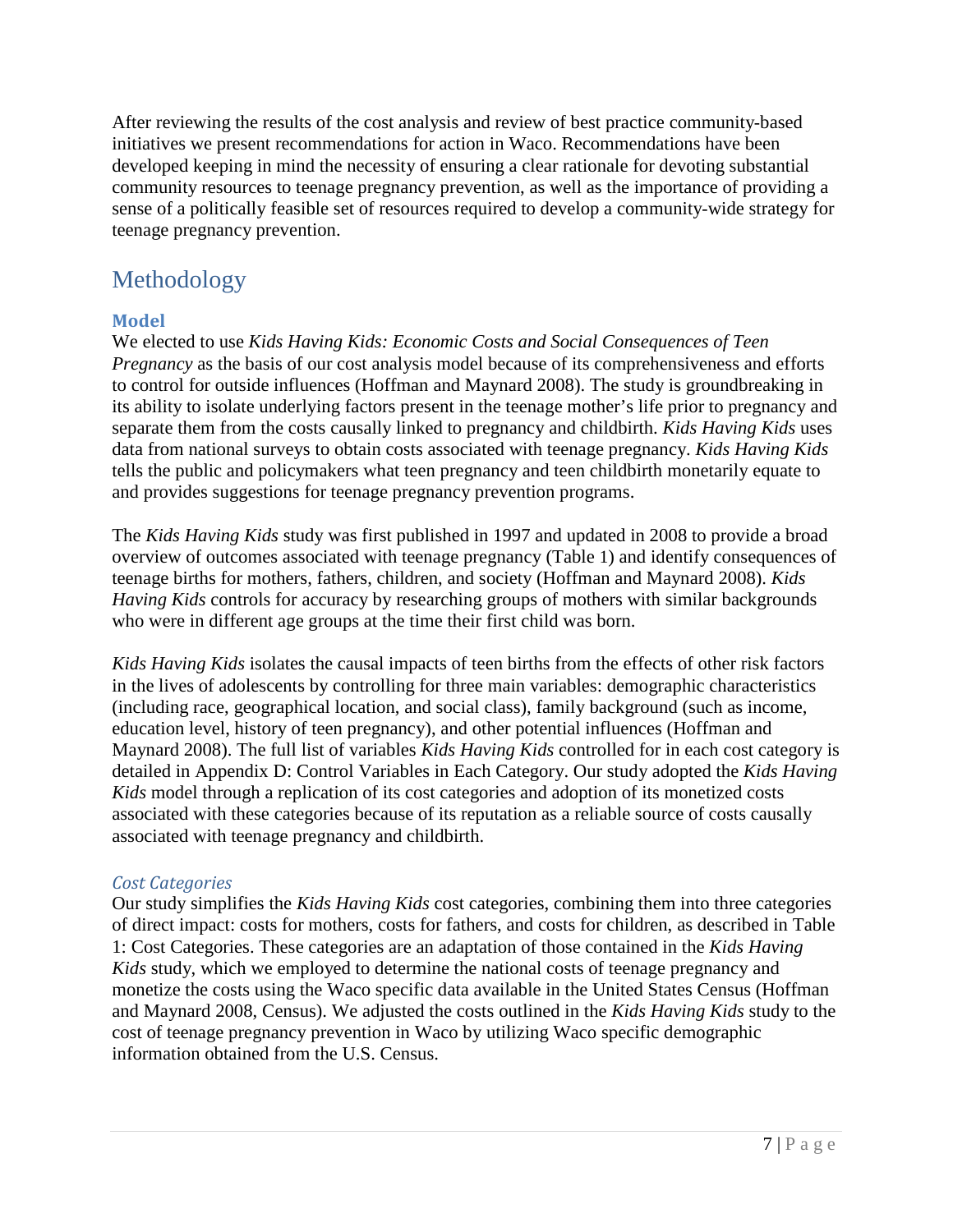### **Table 1: Cost Categories**

*This table indicates the categories we have selected from which we have assessed the costs of teenage pregnancy and childbirth, disaggregated to mothers, fathers and children's outcomes on a range of relevant indicators.*

|                                                                                                                                                                                                                      | <b>Kids Having Kids Findings</b>                                                                                                                                                                                                                                                                                                                                                                                 |  |  |  |
|----------------------------------------------------------------------------------------------------------------------------------------------------------------------------------------------------------------------|------------------------------------------------------------------------------------------------------------------------------------------------------------------------------------------------------------------------------------------------------------------------------------------------------------------------------------------------------------------------------------------------------------------|--|--|--|
| <b>Costs and Consequences</b><br>for Teen Childbearing<br><b>Mothers</b>                                                                                                                                             | Teenage mothers are less likely to graduate from high school<br>and the positive effect of completing General Education<br>Development (GED) is small and not offsetting. Impacts on own<br>earnings and the income of a spouse are also both negative and<br>reasonably large.                                                                                                                                  |  |  |  |
| <b>Costs and Consequences</b><br>for Fathers                                                                                                                                                                         | In general, early entry into fatherhood is associated with lower<br>levels of schooling, lower actual occupational income, and fewer<br>hours worked in the labor market.                                                                                                                                                                                                                                        |  |  |  |
| <b>Outcomes for Children of</b><br><b>Teen Mothers from</b><br><b>Kindergarten through</b><br><b>Adolescence</b>                                                                                                     | A young maternal age represents a clear marker for children<br>who experience challenges and disadvantages. Children born to<br>teen mothers are a disadvantaged group; delaying these<br>pregnancies would foster child well-being.                                                                                                                                                                             |  |  |  |
| <b>Children's Health and</b><br><b>Healthcare</b>                                                                                                                                                                    | Children of young teen mothers tend to have more chronic<br>health problems than the children of older mothers. In addition,<br>although the children of young teen mothers visit medical<br>providers less frequently and have lower total medical expenses,<br>a larger percentage of the expenses they incur are paid by others<br>in society than is the case among children of older mothers.               |  |  |  |
| <b>Consequences of Teen</b><br><b>Childbearing for Child</b><br><b>Abuse, Neglect, and</b><br><b>Foster Care Placement</b>                                                                                           | Children of adolescent moms are more likely to be physically<br>abused, abandoned, or neglected. Early childbearing and closely<br>linked factors lead to 23,600 children—an estimated 5% of all<br>those born to adolescent mothers each year—ending up in foster<br>care. (The effect of adolescent childbearing on foster-care<br>placement results in a taxpayer burden as high as \$900 million a<br>year.) |  |  |  |
| <b>Consequences of Teen</b><br><b>Childbearing for</b><br><b>Incarceration among</b><br><b>Adult Children</b>                                                                                                        | Studies show a delay of a teen birth would decrease the<br>probability of incarceration by 10.6% and years in jail by 13.4%.                                                                                                                                                                                                                                                                                     |  |  |  |
| <b>Children of Teen Mothers</b><br>as Young Adults                                                                                                                                                                   | This cost refers to the intergenerational impact of a teen birth on<br>outcomes for young adults. Impacts do not end with the mother<br>or even the child, but can continue for many generations.<br>Especially strong impacts are found for children of young teen<br>parents for both high school completion, and even more so, the<br>probability of having a teen birth.                                     |  |  |  |
| The information contained in this table was taken as secondary data from Kids Having Kids (2008), as well<br>as qualitative data retrieved in an interview with Dr. Rebecca Maynard, principle investigator for Kids |                                                                                                                                                                                                                                                                                                                                                                                                                  |  |  |  |

*Having Kids***.**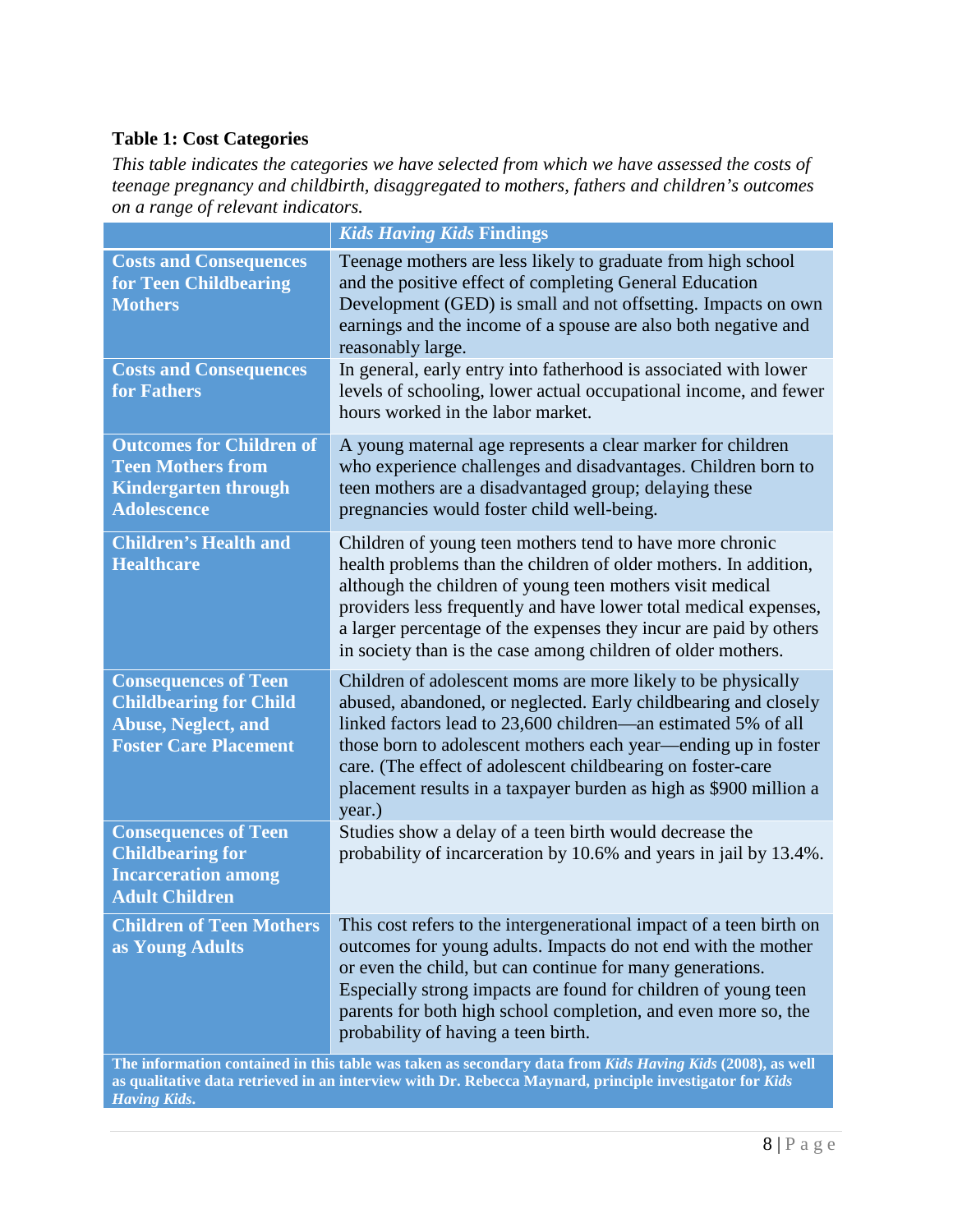#### *Assumptions*

 $\overline{a}$ 

The cost analysis employed in *Kids Having Kids* rests on two key assumptions and any monetized costs in the *Kids Having Kids* study were calculated based on these assumptions. By utilizing the cost data found in *Kids Having Kids*, these assumptions were adopted into our analysis.

- **Assumption One**: The measured economic consequences of adolescent childbearing fall into three broad classifications. These three classifications are isolated to locate the direct economic consequences of teenage pregnancy (Hoffman and Maynard 2008).
	- a) The first classification relates to the productivity of mothers, their spouses, and their children in adulthood as measured by income and levels of educational attainment.
	- b) The second measures public assistance received through TANF, SNAP, public housing and healthcare subsidies. Such costs include per child estimated costs along with the costs of administering public welfare programs.
	- c) The final classification includes three other consequences of adolescent childbearing: out of pocket costs of healthcare, costs of foster care, and costs of incarceration.

Based on this assumption, the monetized costs included in our study incorporate income, education, public assistance received, and costs associated with healthcare, foster care, and incarceration as consequences of teenage pregnancy and childbirth.

• **Assumption Two**: This assumption indicates that there are four clusters of perspectives from which costs and consequences are measured. These are productivity effects (measured by earnings of mothers, spouses, fathers, and children), private transfers and taxes (which includes child support), public assistance, and other consequences. $2$ 

In accordance with the second assumption, the monetized costs recognized in our study also accounted for these four perspectives and their impacts on the cost categories reviewed. Bearing these assumptions in mind, *Kids Having Kids* estimated costs for each cost category that we have adapted into our model. Any monetized cost we adopted from the *Kids Having Kids* study was calculated in that study using these assumptions (2008).

A detailed version of the modeling process for our cost analysis is included in Appendix F, which provides the specific formulas to determine costs for the aforementioned cost categories (Table 2). All costs included in *Kids Having Kids* were obtained at the national level. To conduct a cost analysis that assists SmartBabies in garnering community support and establishing its teen pregnancy prevention efforts, it was necessary to convert the national numbers to Waco specific numbers for these categories. We obtained Waco specific data through the U.S. Census, the American Community Survey, State of Texas formula funding and the Texas Education Agency. With this information, we were able to determine the impact on the Waco community of delaying pregnancy in the teenage population for women ages 15-19.

<span id="page-16-0"></span> $2^2$  These perspectives and their impacts on teen mothers, taxpayers, and society can be found in Appendix E: Analytic Framework for the Cost Analysis.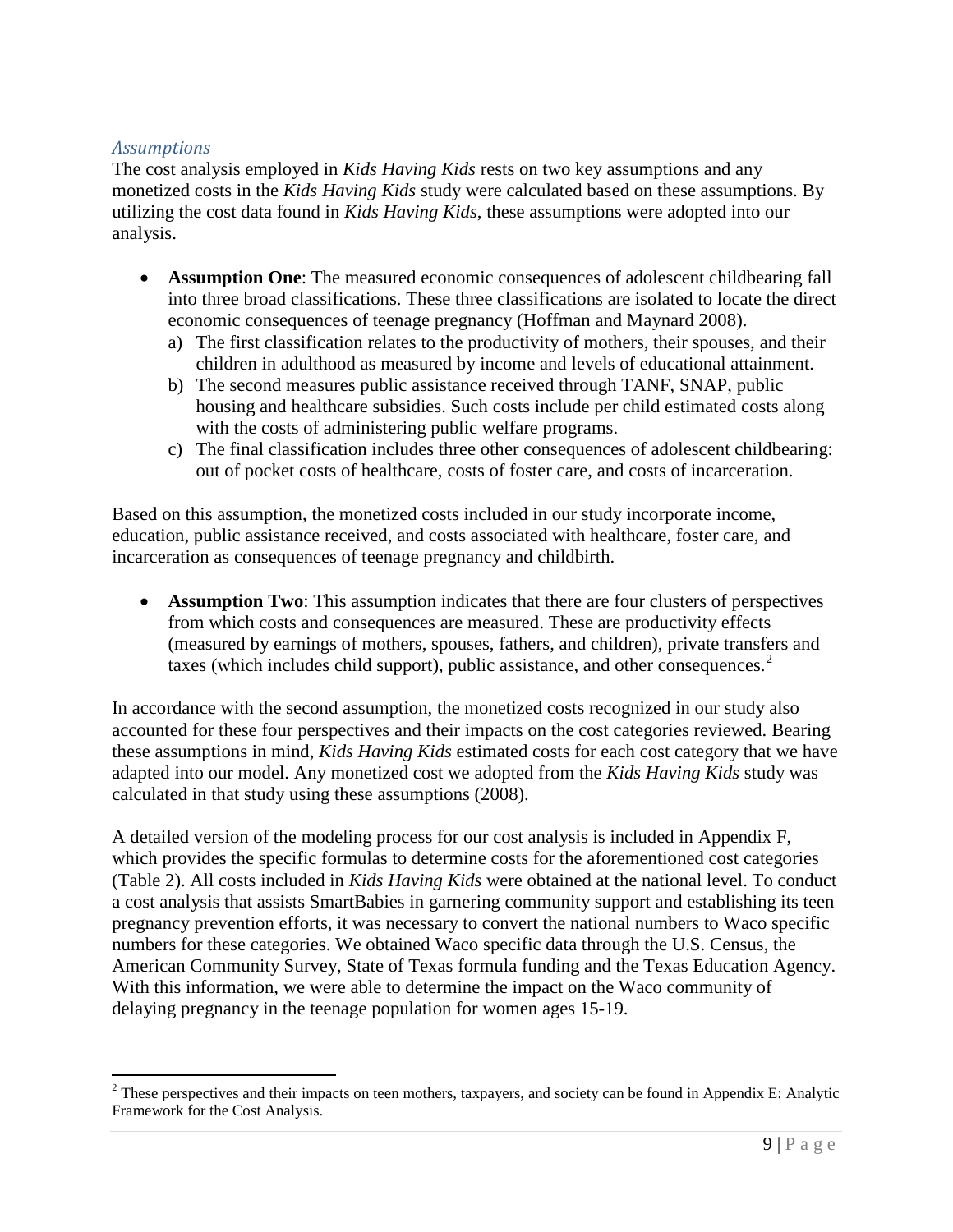### **Stage 1: Quantitative Cost Analysis**

In order to determine the costs associated with teenage pregnancy and childbirth in Waco, and the potential savings if these are prevented, we conducted a cost analysis. Cost analysis refers to the evaluation of factors associated with a problem according to their costs when each is measured in monetary terms (Levin and McEwan 2000). A cost analysis allowed us to calculate the costs associated with the results of teenage pregnancy and childbirth and understand the savings to Waco if teenage pregnancy is prevented.

In the *Handbook of Practical Program Evaluation*, Wholey, et al. (2010) presents a ten-step process to completing a Cost Analysis. His ten steps are as follows:

- **1.** Set the framework for the analysis
- **2.** Decide whose costs and benefits should be recognized
- **3.** Identify and categorize costs and benefits
- **4.** Project costs and benefits over the life of the program, if applicable
- **5.** Monetize (place a dollar value on) costs
- **6.** Quantify benefits in terms of units of effectiveness, or monetize benefits (only when conducting cost effective analysis or cost benefit analysis)
- **7.** Discount costs and benefits to obtain present values
- **8.** Compute a cost effectiveness ratio or a net present value (only when conducting cost effective analysis or cost benefit analysis)
- **9.** Perform sensitivity analysis
- **10.** Make a recommendation where appropriate<sup>[3](#page-17-0)</sup>

Our cost analysis methodology adopted a modified version of Wholey's model, presented below:

#### *The Framework*

Establishing the framework of the analysis began with understanding the status quo in Waco, or the state of the teenage pregnancy prevention problem in the absence of a community-based initiative to prevent teenage pregnancy. The scope of our study was not to assess the effects of an existing program in the Waco community, but rather to determine the costs of the problem to be addressed (teenage pregnancy) in order to support the development of programming.

Waco does not currently have an established community-based initiative to prevent teenage pregnancy and childbirth. As such, the focus of our analysis was to assess the costs teenage pregnancy and childbirth and their resulting effects on impacted parties in the City of Waco, and the anticipated savings if these costs could be prevented. The findings of this cost analysis comprise Chapter 3 of this study, which includes a discussion of the quantitative costs of teenage pregnancy, childbirth, and associated costs that result from pregnancy and childbirth in the teen years.

#### *Whose Costs Are Recognized*

 $\overline{a}$ 

The costs we selected for our study are those associated with individuals directly affected by teenage pregnancy and childbirth: teenage mothers, fathers, and the children of teenage mothers.

<span id="page-17-0"></span> $3$  A detailed version of Wholey's ten step outline is included in Appendix B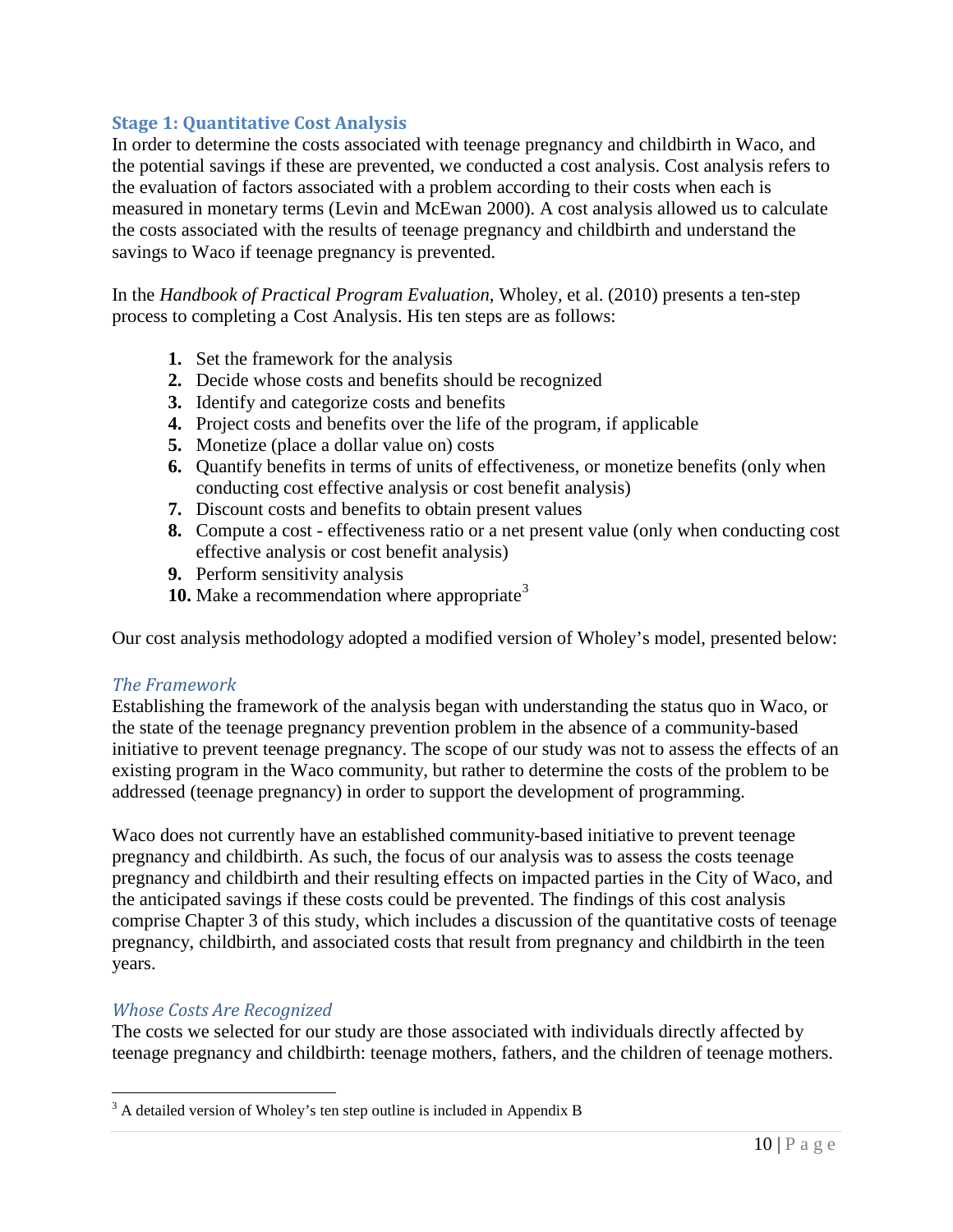The community often bears the burden of these costs. To obtain a more comprehensive categorization of recognized costs, we adopted these classifications from *Kids Having Kids: Economic Costs and Social Consequences of Teen Pregnancy* study performed by Saul Hoffman and Rebecca Maynard (2008). We interviewed Rebecca Maynard for further information and refinement of our selected categories (Appendix C). These categories are discussed in greater detail in Table 1.

#### *Data Collection: Cost Identification and Monetization*

To identify and categorize costs, we utilized the previous selection of recognized costs to identify known costs of teenage pregnancy and childbirth within those categories. We adopted the cost categories found in *Kids Having Kids* (Table 1) in order to identify costs that are causally linked to teenage pregnancy. *Kids Having Kids* controlled for adolescent risk factors other than pregnancy, thereby generating a more accurate cost.

We gathered the necessary cost data for our analysis from the *Kids Having Kids* study. We employed the dollar values contained therein to assign a monetary value to our selected cost categories.

#### *Discounting Costs*

In order to provide an accurate assessment of the costs of teenage pregnancy and childbirth, we discounted the monetized costs to current values. For the annual cost, we adjusted to values in 2010 by discounting from the 2008 values presented in *Kids Having Kids* and by Fletcher (2009), in accordance with the latest U.S. Census data of 2010. We utilized the CPI Inflation Calculator from the Bureau of Labor Statistics (2014) to accomplish this task. For the 15-year cost, we need to discount it to the present value with a conservative interest rate of 2% (Board of Governors of the Federal Reserve System 2014).

### *Cost Projection*

After discounting costs to the present year, we projected costs into future years. By so doing, we were able to identify the long-term costs of teenage pregnancy and childbirth to teenage mothers and the others whose costs we researched. Using the *Kids Having Kids* estimates, we developed an equation that projected the cost of teenage pregnancy and childbirth over the first 15 years of the child's life (Appendix G). Our research found that most costs associated with teenage pregnancy are captured within the first 15 years of the child's life, later years capture costs associated with other factors in the child's life (Hoffman and Maynard 2008). As such, we limited the projection to the first 15 years. The projection of costs occurs in Chapter 3.

#### *Costs in Waco*

 $\overline{a}$ 

Our study narrowed the geographical scope of recognized costs to the City of Waco, as defined in the United States Census.<sup>[4](#page-18-0)</sup> We first obtained the national costs of teenage pregnancy for those within our identified cost categories and developed an equation to apply this data to Waco using demographic data from the United States Census report (2010).

<span id="page-18-0"></span> $4$  We selected the City of Waco as our area of focus following after determining that the implementation of a community-based initiative would begin at the city rather than at the county level.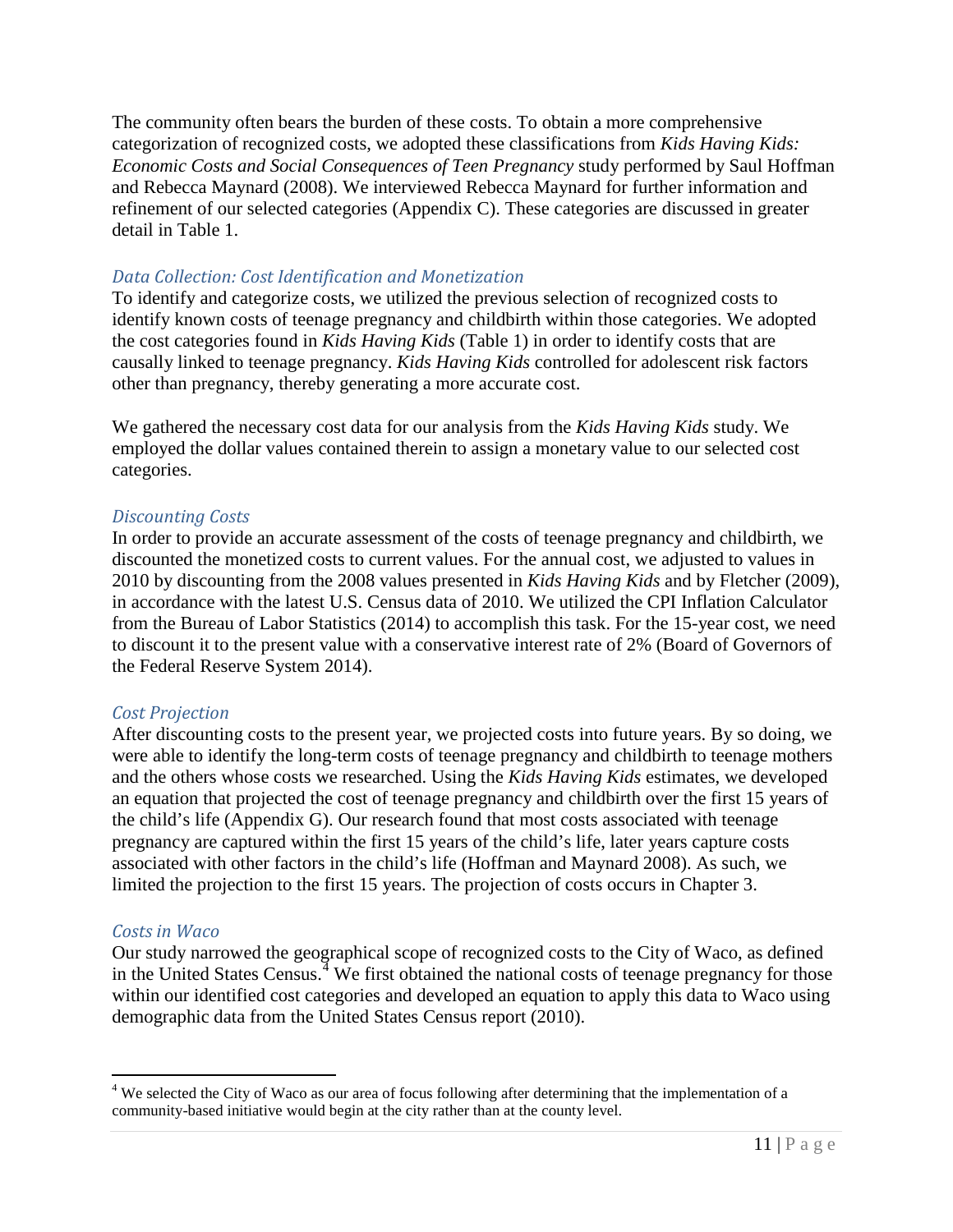#### **Stage 2: Qualitative Initiative Review**

We performed a qualitative investigation of best practice community-based initiatives to prevent teenage pregnancy and childbirth, in order to flesh out a range of "best practice" programming activities implemented across the nation, from which the Waco community might benefit as they consider next steps in their community-wide initiative. We present these findings in Chapter 4, reviewing program details, methods and strategies in existing community-based initiatives throughout the country.

We selected three initiatives from our initial research on programs for teenage pregnancy prevention based upon their major funding, significant recognition nationally as best practices, programming content, ability to engage the community, and documented reduction of teenage pregnancy rates. These include the Teen Pregnancy Prevention Initiative established by The Chicago Department of Public Health's Office of Adolescent and School Health, the UTTeenHealth (UTTH) and the United Way of Greater Milwaukee Teen Pregnancy Prevention Initiative (TPPI). Although we did not base sampling rationale on demographics, we chose the San Antonio initiative based on their geographic proximity and Texas' climate for teen pregnancy prevention.

We created a questionnaire to deepen our understanding of their initiative efforts and how they have gained momentum and reduced teenage pregnancy rates within their communities. This questionnaire is located in Appendix C. This supported the formulation of our recommendations for future community-based initiative plans by the Waco community.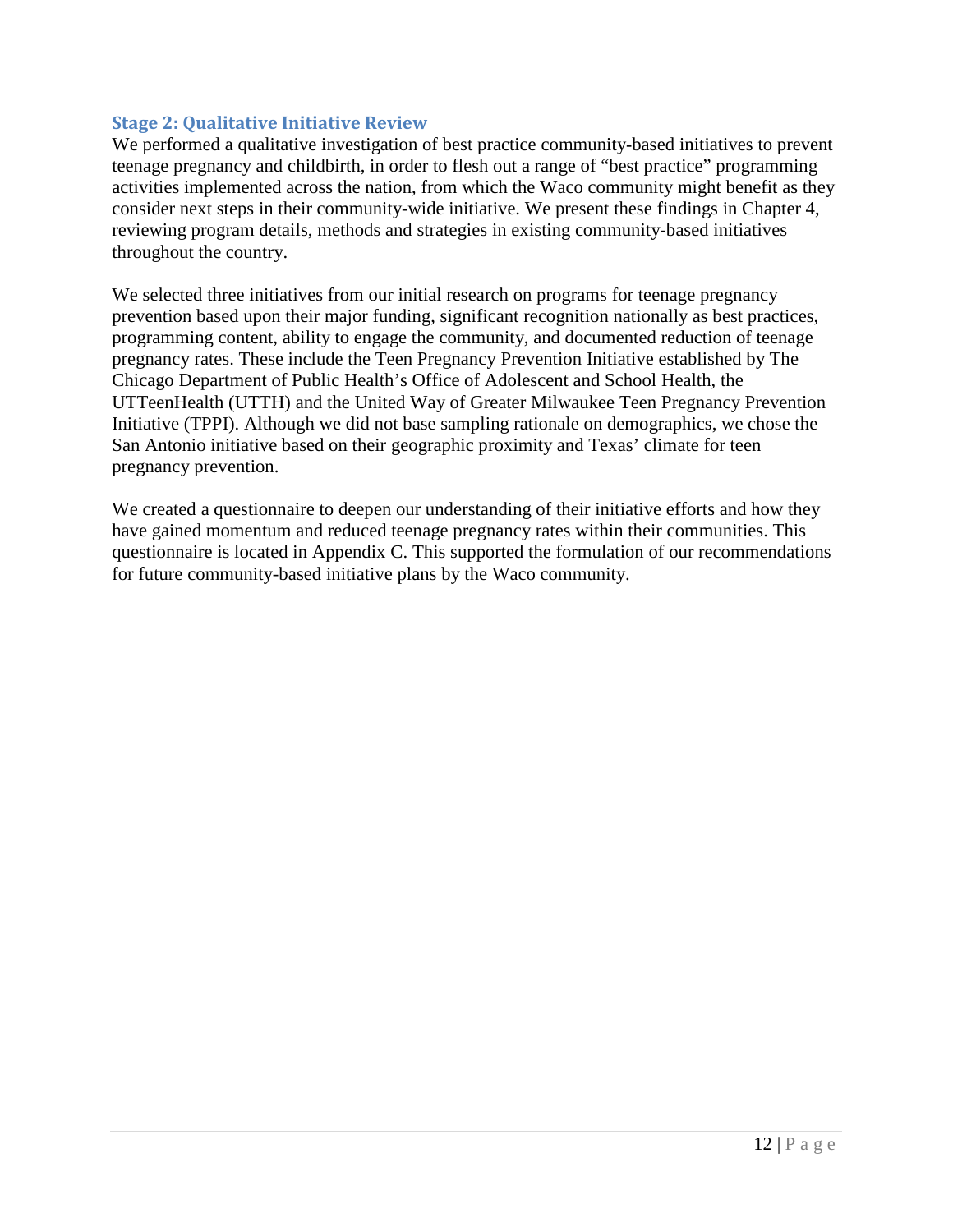# <span id="page-20-0"></span>**Chapter 3: Analysis of Costs and Consequences of Teen Pregnancy in Waco**

*Kids Having Kids* has demonstrated that teen pregnancy leads to negative effects for teen mothers, fathers, and their children nationwide. Using the *Kids Having Kids* framework, this chapter will present aggregate costs associated with teen childbearing in Waco: costs for teen mothers, costs for fathers, and costs for children.

The age range of teen mothers for whom we measure costs is 19 and younger. The basic demographic information we considered includes the Texas population, the Waco population and the teen birthrate based on the 2010 U.S. Census. The total population of Texas is 25,145,561. In Waco, the total population is 124,805, with the total adult female population between 15-19 years old being 6,366, and the number of pregnant teenagers between the ages of 15-19 is 25 per 1000. In sum, the total pregnant teenage population in Waco was 159 girls in 2010. We estimate that the total number of fathers of children born to teen moms in Waco is 159 in the same year, assuming that there is one father linked to each teenage mother. Although it is possible that a father could be linked to multiple pregnancies, we have made this assumption based on a lack of information regarding fathers of children born to teenage mothers and the numbers associated with birth and pregnancy rates in the Census.

### **Table 2: Demographic Information in Waco, TX**

*This table shows the Census numbers of populations significant to the study.*

|                                      | Waco    |
|--------------------------------------|---------|
| <b>Total Population</b>              | 124,805 |
| <b>Total Female Population 15-19</b> | 6366    |
| Total Teenage Mother Population      | $159^5$ |
| <b>Total Taxpayers Population</b>    | 79,876  |
| <b>Source: U.S. Census 2010</b>      |         |

In addition to the detrimental social and economic effects of teen pregnancy on individual mothers, fathers, and children, teenage pregnancy and parenthood negatively impact communities and society as a whole (National Campaign, 2013). The costs to those directly affected by teenage pregnancy and childbirth are more obvious, but the costs to society are not always as clear. Understanding the cost of teenage pregnancy and childbirth to the community as a whole is significant when attempting to engage the community in an effort to prevent teenage pregnancy.

We first assessed the economic effects of teenage childbearing at the national, state, and local levels (Table 4). To estimate the costs to each of the selected cost categories, we gathered base costs from established studies and surveys. We extracted the national data for costs from the *Kids* 

<span id="page-20-1"></span> $5$  25/1000 (Teen birthrate in Waco)\*6366 (Total Female Population between 15 to 19 years old)=159  $\overline{a}$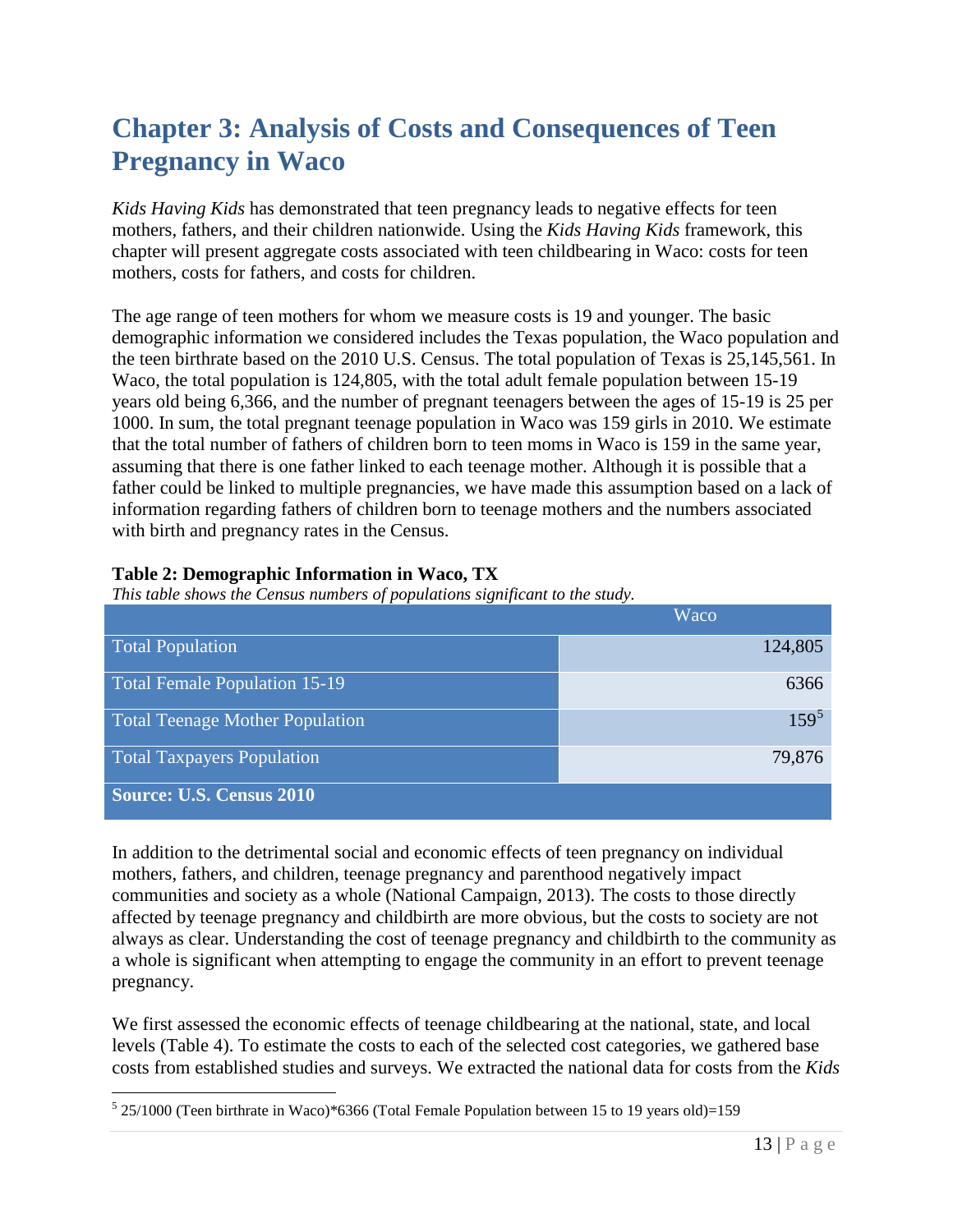*Having Kids* dataset. Texas data were from the U.S. Department of Health and Human Services (2013) and The National Campaign (2011). We obtained the Waco data, including the number of teenage mothers, which is 159, by using the demographic information from the U.S. Census (Table 2), and adapting the national and state costs. Since the cost data are based on constant U.S. dollars in 2004, we adjusted costs to the 2010 dollar value (Bureau of Labor Statistics 2014). The costs we generated for each category in Waco are conservative since we are in lack of the Waco data, and we employed the national average cost to calculate them.

### **Table 3: Comparative Costs for Taxpayers**

*This table describes costs for taxpayers associated with teenage childbearing at the national, state, and city levels.*

|                                                                                                                                                                                                                                              | <b>United States</b><br>(as of Dec. 2013) | <b>Texas</b><br>(as of June<br>2011) | <b>Waco</b><br>(2010 constant<br>dollars) |
|----------------------------------------------------------------------------------------------------------------------------------------------------------------------------------------------------------------------------------------------|-------------------------------------------|--------------------------------------|-------------------------------------------|
| <b>Health Care</b><br>Costs associated with a lack of<br>prenatal care, emotional hardships,<br>preterm births, miscarriages,<br>abortions, and dependence on<br>government subsidies                                                        | \$2.1 billion                             | \$221 million                        | $$1,143,765.25^{\circ}$                   |
| <b>Child Welfare</b><br>Costs associated with abuse, neglect,<br>foster-care, tax reduction, and<br>dependence on government subsidies                                                                                                       | \$3.1 billion                             | \$111 million                        | $$574,470.33^7$                           |
| <b>Incarceration</b><br>Costs associated with housing,<br>feeding, and educating inmates,<br>increased crime rate, decreased social<br>productivity, and lower age of entry<br>into incarceration system (reflecting<br>higher social costs) | \$2 billion                               | \$175 million                        | \$905,696.478                             |
| <b>Tax Revenue</b><br><b>Costs associated with decreased</b><br>earning and spending potential, lower<br>tax bracket qualifications                                                                                                          | \$9.4 billion                             | \$378 million                        | \$1,956,304.37 <sup>9</sup>               |
| <b>Total Cost to Taxpayers</b>                                                                                                                                                                                                               | \$16.6 billion                            | \$785 million                        | $$4,580,236.42$ <sup>10</sup>             |

<span id="page-21-0"></span><sup>6</sup> 221(Health Care Cost to Taxpayers in Texas)/1200 (Total Taxpayers Cost in Texas)\*6210490.05 (Total Taxpayers Cost in Waco)= 1143765.25  $\overline{a}$ 

<span id="page-21-1"></span> $\frac{7}{111}$  (Child Welfare Cost to Taxpayers in Texas)/1200 (Total Taxpayers Cost in Texas)\* 6210490.05 (Total Taxpayers Cost in Waco)= 574470.33

<span id="page-21-2"></span> $8$  175 (Incarceration Cost to Taxpayers in Texas)/1200 (Total Taxpayers Cost in Texas)\* 6210490.05 (Total Taxpayers Cost in Waco)= 905696.47

<span id="page-21-3"></span><sup>9</sup> 378 (Incarceration Cost to Taxpayers in Texas)/1200 (Total Taxpayers Cost in Texas)\* 6210490.05 (Total Taxpayers Cost in Waco)= 1956304.37

<span id="page-21-4"></span> $^{10}$  1143765.25(Health Care) + 574470.33(Child Welfare) + 905696.47(Incarceration)+ 1956304.37(Tax Revenue) = 4580236.42(Total Cost to Taxpayers)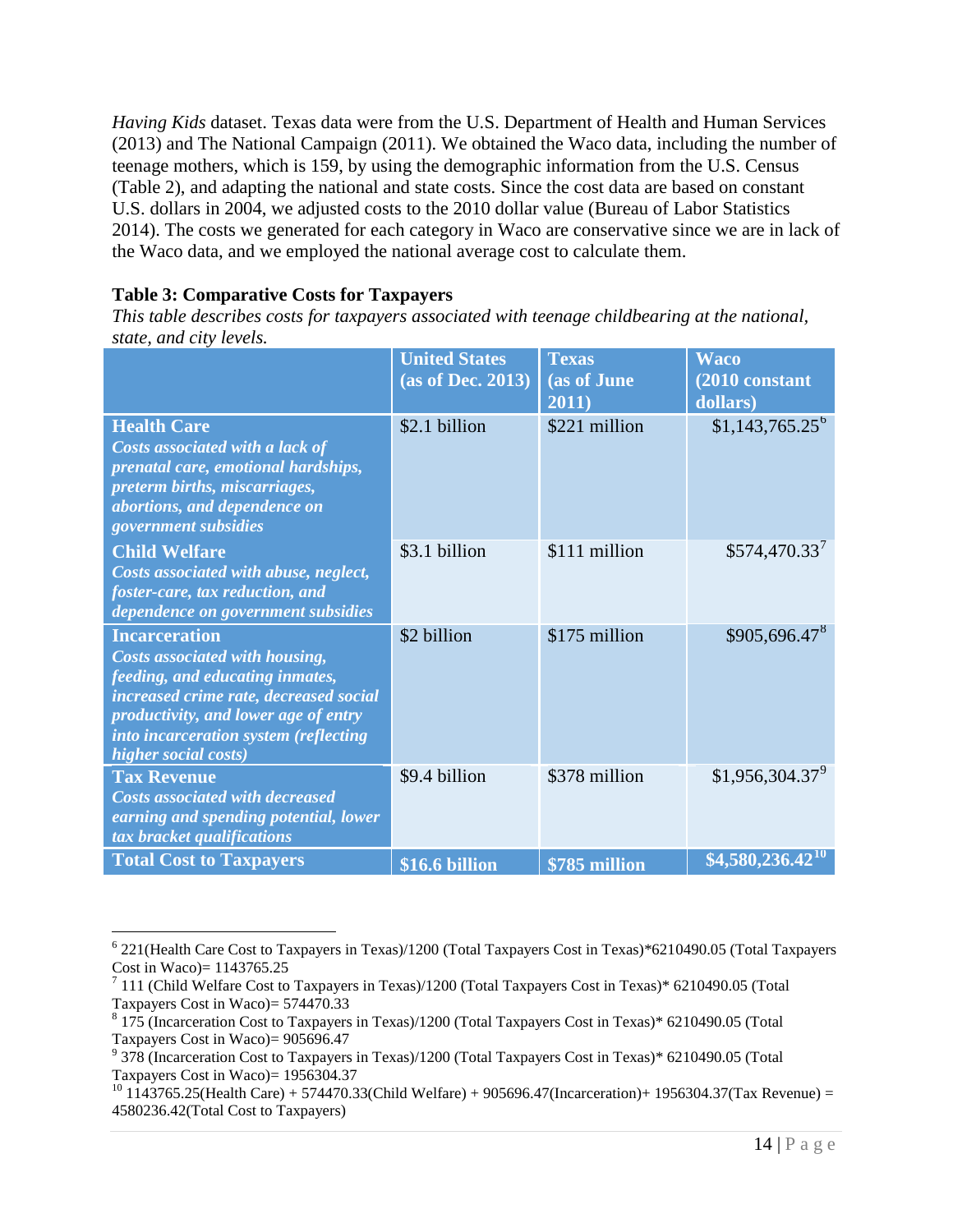In sum, Table 3 indicates a minimum cost of \$4,580,236.42 in taxpayer dollars annually associated with teenage pregnancy in Waco. Taxpayers are required to shoulder the burden of costs associated with teenage pregnancy and childbirth, when the adolescent mother is unable to do so on her own. In terms of specific areas of outlay, this includes education, health, welfare, incarceration, and other government assistance. The greatest annual cost of teen pregnancy lies in the decreased tax revenue collected, due to lower earnings on the part of teenage parents. The second most significant cost is in the health care arena, for costs of care for mother and children that are subsidized by taxpayers.

In addition to the costs to taxpayers detailed in Table 3, we calculated total costs of teen childbearing in Waco in both the short term (e.g. annually) and long term (e.g. 15-year period), with short-term costs highlighting the current annual costs associated with teen pregnancy in Waco. By further disaggregating these costs, as well as projecting them along a 15-year continuum, we found that the problem of teenage pregnancy for the local community, in terms of costs to the taxpayers, is significant. Table 4 below provides a synopsis of these costs by mother, father and child.

As Table 4 shows, the total annual cost of teenage childbearing in Waco is \$6,982,086.84. The costs associated with teenage mothers' care comprise nearly half of the total annual cost of teenage childbirth. The costs associated with fathers are roughly 75% of those associated with teenage mothers. As such, decision makers should prioritize these two categories in order to make the most difference in lowering the costs associated with teenage childbirth.

We also calculated a 15-year long-term cost projection of the 159 annual teenage births in Waco, which will indicate the future impact to the community. The fifteen year projection of total costs to Waco is \$91,508,967.07. The annual costs of teenage childbirth are significant at nearly \$7,000,000, however the increase in costs when projected out to 15 years creates an even greater sense of urgency for addressing the problem of teen pregnancy in the short-term. We discuss the disaggregated costs individually below, to highlight specific costs by sector, which will help the community to prioritize specific interventions. For additional details, please see Appendix G: Calculation of Teen Childbearing Costs.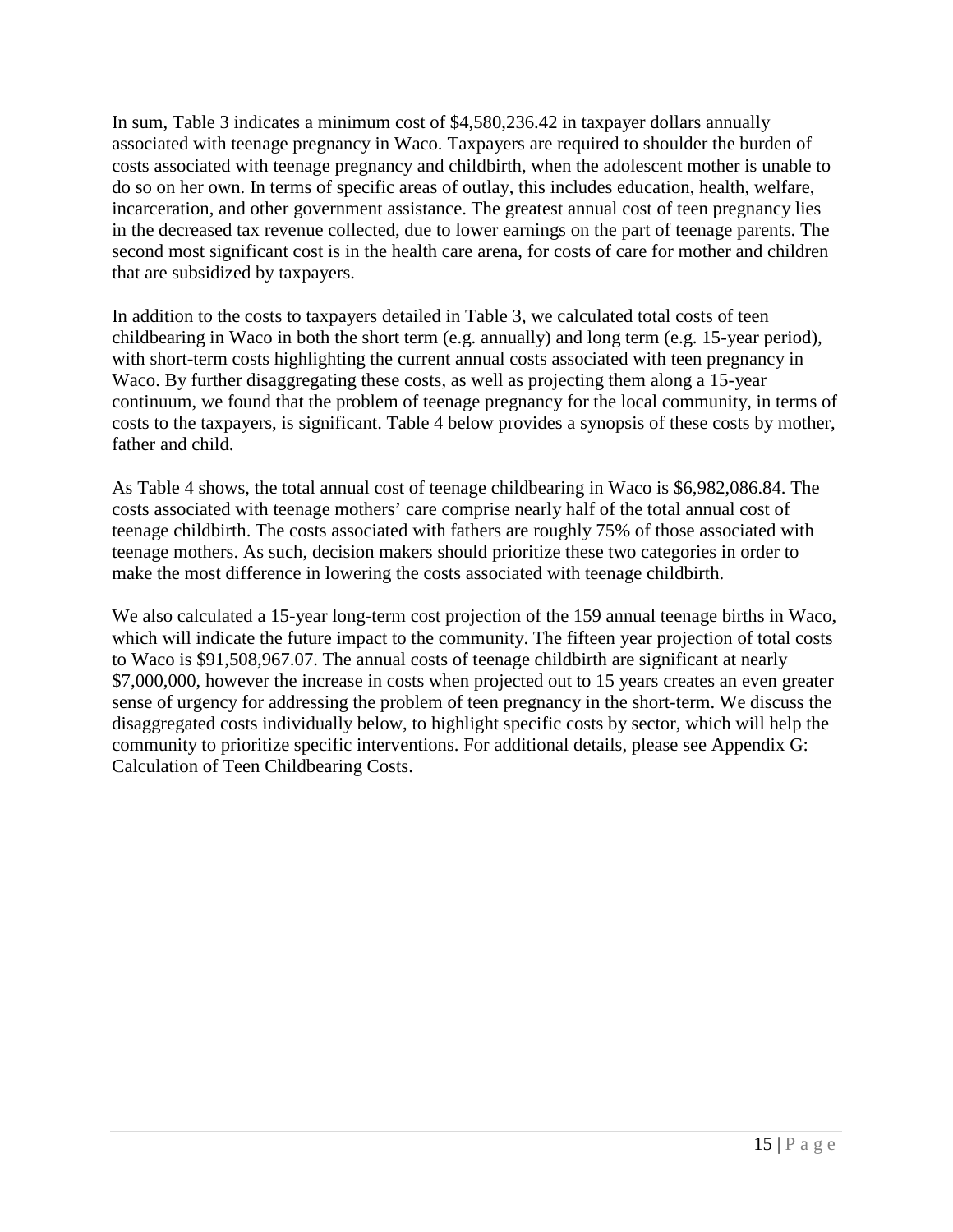#### **Table 4: Total Costs of Teen Childbearing in Waco, TX, Annually and 15-Year Projection**

*The following table describes data collected by the National Campaign, 2013 and qualitative interviews with Dr. Rebecca Maynard.*

|                                                                                                                                  | Annually       | 15-Year         |  |  |
|----------------------------------------------------------------------------------------------------------------------------------|----------------|-----------------|--|--|
| <b>Costs and Consequences</b><br>for Teen Child Bearing<br><b>Mothers</b>                                                        | \$370,376.19   | \$4,854,242.48  |  |  |
| <b>Costs and Consequences</b><br>for Fathers                                                                                     | \$284,121.87   | \$3,723,771.91  |  |  |
| Outcomes for children of<br>teen mothers from<br>kindergarten through<br>adolescence (Welfare)                                   | \$574,470.33   | \$7,529,151.05  |  |  |
| Children's Health and<br><b>Health Care</b>                                                                                      | \$1,143,765.25 | \$14,990,471.91 |  |  |
| <b>Consequences of Teen</b><br>Childbearing for<br><b>Incarceration among Adult</b><br>Children                                  | \$905,696.47   | \$11,870,283.19 |  |  |
| <b>Children of Teen Mothers</b><br>as Young Adults                                                                               | \$117,098.73   | \$1,534,725.09  |  |  |
| Consequences of Teen<br><b>Childbearing for Social</b><br>Services (Child Abuse,<br>Neglect, and Foster Care<br>Placement, etc.) | \$1,630,253.63 | \$21,366,509.75 |  |  |
| <b>Tax Revenue Loss</b><br><b>Associated with Teen</b><br>Childbearing                                                           | \$1,956,304.37 | \$25,639,811.69 |  |  |
| Total                                                                                                                            | \$6,982,086.84 | \$91,508,967.07 |  |  |
| The information contained in this table was taken as secondary data from the Kids Having Kids book, as                           |                |                 |  |  |

**well as from qualitative data retrieved in an interview with Dr. Rebecca Maynard, principle investigator for this study (Data adapted from Hoffman and Maynard 2008).**

### <span id="page-23-0"></span>Costs for Mothers

The costs of early childbearing on teen mothers is significant, both at the individual as well as societal level. Young mothers will lose significant income over the course of the child's early years if they gave birth before 20, creating a burden on the welfare system and health care. According to Fletcher and Wolfe (2009)'s research, mothers who gave birth before 20 earn labor incomes of \$2,300 less per person on average than if they delayed their birth till 20-21 years old per person.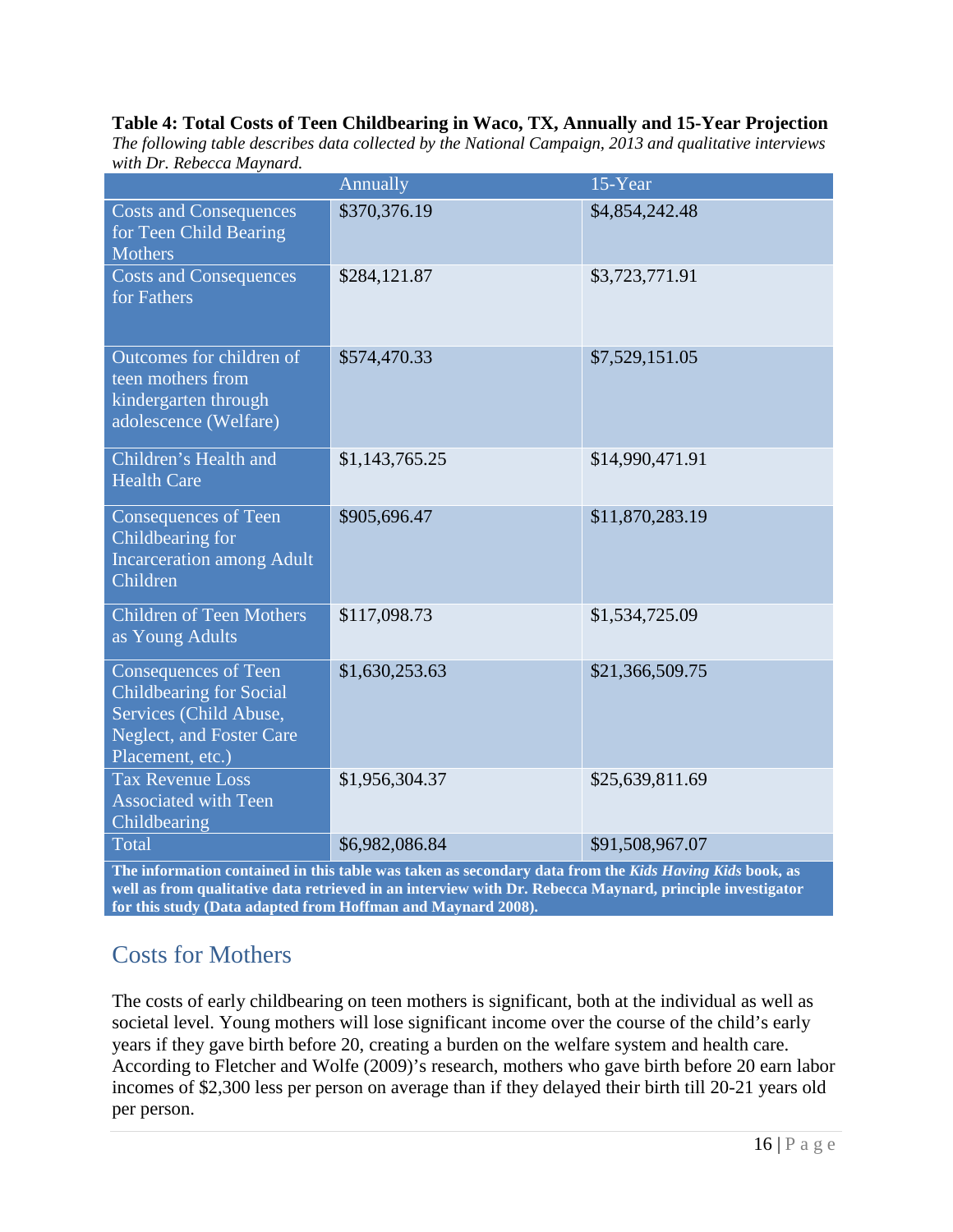Beyond the costs for individual mothers, the societal consequences cannot be ignored. In total, teen childbearing in Waco is estimated to cost the community \$370,376.19 per year in lost labor by teen mothers. In the 15-year long term, the reduced labor income would be \$4,854,242.48 to the community.

The *Kids Having Kids* research found that only 70% of the teen mothers earn their high school diploma or General Educational Development (GED). High school dropouts lead to lower future income for these teen mothers. In addition, daughters of teen mothers are 83% more likely to become teen mothers before age 18 (Hoffman and Maynard 2008).

### <span id="page-24-0"></span>Costs for Fathers

The costs of early childbearing on teen fathers is significant, both at the individual as well as societal level. Young fathers will lose significant occupational income over the course of the child's first fifteen years.

Based on our model, each father of children born to teen mother earns \$1,786.93 annually less than men who delay fathering until age 20 to 21. In total, costs for fathers are \$284,121.87 one year. In a 15-year period, costs for fathers are \$3,723,771.91. This would reduce the tax revenue associated with the earnings loss. The *Kids Having Kids* research suggested that only 70% of the teen fathers earn their high school diploma or GED. Only having a high school diploma could result in lower occupational earnings. Young fathers are typically not financially prepared to support their children under this circumstance.

### <span id="page-24-1"></span>Costs for Children

According to Hoffman and Maynard (2008), there are several negative consequences and associated costs for children born to teen moms, namely the costs of health care, incarceration, costs incurred as young adults due to decreased rates of education and other associated costs, and costs of social services. The greatest cost to society is associated with the costs of children of teen mothers as adolescents, making this a priority for attention in Waco. The following numbers are calculated on an annual basis as well as over a span of 15 years, equating for inflation.

### **Costs of Children's Health and Health Care**

Children of young teen mothers tend to have more chronic health problems than the children of older mothers, which will decrease their well-being and quality of life (Hoffman and Maynard 2008). According to Maynard (1996), the children of adolescents are more likely to be born prematurely and 50% more likely to be low birth weight babies—of less than five and a half pounds. Low birth weight raises the probabilities of a variety of adverse conditions such as infant death, blindness, deafness, chronic respiratory problems, mental retardation, mental illness, and cerebral palsy (Maynard 1996). Thus, these children entail more health and health care costs. In addition, although the children of young teen mothers visit medical providers less frequently and have lower total medical expenses, a larger percentage of the expenses they incur are paid by others in society than is the case among children of older mothers (Hoffman and Maynard 2008).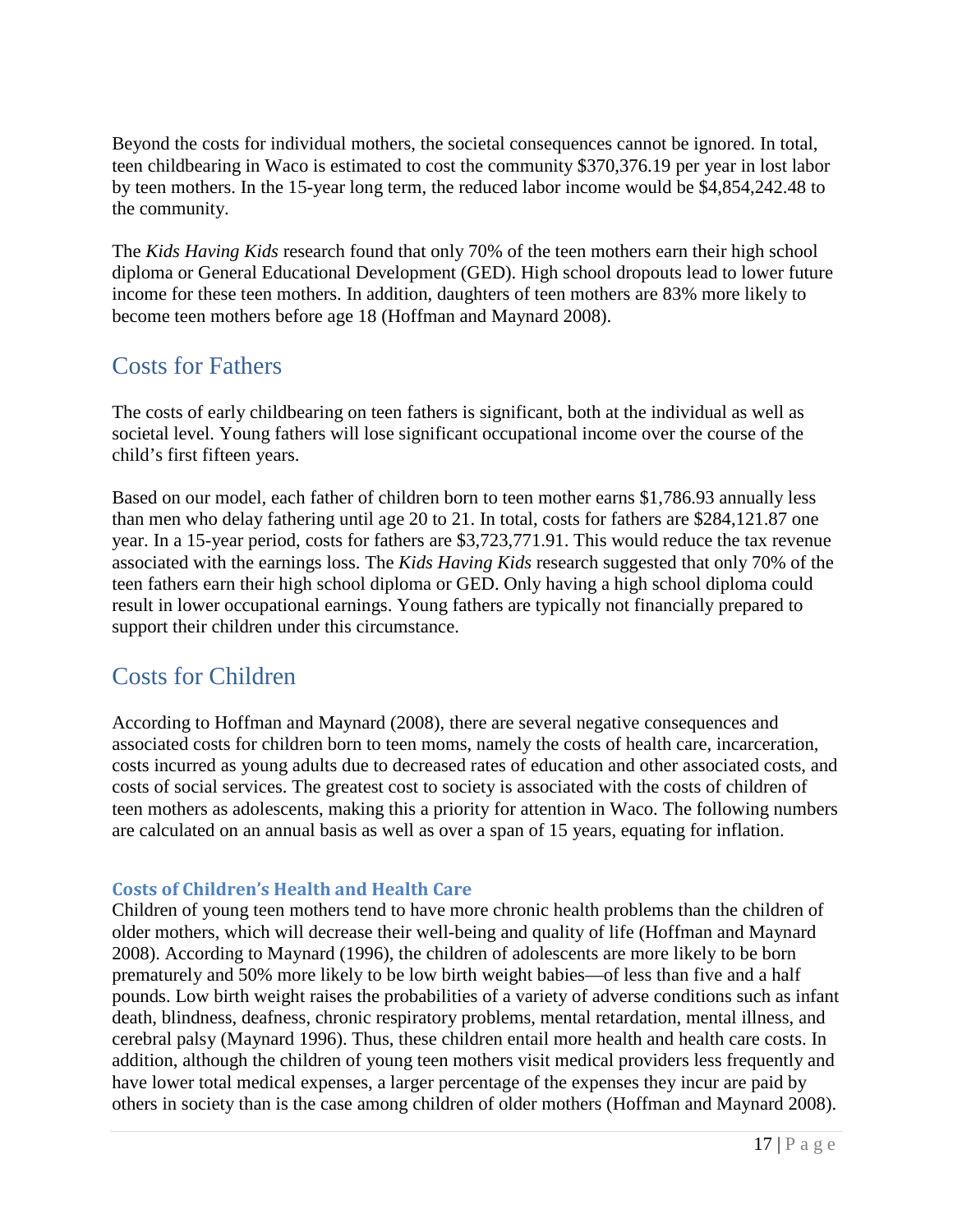In Waco, the cost of annual healthcare for is \$1,143,765.25 for the 159 estimated children. Society shares these costs, and over a span of 15 years would equate to \$14,990,471.91.

### **Costs of Teen Childbearing for Incarceration**

The cost of incarceration to society can be great. The children of teenage parents have a higher likelihood to suffer from the same consequences as their mothers, including a lower education rate and increased poverty rates. Studies show a delay of a teen birth would decrease the probability of incarceration by 10.6% and years in jail by 13.4% (Hoffman and Maynard 2008). In Waco, the costs of teenage childbearing for incarceration can be estimated as \$905,696.47 annually and \$11,870,283.19 in 15 years. This indicates that if teen childbearing is prevented, the corresponding incarceration fees will be saved.

#### **Costs of Children of Teen Mothers as Young Adults**

Like their mothers, children of teen mothers also suffer from lower levels of high school completion (Hoffman and Maynard 2008). Less education leads to a lower income, which leads to poverty, and this leads to significant costs for the welfare system. These linkages have led to an intergenerational impact of a teen birth on outcomes for young adults (Hoffman and Maynard 2008). Impacts do not end with the mother or even the child, but can continue for many generations. The costs to Waco are \$117,098.73 annually and \$1,534,725.09 in 15 years. Since this is the highest cost to society associated with teenage pregnancy, it should be a focus of community efforts. SmartBabies' efforts to improve the quality of life score of children within their community is one method in which these costs can be addressed.

#### **Costs of Teen Childbearing for Social Services Expenses**

Children of adolescent moms are far more likely to be physically abused, abandoned, or neglected (Hoffman and Maynard 2008). This will increase the cost of foster care, medical assistance, cash assistance, employment and support services, food stamps, rent subsidies, and administrative costs of delivering public assistance. This is no different in Waco, where the *Early Childhood Quality of Life Report* documented 171 unintentional and 10 intentional injuries of children ages 0-4, and rates of abuse or neglect ranging from 8.51 to 11.28 incidents per 1000 children (Smith, Romero and Alonzo 2009). The costs to Waco are \$1,630,253.63 annually and \$21,366,509.75 in 15 years.

### <span id="page-25-0"></span>Tax Revenue Loss Associated with Teenage Pregnancy

These aforementioned consequences of teen childbearing decrease children's productivity when they grow up into adults, and increase taxpayers' costs. Since some of the corresponding data for the cost categories above are not available, to calculate costs for children, we employed decreased productivity of adult children and teen childbearing costs to taxpayers. The annual productivity of one child will be decreased by \$736.47, which we acquired from *Kids Having Kids* (2008). According to the National Campaign to Prevent Teen and Unplanned Pregnancy (2011), teen childbearing in Texas cost taxpayers at least \$1.2 billion in 2008. Based on our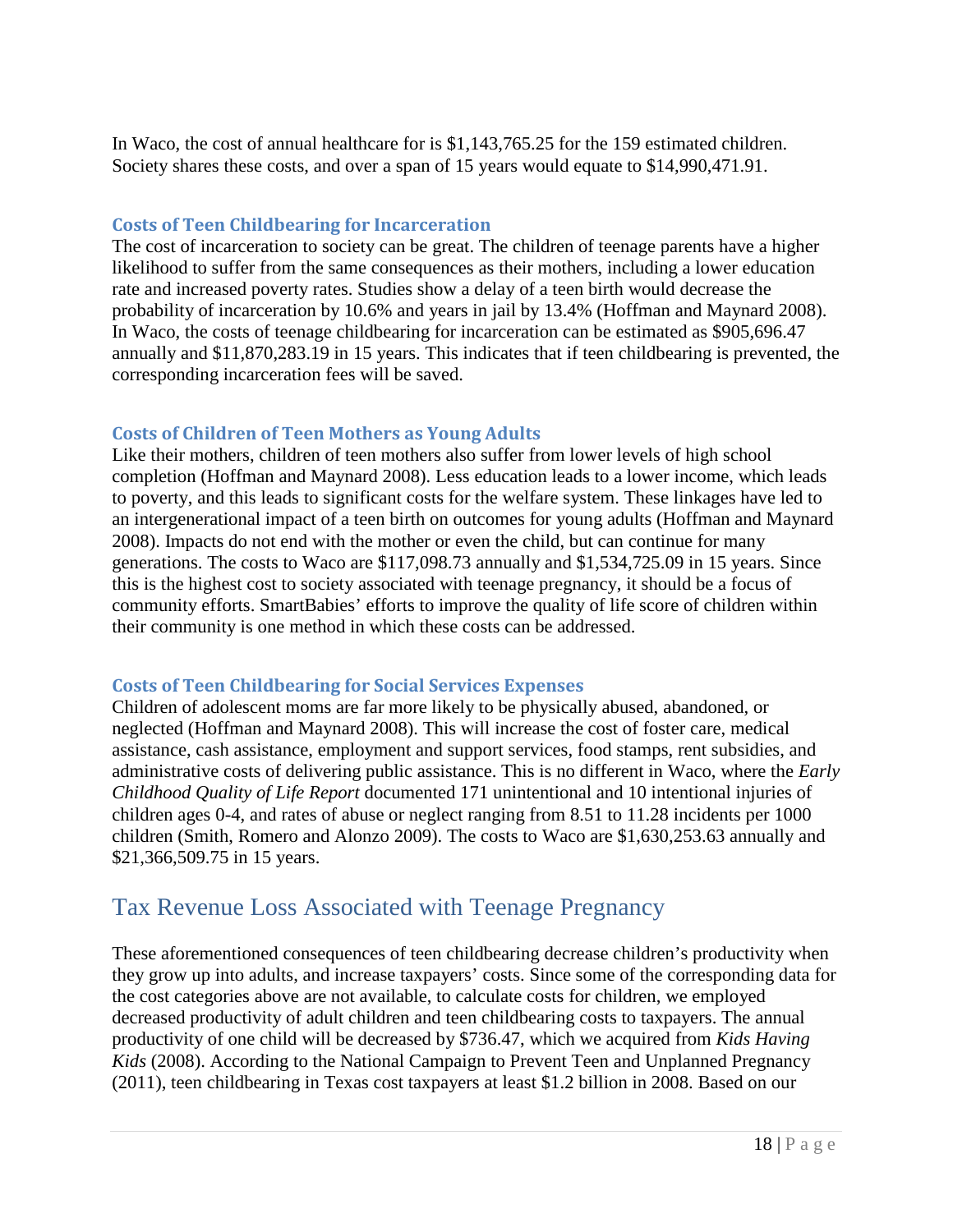model, costs for children are \$1,956,304.37 each year. In a 15-year period, costs for children are \$25,639,811.69.

### **Table 5: Total Costs for Children of Teen Moms**

*This table shows the costs for children of teenage mothers in Waco annually, and with a 15-year projection.*

|                               | <b>Annually</b>             | 15-year         |
|-------------------------------|-----------------------------|-----------------|
| <b>Decreased Productivity</b> | $$117,098.73$ <sup>11</sup> | \$1,534,725.09  |
| <b>Costs to Taxpayers</b>     | $$6,210,490.05^{12}$        | \$81,396,227.59 |
| <b>Total Costs</b>            | \$6,327,588.78              | \$82,930,952.68 |

The information contained in this table was taken as secondary data from the Kids Having Kids book, as well as from qualitative data retrieved in an interview with Dr. Rebecca Maynard, principle investigator for this study (Data adapted from Hoffman and Maynard 2008).

In sum, the annual total costs of teen childbearing in Waco based on 2010 dollars is \$6,982,086.84, including \$370,376.19 of costs for mothers, \$284,121.87 of costs for fathers, and \$6,327,588.78 of costs for children. As mentioned above, the costs associated with mothers are the highest and needs to be a priority in strategies to address teenage pregnancy. The cost for fathers is also significant, and a large area of concern for Waco. It will be especially important for the Waco community to focus on engaging adolescents to reduce the rates of teenage pregnancy. The 15-year total cost of teen childbearing in Waco is \$91,508,967.07, including \$4,854,242.48 of costs for mothers, \$3,723,771.91 of costs for fathers, and \$82,930,952.68 of costs for children (see Appendix G).

### **Table 6: Total Costs of Fewer Earnings Associated with Teen Childbearing**

*This table shows the compiled costs of fewer earnings associated with teen childbearing in Waco annually, and with a 15-year projection.*

|                           | <b>Annually</b> | 15-year         |  |
|---------------------------|-----------------|-----------------|--|
| <b>Costs for mothers</b>  | \$370,376.19    | \$4,854,242.48  |  |
| <b>Costs for fathers</b>  | \$284,121.87    | \$3,723,771.91  |  |
| <b>Costs for children</b> | \$117,098.73    | \$1,534,725.09  |  |
| <b>Total Costs</b>        | \$771,596.79    | \$10,112,739.48 |  |

The information contained in this table was taken as secondary data from the *Kids Having Kids* book, as well as from qualitative data retrieved in an interview with Dr. Rebecca Maynard, principle investigator for this study (Data adapted from Hoffman and Maynard 2008).

As you can see from Table 6, the annual costs for mothers, fathers and children are not huge, but the 15-year long term costs alarming, which will have significant impacts on healthcare and

<span id="page-26-1"></span><span id="page-26-0"></span><sup>12</sup> 1.22 billion (annual teen childbearing costs to taxpayers in Texas) \*  $\frac{79,875.2}{15,690,830.064}$  ( $\frac{number\ of\ employees\ in\ Waco}{number\ of\ employees\ in\ Texas}$ )  $= $6,210,490.05$ 

 $11736.47$  (decreased productivity of one child)\*159 (number of children born to teen moms)=117098.73  $\overline{a}$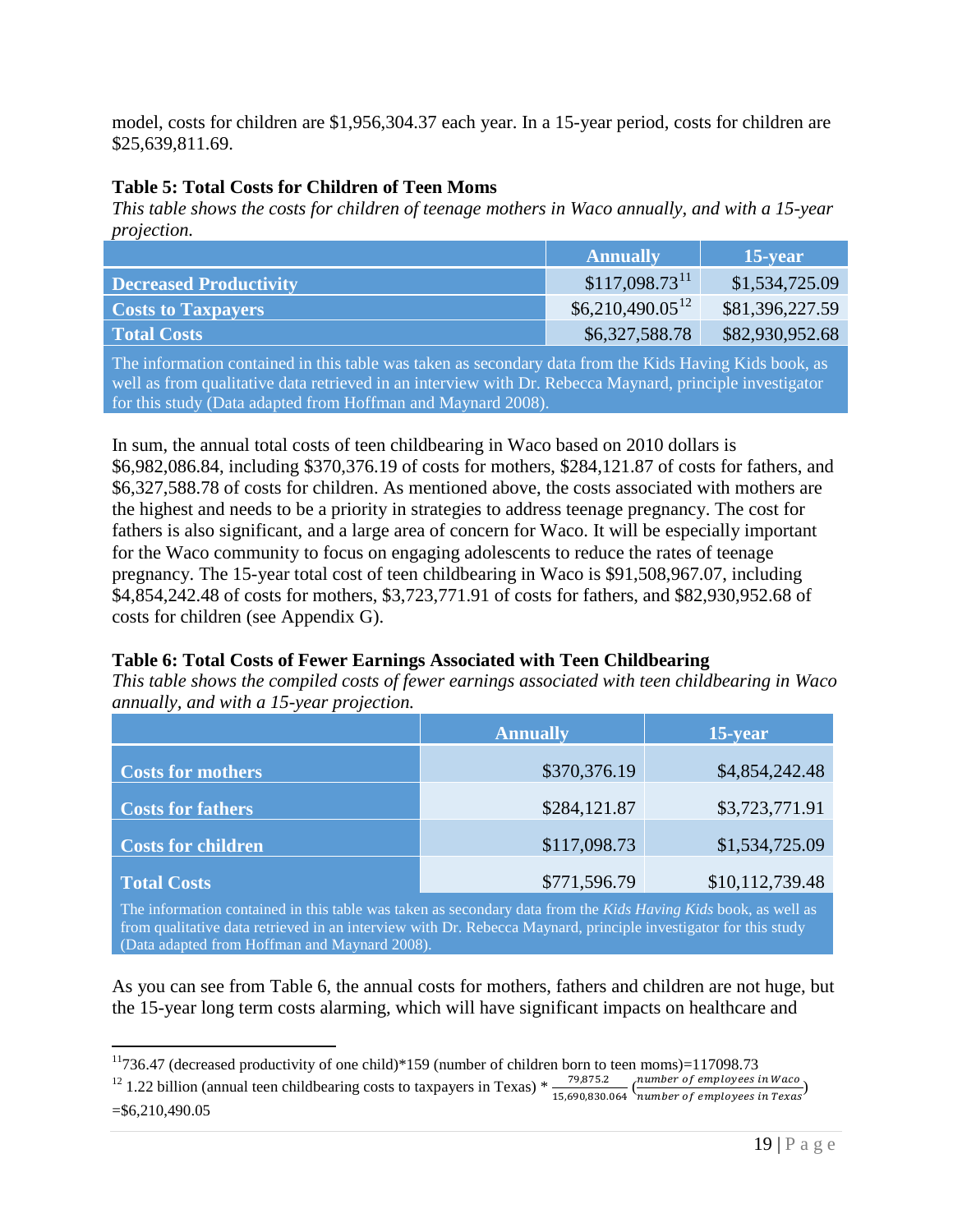education sectors. Among these costs, costs for children account for the largest proportion of the total costs, since taxpayers need to pay for the associated social services. The two biggest costs to the taxpayers are tax revenue loss associated with decreased earning, spending potential, and lower tax bracket qualifications and health care costs. Thus, the priority for the Waco community is to help solve problems related to children born to teen mothers. In addition, it is also important to improve teenage mothers' and fathers' education levels to increase their earnings accordingly and decrease the tax revenue loss. In doing so, health care costs could also be decreased while teenage pregnancy rate is decreasing. The following chapter provides examples of best practice community-based initiatives that can help to prevent teen pregnancy, and thus alleviate some of the costs the Waco community currently bears. Additional specific recommendations based on this cost analysis will be discussed in our conclusion in Chapter 5.

### **Table 7: Costs to Taxpayers Associated with Teen Childbearing in Waco**

*This table shows the breakdown costs to taxpayers of teen childbearing in Waco annually, and with a 15-year projection.*

|                                                                                                                                                                                                                                    | Annually       | 15-year         |
|------------------------------------------------------------------------------------------------------------------------------------------------------------------------------------------------------------------------------------|----------------|-----------------|
| <b>Tax Revenue</b><br>Costs associated with decreased earning and<br>spending potential, lower tax bracket<br>qualifications                                                                                                       | \$1,956,304.37 | \$25,639,811.69 |
| <b>Health Care</b><br>Costs associated with a lack of prenatal care,<br>emotional hardships, preterm births,<br>miscarriages, abortions, and dependence on<br>government subsidies                                                 | \$1,143,765.25 | \$14,990,471.91 |
| Incarceration<br>Costs associated with housing, feeding, and<br>educating inmates, increased crime rate,<br>decreased social productivity, and lower age of<br>entry into incarceration system (reflecting<br>higher social costs) | \$905,696.47   | \$11,870,283.19 |
| <b>Child Welfare</b>                                                                                                                                                                                                               | \$574,470.33   | \$7,529,151.05  |
| <b>Total Cost to Taxpayers</b>                                                                                                                                                                                                     | \$4,580,236.42 | \$60,029,717.85 |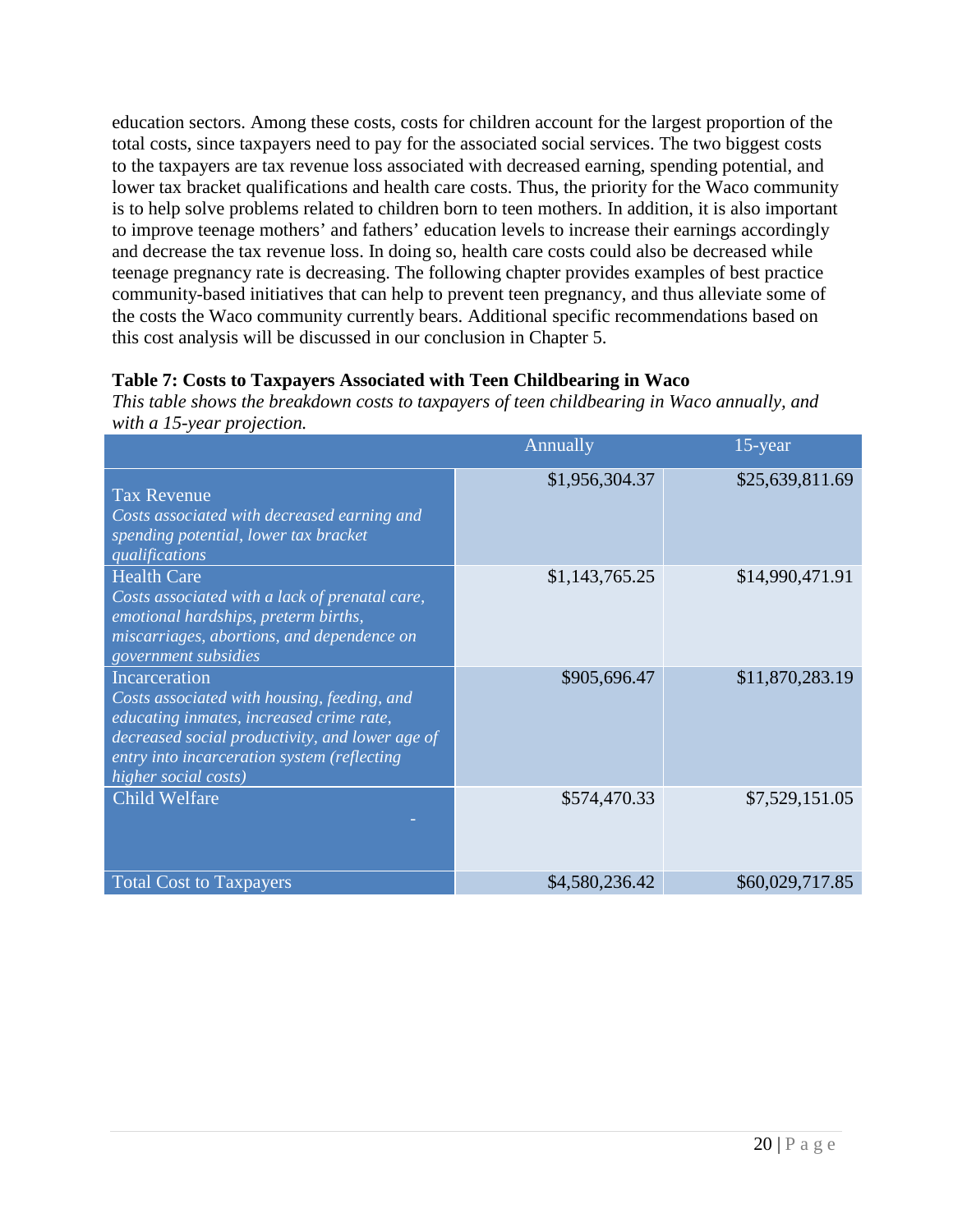# <span id="page-28-0"></span>**Chapter 4: Opportunities for Success**

After analyzing the cost of teen pregnancy not only to the mothers, fathers, and children, but also to the community as a whole, it is evident that the teen pregnancy challenge for the Waco community is significant. With the total cost to tax payers being \$4,580,236.42 a year to react to teen pregnancy, the Waco community has an opportunity to significantly reduce the cost of teen pregnancy to their community, as well as raise the quality of life of all citizens, by continuing to create their community-based teen pregnancy initiative. This chapter provides insights from a range of best practice initiatives in order to present evidence-based recommendations for the Waco community as they consider future activities to address the teen pregnancy challenge. The chapter concludes by synthesizing key learning "takeaways" from these programs.

Community-based initiatives, like that of Waco's SmartBabies, are growing in import as collaborative, community-driven conduits to successfully address both preventative and reactive programming in a comprehensive manner. This chapter provides findings from a review of a set of such initiatives' best practices, identified during the second stage of this research, through qualitative interviews with leadership from the City of Chicago, The United Way of Greater Milwaukee, and the University of Texas Health Science Center's UTTeenHealth (Appendix B).

We chose these initiatives based on their national recognition for excellence in teen pregnancy prevention, as well as their status as recipients of national funding for their prevention efforts. Although these cities' demographics differ from each other (Appendix H), each of these initiatives has proven to be successful using similar techniques, despite their differences. These programs are described based on their program structure, program costs (as outlined by initiative leadership), and the benefits or successes of their programs, as identified in interviews with each initiatives' leadership.

### <span id="page-28-1"></span>The City of Chicago

We selected the City of Chicago's Teen Pregnancy Prevention Initiative as a best practice initiative due to their innovative approaches to preventing teen pregnancy and the national recognition they have received through a grant given by the U.S. Department of Health and Human Services. Established by The Chicago Department of Public Health's Office of Adolescent and School Health in 2010, the Teen Pregnancy Prevention Initiative aims to reduce teen pregnancies and improve care for teens in Chicago (Elder 2013). After it was found that Chicago had an alarmingly high teen pregnancy rate that was almost twice as much as the national average, the City of Chicago knew something must be done. This lead the start of a community-wide initiative to not only decrease teen pregnancy, but also increase the availability of adolescent care and as a result improve the health of adolescents in Chicago.

This initiative is funded by a \$19.7 million grant from the U.S. Department of Health and Human Services and is in its first stages of implementation. The majority of the grant, approximately \$12 million, is being used in schools that are identified as high need, with another \$5 million is being used to pay evaluators of the program to ensure that CDPH is operating effectively. Evaluating the effectiveness of this approach is crucial to the future of pregnancy prevention due to the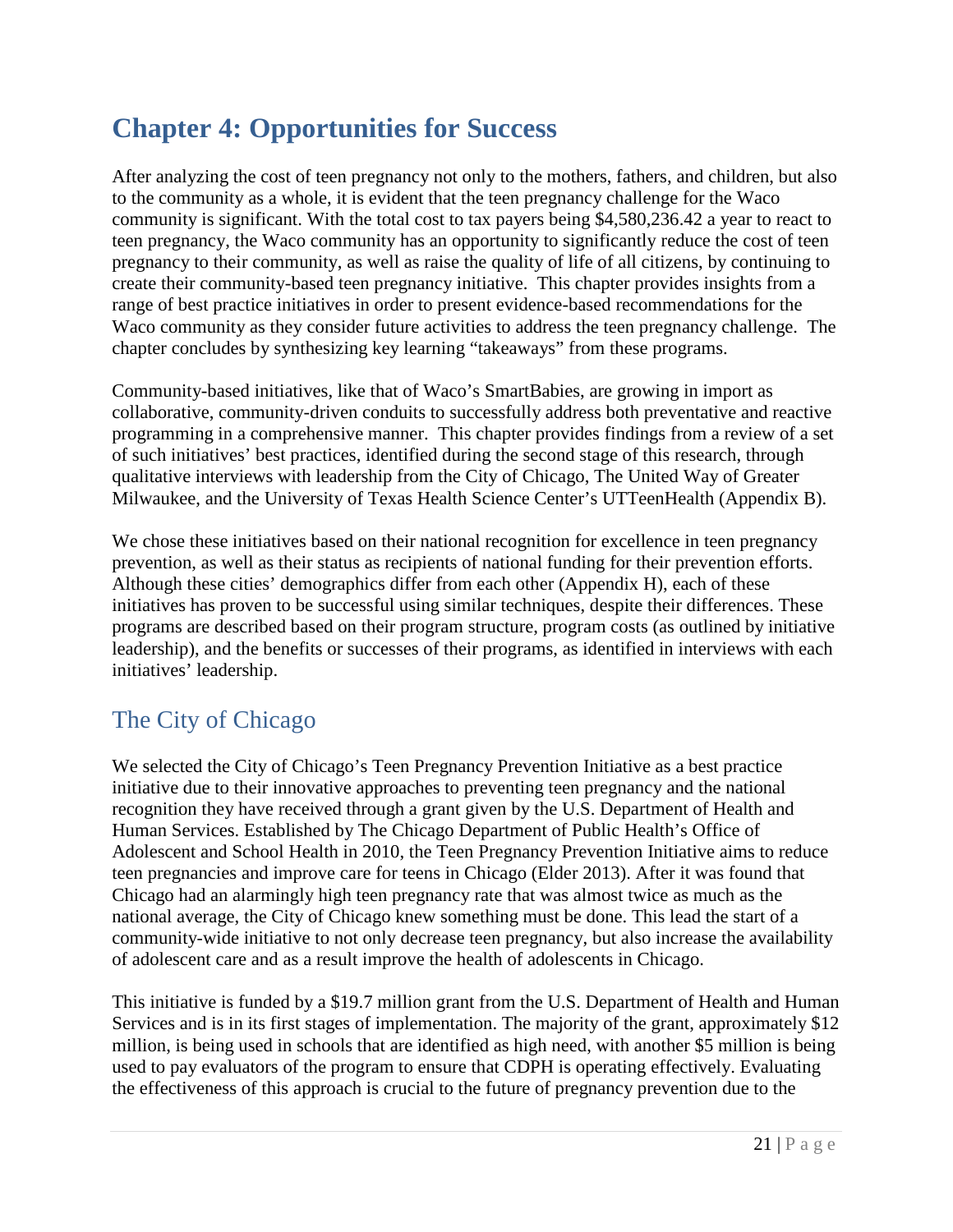emerging nature of this field. Approaching teen pregnancy prevention through community-wide initiatives, as already stated, is a new approach; therefore there is little research on the subject. The health department uses the remaining \$1.5 million to implement their programming. This initiative was established due to the high rate of teen births in Chicago. This program has three different focuses: the city, schools, and students. By utilizing these three different populations, CDPH hopes to establish a strong community foundation that will be effective in preventing teen pregnancy (Elder 2013).

Involvement at the city level focuses on the production of Chicago's Action Plan for Healthy Adolescents that will be distributed to key stakeholders, providers, and partners that serve adolescents. By distributing this report it will allow the city to involve more people in their fight against teen pregnancy and will alert the community to their plan. The city also works to collect and publish healthy measures through a newly established website that makes it easier for students, parents, and researchers to gain information on adolescent health (Elder 2013). To raise public awareness of teen pregnancy, CDPH launched a campaign utilizing traditional and new media to reach their targeted population. This included the use of social websites such as Twitter, Facebook, and Pandora. The media campaign focused on engaging students through participation and not on shaming their actions. The goal of the initiative is to get the students included in this process and create a safe environment. Including adolescents in the initiative and giving them an outlet for their participation will strengthen the initiative by growing their audience and allowing them to be more effective by determining what the teens need.

To engage schools in their efforts, the Chicago Public Schools Board introduced a new policy that requires comprehensive sexual health education for all students, grades K-12. The education has been established as age appropriate and aligns with the National Sexuality Education Standards (Elder 2013). The Public Schools Board enacted this policy after CDPH pushed the importance of sexual education and raised awareness of this issue within their community. Although the new sexual health education emphasizes abstinence, it also includes information on contraceptives. Director of Teen Pregnancy Prevention, Suzanne Elder, explains the importance of sexual education that includes contraceptive use so that students who choose to be sexually active are prepared prior to making that decision. Contraceptives will become available to students through condom dispensers that will be installed in various schools in the next year. Incorporating the school system into these types of initiatives is crucial to the success of the organization because it gives the initiative access to their target audience.

The Teen Outreach Program, a youth development program that has shown to reduce teen pregnancy by 50%, engages students (Elder 2013). The program curriculum includes lessons on healthy relationships and values, communication and assertiveness, goal setting and decisionmaking, human development and sexuality, and community service learning (Elder 2013). Although this program reaches out to all students, it focuses on students in the ninth grade in schools that have high rates of teen births and sexually transmitted infections (Elder 2013).

Because this is a newer initiative, the success of their efforts has yet to be measured. The City of Chicago will continue monitoring the rates of teen pregnancy and evaluating their processes to increase their chances of success within this community.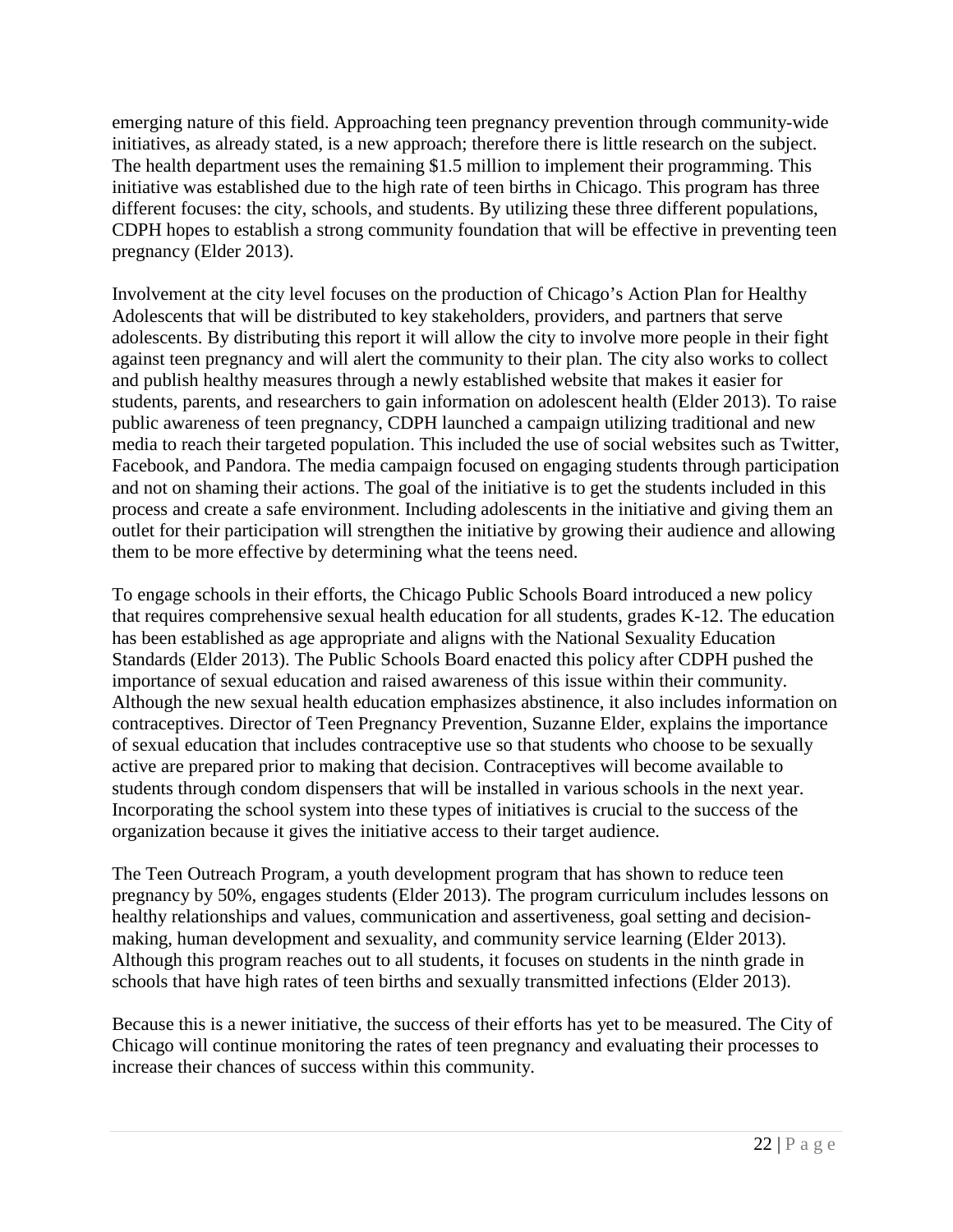### <span id="page-30-0"></span>United Way of Greater Milwaukee

In 2005, teen births represented 18.7% of all births in Milwaukee, making it the second highest percentage of teen births in the nation (Angresano and Rourke 2011). United Way was looking for a way to reduce poverty within their community and found a strong link between teen pregnancy and the role this plays in poverty. This situation led to the creation of the ten-year Teen Pregnancy Prevention Initiative (TPPI) by the United Way of Greater Milwaukee. The main goal of the initiative was to reduce the teen birth rate by 46% by 2015 through a community-based initiative (Teen Pregnancy Prevention 2014). Establishing concrete goals is useful because it gives the community a concrete goal to works towards and establishes a way to measure success and effectiveness. In order to meet this goal, United Way knew they would have to garner support from the whole community and build a case that would resonate with everyone from the business owners, to the healthcare providers.

After the launch of TPPI, the Teen Pregnancy Prevention Oversight Committee was established to help lead the community in reaching its goal to reduce teen pregnancy. The committee consists of approximately 45 people that include business leaders, health care providers, and representatives from various organizations and agencies. Establishing a diverse group of individuals invested in this cause is one reason this initiative proved to be so successful. In addition to the oversight committee there are multiple subgroups that meet monthly and focus on various issues within the topic of teen pregnancy such as access to contraceptives, adolescent health, and outreach to certain populations. The purpose of the subgroups is to collaborate on ways in which the initiative can continue to expand and improve.

The United Way works closely with the school system, faith community, business community, and media outlets to ensure that all integral stakeholders are being included in this initiative. Through the use of the subgroups and the Teen Pregnancy Prevention Oversight Committee, United Way is able to bring everyone together and make suggestions and create opportunities for improvement and investment within the community. The United Way's main goal in the initiative is to influence these stakeholders to act in the best interest of the community to reduce teen pregnancy. Because volunteers and community members run this initiative, this is a very low cost initiative, compared to that of the City of Chicago, spending approximately \$2-3 million a year for this initiative. By utilizing the resources available to them through the various members of the initiative and committees, the United Way is able to drastically reduce their costs.

In 2012, it was reported that teen pregnancy in Milwaukee had seen a 50% decrease since 2006; TPPI had surpassed their goal three years early (Angresano and Rourke 2011). The United Way Worldwide and the White House Council for Community Solutions recently recognized this initiative as a national model for community collaboration for their success in decreasing teen pregnancy (Teen Pregnancy Prevention 2014). Although this initiative has already reached their goal of decreasing teen pregnancy, this initiative will continue to expand in an effort to further decrease teen pregnancy.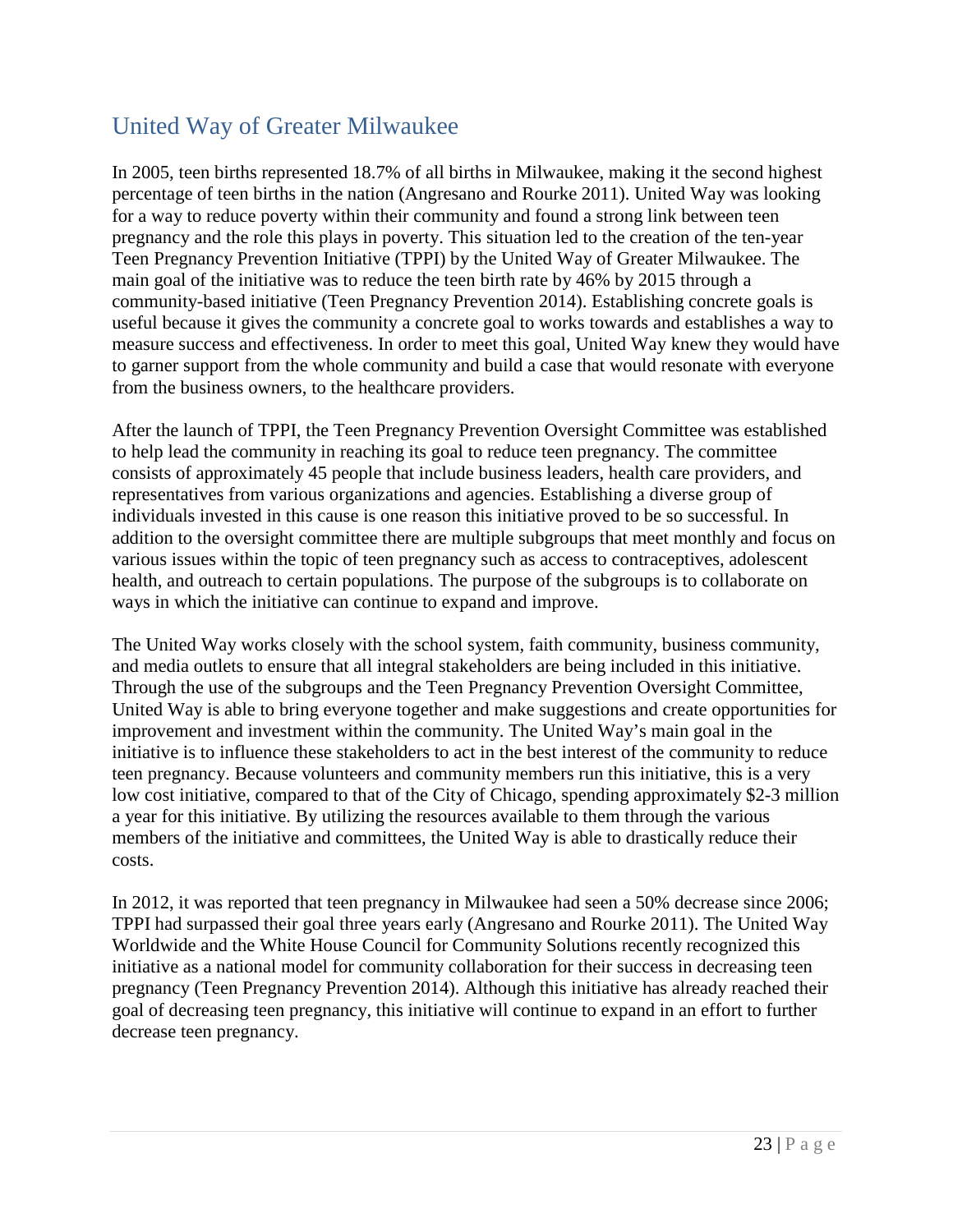### <span id="page-31-0"></span>University of Texas Health Science Center San Antonio

To combat teen pregnancy within the United States, the Centers for Disease Control and Prevention partnered with the federal Office of the Assistant Secretary for Health (CDC-Teen Pregnancy Prevention, 2010-2015). The University of Texas Health Science Center in San Antonio was selected to receive a grant from the CDC to help reduce teen pregnancy in South San Antonio by 2015 by utilizing a community-based initiative. The UT Health Science Center is using the grant to expand their UT Teen Health-San Antonio Program, currently in middle schools to include high schools in south San Antonio (CDC-Teen Pregnancy Prevention, 2010- 2015). To receive this grant, UTTH based their program model on the five key components outlined by the CDC:

- *• Community Mobilization and Sustainability*: Engaging multiple sectors of the population to encourage and sustain the pregnancy prevention campaign. This is through the use of education events, social media, and community teams such as the Youth Leadership Team and Community Action Team.
- *• Evidence-Based Programs*: Utilizing evidence-based programs, meaning program models that have been identified as successful in preventing teen pregnancy. This includes programs focused on youth development, and curriculum-based programs that reduce teen pregnancy.
- *• Increasing Youth Access to Contraceptive and Reproductive Health Care Services*: Ensuring that teens are able to access effective reproductive health care services including family planning, sexual health, general wellness, and immunizations.
- *• Stakeholder Education*: Educating other service providers, educators, community members and leaders to ensure that the needs of the community are being met.
- *• Working with Diverse Communities:* Advocate for diverse communities to ensure that culturally appropriate programs and services are available. (CDC-Teen Pregnancy Prevention, 2010-2015).

Through this program, UTTH works with school administrators, teachers, counselors, and others to educate students on the risks associated with sexual activity (UTTeenHealth Projects). The program works with five school districts on the South Side of San Antonio and includes more than 85 campuses (UTTeenHealth Projects). One organization UTTH works closely with is the Healthy Futures Alliance (HFA), an organization in San Antonio that works to reduce teen pregnancy within the city through collaboration. UTTH is a member of the coalition set up by HFA, which allows them to network with other organizations within the community.

This initiative works closely with these stakeholders within the community to ensure that they meet each of their objectives. The goal of UTTH is to reduce the teen birth rate by 10% as well as to reduce the repeat teen birth rate by 10%, both by September 2015, through the mobilization of the community. Because this initiative is still in the early stages of development, the effectiveness of this model is still unclear.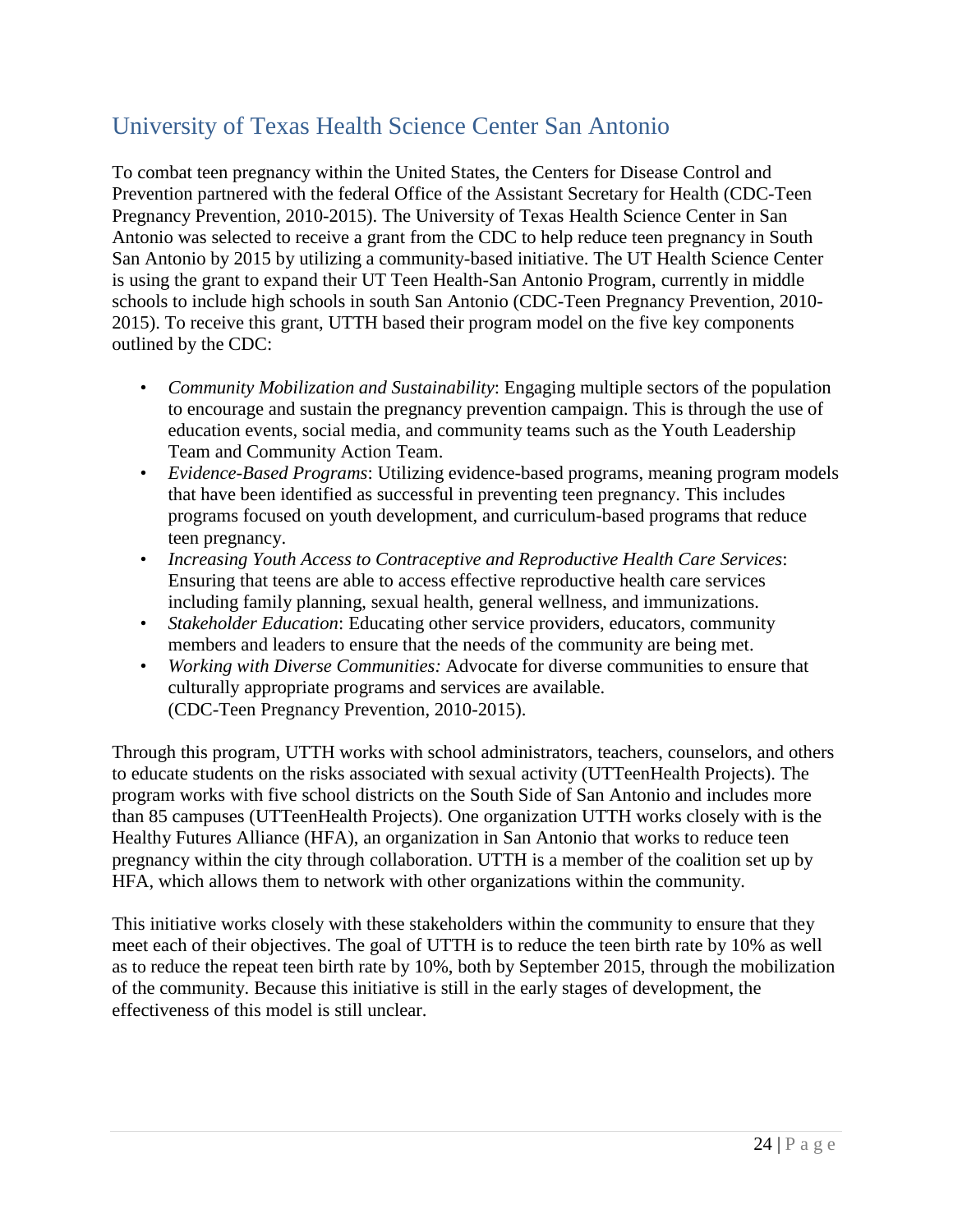### <span id="page-32-0"></span>What We Can Learn

Although these initiatives are in diverse communities that differ from each other, they have used many similar strategies that have proven to be effective<sup>[13](#page-32-1)</sup> in reducing teen pregnancy. Table 8 below outlines some of the different activities of the initiatives, overlaying them to show the similar efforts employed by each.

Each approach taken by these initiatives may have been slightly different, due to sociopolitical differences between the communities as well as differing strategies amongst initiative leadership, but by using the various methods, these initiatives were able to influence their community to fight against teen pregnancy.

#### **Table 8: Common Factors of Success in Best Practice Community Initiatives**

*This table provides a comparison of methods used by best practice community initiatives to engage their communities and reduce the rates of teenage pregnancy in their areas. It is important to note that all outreach methods were not only focused on teen mothers, but teen fathers. The costs and consequences highlighted in Chapter 3 clearly reflect the need to address both parties involved in the sexual activity.*

|                                                         | <b>Use of</b><br><b>Social</b><br>Media,<br>Websites,<br><b>Multi-</b><br><b>Media</b><br><b>Campaign</b> | <b>Advocacy</b> | <b>Contraceptive</b><br><b>Availability</b> | <b>High School</b><br><b>Sex</b><br><b>Education</b><br><b>Programs</b><br>(Evidence<br>Eased) | <b>Diverse</b><br><b>Stakeholders</b> |
|---------------------------------------------------------|-----------------------------------------------------------------------------------------------------------|-----------------|---------------------------------------------|------------------------------------------------------------------------------------------------|---------------------------------------|
| <b>Chicago</b><br><b>Department of</b><br><b>Health</b> | X                                                                                                         | X               | X                                           | X                                                                                              | X                                     |
| <b>Milwaukee United</b><br><b>Way</b>                   | X                                                                                                         |                 | X                                           | X                                                                                              | X                                     |
| <b>UTTeenHealth</b>                                     | X                                                                                                         |                 | X                                           | X                                                                                              | X                                     |

• *Use of Social Media, Websites, Multi-Media Campaign (Tools for Parents, Teens, and Educators):* Each of the initiatives described utilized some kind of social media, website, or media campaign. By using communication that resonated with students, parents, and educators, these initiatives were able to connect with diverse audiences. The Chicago Department of Health wanted to ensure that their campaign spoke to students, so they focused their attention on social network sites such as Facebook, Twitter, and Pandora. The language of the campaign launched by the Chicago Department of Health was geared towards students and aimed to speak to them at their level, as opposed to talking down to

<span id="page-32-1"></span><sup>&</sup>lt;sup>13</sup> Assessing the specific indicators of effectiveness is beyond the scope of this report, however, the national recognition, substantial funding, and reduction in teen pregnancy within the communities of these initiatives indicate they have been successful.  $\overline{a}$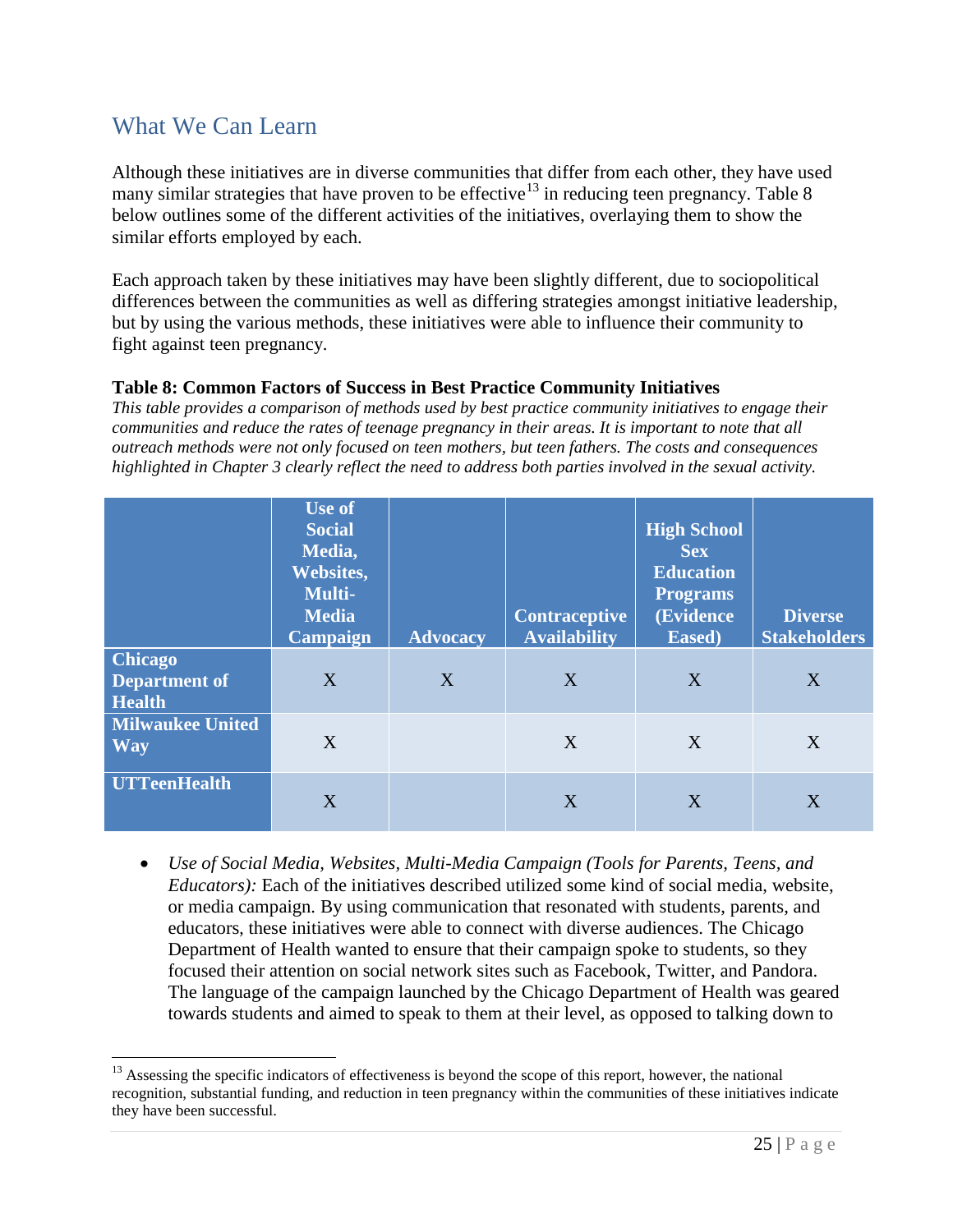them. The United Way of Greater Milwaukee utilized the key stakeholders involved in their initiative to disseminate information to broader audiences to ensure their message was heard. By utilizing the local media and other providers, they were able to reach many different populations. San Antonio uses a similar approach to that of the United Way and uses their various stakeholders to reach the students, parents, and educators.

- *Advocacy:* Only the Chicago Department of Health has utilized direct lobbying as a method of reducing teen pregnancy. This initiative worked within the community to engage the Chicago Public Schools Board to require comprehensive sexual health education for all students, grades K-12. The school board passed this new policy after great efforts by the Department of Health. The initiative continues to work closely with the school to ensure this is enacted effectively. The United Way of Greater Milwaukee and UTTeenHealth focus on educating those involved in the policy process and implementation in order to influence policy.
- *Contraceptive Availability:* Each of the initiatives described above has worked to increase the availability of contraceptives to teens. This has been through various methods such as installing condom dispensers in schools, establishing a mail-order system for students to request condoms, or just encouraging providers to educate teens on safe sex practices and provide contraceptives.
- *High School Sex Education Programs (Evidence Based):* As already described, the Chicago Department of Health has done a lot to encourage high school sex education programs and to provide these within the school system. UTTeenHealth has taken a similar approach and has partnered with educators within San Antonio to implement age appropriate sex education. The United Way of Milwaukee, although not directly involved in implementing sex education, works with their stakeholders to educate the educators on how best to teach sex education within the school system.
- *Diverse Stakeholders:* One of the greatest assets of these initiatives is their group of stakeholders. These initiatives all have diverse groups that they work with, which increases their chance of success by including various populations within the community.

These various preventative methods allowed the initiatives to effectively reduce teen pregnancy within their communities. By focusing community efforts on preventing teen pregnancy, as opposed to reacting to it, these initiatives will not only save taxpayers money, but they will also increase the quality of life for their citizens. The Waco community is advised to work to increase their use of social media, websites and local media to reach out. . By utilizing these methods, targeting their messaging and branding for different audiences, Waco will be able to increase participation from their diverse group of stakeholders. Increasing the participation of students in this process will be greatly beneficial to in that it will give direct access to educate this group. In an effort to move to best practice-based programming, it is recommended that providers within the community are educated on these different methods to help with this transition.

Community-wide initiatives aim to work with the key providers within the community and increase communication with the different organizations, although each of the initiatives interviewed employed different strategies to achieve this. The United Way of Greater Milwaukee mainly worked to recruit members for their coalition, connect different providers, and then influence stakeholders to act in the best interest of the movement to reduce teen pregnancy. This approach was slightly different from the City of Chicago, where the main goal of the initiative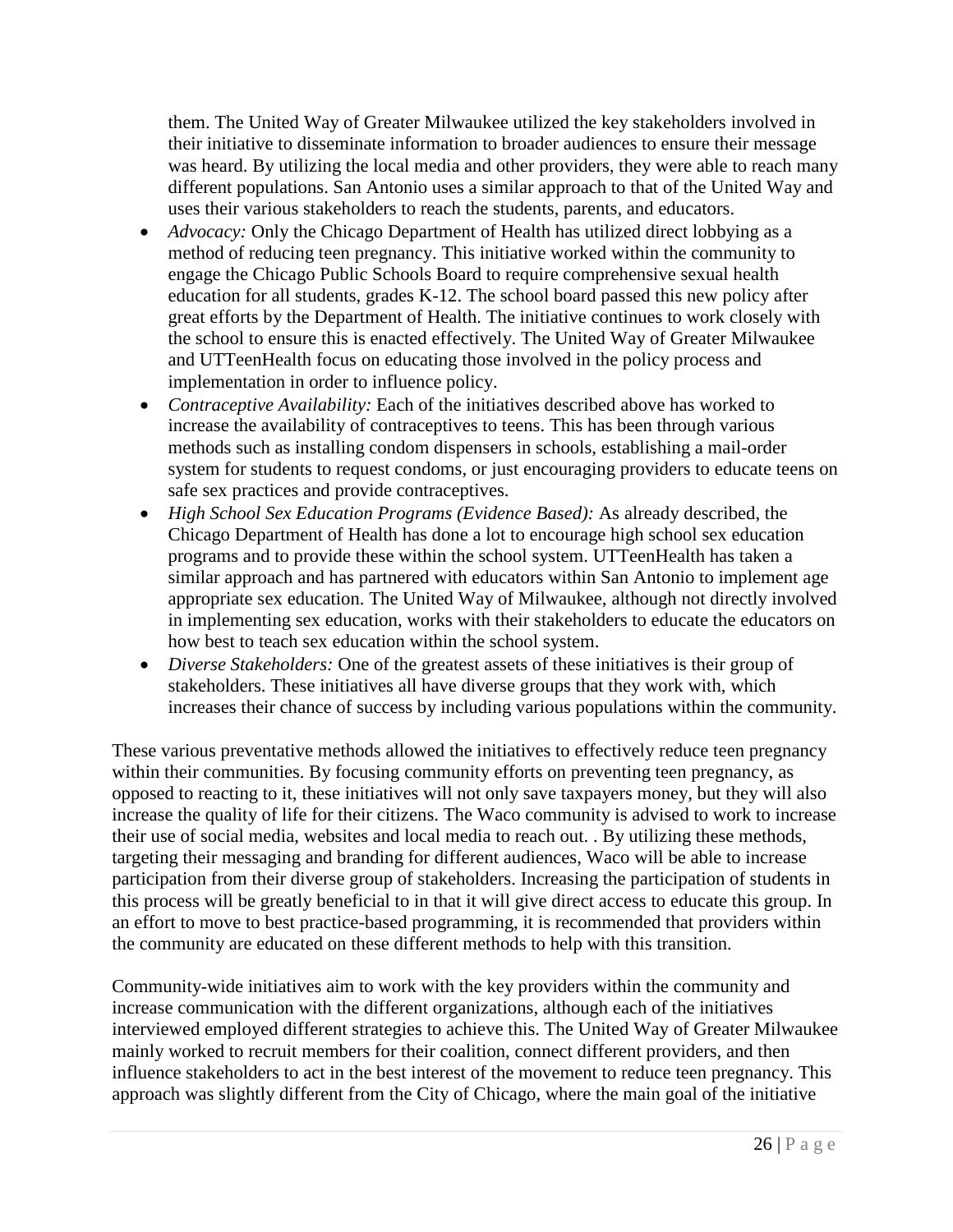was to increase awareness of teen pregnancy and then work with stakeholders to implement specific programs to reduce teen pregnancy. UTTeenHealth uses similar strategies to both the United Way and the City of Chicago. Although UTTeenHealth works with other providers within San Antonio they also work to implement sex education programs within the school system in south San Antonio. This is one of the benefits of community-wide initiatives. Community initiatives allow these organizations to ensure that the beneficiaries of these various programs, such as the mothers, fathers, and children, are getting the attention that they require. Allowing the providers to work together gives them chances to not only collaborate on ways to prevent teen pregnancy but to also fill any service gaps.

The following chapter will analyze the different methods utilized by the above initiatives and apply insights to the Waco case. We make our recommendations on long-term and short-term actions Waco can take to increase the effectiveness of their efforts to reduce teen pregnancy and raise quality of life for children within Waco.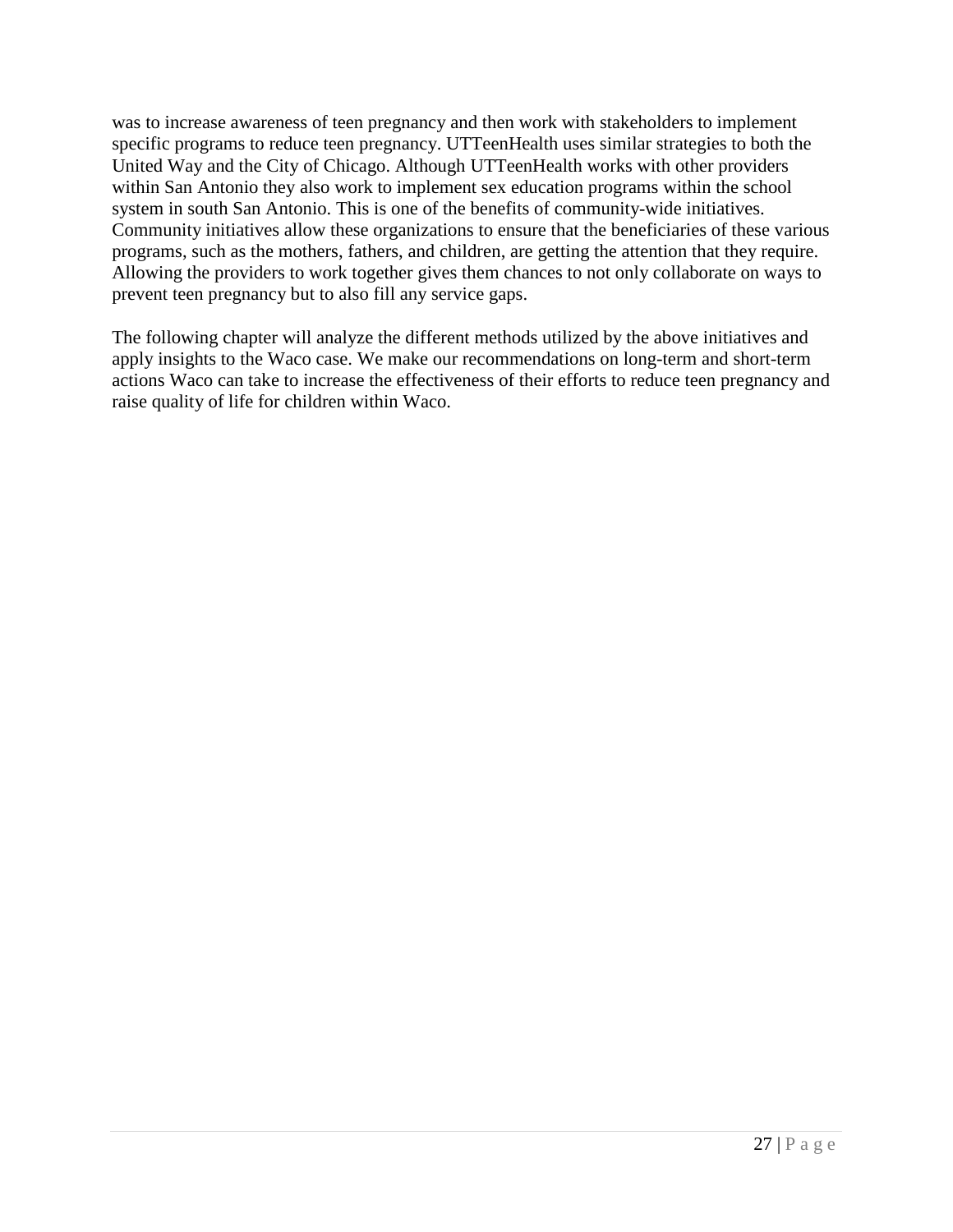# <span id="page-35-0"></span>**Chapter 5: Recommendations**

While trends in teenage pregnancy indicate that rates are falling nationwide (National Campaign, 2013), the persistence of the problem in the Waco community remains. This has raised concerns as it has large negative consequences on the teens and on society as a whole. As of 2010, Waco teen pregnancy has resulted in the following trends: 2.5% of their teenage, female population ages 15-19 became pregnant, 8.81 infant deaths per 1000 live births, 171 unintentional and 10 intentional injuries of children ages 0-4, and rates of abuse or neglect ranging from 8.51 to 11.28 incidents per 1000 children (Smith, Romero and Alonzo 2009).

The implications of such outcomes for a community like Waco are profound both for the loss of individual quality of life and productivity. However, the costs to the community as a whole are substantial, both through lost economic opportunities and resources devoted to reactive support. The community must lower the long-term costs by providing preventive teen pregnancy programming now.

This study has calculated the costs of teen pregnancy to Waco at a total of \$6,982,086.84 annually, based on estimates using 2010 U.S. Census data. If education-based, preventative teen pregnancy measures are not taken, Waco has the potential to see a total cost of \$91,508,967.07 by 2029 (See Table 4). As the detailed cost assessments have shown (See Table 4), the costs of teen pregnancy not only affect this generation's productivity, economic standing, and social well-being, but they affect future generation's health, dependence on government subsidies, incarceration rates, and educational attainment.

The fight for teen pregnancy must be one fought as a union of resources from experts and systems in health, education, and prevention working together to produce youth who are capable of making safe, healthy, responsible choices. If taxpayers wish to reduce the current costs associated with teen pregnancy, then they must make the necessary inputs to provide preventative programming. A coordinated, collaborative effort engaging the breadth of stakeholders around the teen pregnancy issue is required to ensure the kinds of drops in teen pregnancy rates necessary to improve the quality of life for Waco's population.

Although assessing costs provides a starting point for a community-based conversation around prioritizing interventions to reduce teen pregnancy in the short and long-run, the implications for enhancing the quality of life for individual teen mothers and fathers, and of course their children and families, is exponential. To address these challenges, the following recommendations for the Waco community are drawn from qualitative research of national best practice models the Chicago Department of Public Health, The United Way of Greater Milwaukee, and UTTeenHealth, as well as an extensive review of teen pregnancy programming studies and evaluations (see Chapter 4 for full details).

To this point, this study has been framed as a policy-specific analysis, not addressing the political dimensions of the issues and costs raised in Chapter 3 or feasibility of implementation of the best practice programming highlighted in Chapter 4. This chapter attempts to incorporate these two dimensions, making recommendations for the Waco community based on their current political atmosphere, socioeconomic characteristics of the lowest quality of life scoring zip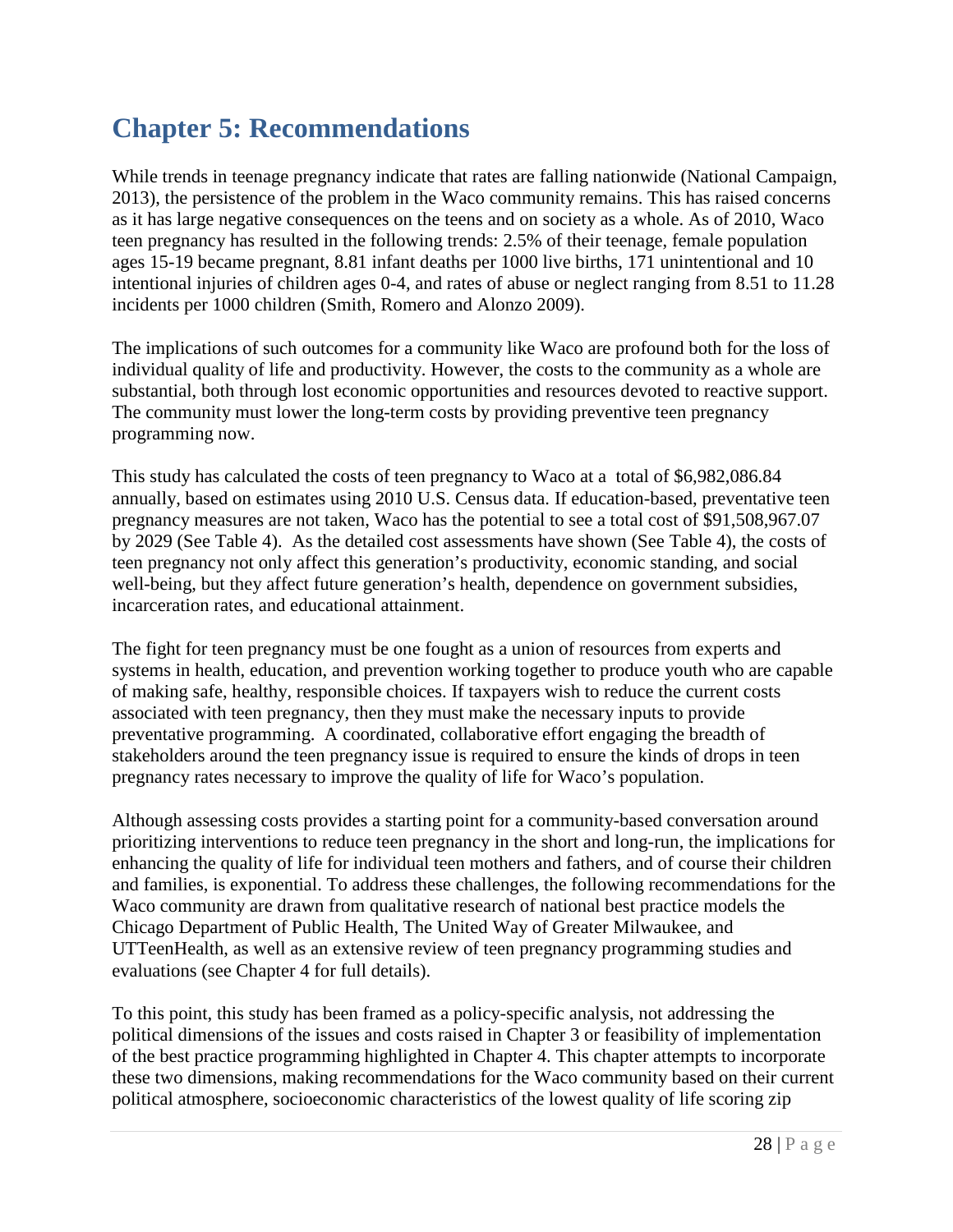codes, and the environmental factors present in their community (e.g. drugs, alcohol, peer pressure, abuse, poverty, education or lack thereof, violence, and low self-esteem). The analysis incorporates a range of long-term and short-term actions that can be taken to support future programming.

### <span id="page-36-0"></span>Long-Term

Within the next 10-20 years, SmartBabies has an opportunity to align with some of the nation's best practice teen pregnancy prevention initiatives. The best practice organizations interviewed in the qualitative research for this paper showed similar qualities in their ability to establish a national presence through internal strategic planning and external networking. It is not about establishing national recognition for the namesake, but rather utilizing the national network and resources to further motivate local moral and efforts. Establishing a national presence opens doors to new, proven, successful programs and initiatives. It benefits the community in networking, resource availability and overall knowledge of best practices in preventative programming. Emulating these best practices aligns Waco with the national goal to reduce teen pregnancy. They utilized education-based, preventative programming to address their teen and parent audiences. The Chicago Department of Public Health, The United Way of Greater Milwaukee, and UT Teen Health all noted the challenges they faced in the politics of their communities. However, uniting community programs to serve a larger purpose opened doors to new, innovative solutions to teen pregnancy prevention, as well as proved to be a more efficient allocation of resources and community-wide expertise.

The following section outlines potential steps Waco can take to better align their programs and community efforts with national best practice preventative programming. It summarizes recommendations made by experts from all three initiatives interviewed and presents the Waco community with solutions tailored to their demographic and political environment.

### **A Shift to Best Practices**

Although there are a number of organizations in Waco that aim to prevent teen pregnancy, the political climate within the Waco community makes a complete shift from abstinence-only to comprehensive sex education a challenge. According to the CRS report (2013), Waco is a politically conservative, religious community; however, San Antonio's Healthy Futures Alliance, a program currently working with the UTTeenHealth Initiative, noted a similar challenge. Throughout all of their public outreach, directors interviewed in this study revealed their confrontation with an exemplar challenge, abortion, an aspect of reactive support that they do not typically address. Directors noted media questioning their stance on abortion. Although the programming provided does not focus on this portion of reactive care, the staff of Healthy Futures Alliance goes through training programs to educate them on abortion and how to navigate this controversial issue.

Waco faces a very similar issue with the prevalence of church life and livelihood acting as a base to the community. There is an opportunity to facilitate media training and advising for the programs providing health, education, and home visitation in order to prepare them for public push back. Chapter 4 highlighted the pushback San Antonio and Chicago saw in addressing this controversial issue within their community. We asked both groups questions regarding their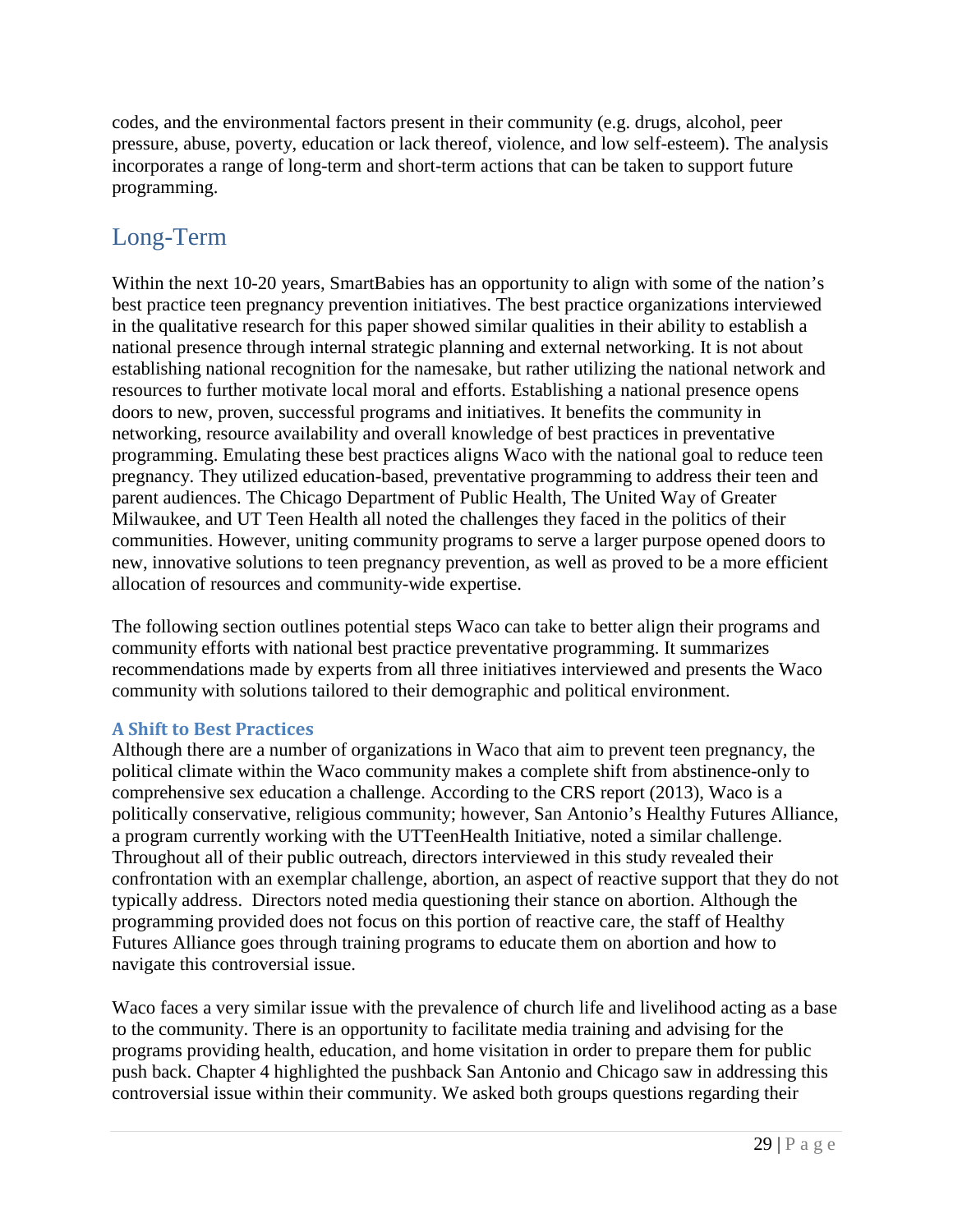stance on abortion or their political, religious affiliations. Both initiative directors noted that they took their role as a community-based initiative as a place to train their supporting programs in how to respond to media and how to keep stakeholders focused on positive messaging (promoting safe, healthy decisions for youth).

"It takes a community to raise a child," Healthy Futures Alliance's Director said. In the same sense, it takes a community to make a change. The messaging being publicized on all fronts (preventative and reactive) must read as a united effort to produce youth who are capable of making safe, healthy, responsible choices. Political questions regarding abortion or religious stances on teen pregnancy must be answered with a simple, "Our programming does not address these aspects of teen pregnancy." The shift to programs, curricula, and activities that more closely align with best practices must be one seen in a positive light and one that will lead to a decreased cost to tax payers.

### **Being Knowledgeable About Best Practices and Designing a Community-Driven Model**

Although we have a nation made up of varying political ideals, religious affiliations, and economic ranks, each community must do its due diligence to address local issues in order to complete the goal of reducing teen pregnancy. Finding similarities in initiatives and programs across state and city borders allows the Waco community to more efficiently use resources, to show their community how it ranks on a state or national level, and sets the stage for the Waco community to become a leader in teen pregnancy prevention.

Waco leadership is very knowledgeable and has the social and technical capacity to make these national networking efforts possible. Although Waco is a very small population compared to Chicago, they face an issue with teen pregnancy just as large. In essence, SmartBabies has the opportunity to take advantage of national resources and experts in order to diminish their issue on a small scale and move one step closer to solving a national issue. Milwaukee United Way, for example, was able to become a leader in preventing teen pregnancy, reducing teen pregnancy by more than 50% in seven years, with a relatively small budget (\$2-\$3 million) compared to Chicago with a budget of \$19 million. This was possible because of their national contacts. It made running campaigns and providing public services for teens much more affordable according to directors of the Milwaukee United Way interviewed in this study.

The Chicago Department of Public Health (CDPH) has a team dedicated to communication, one for lobbying, and another for curricular development (Elder 2013). By having these specialized teams, CDPH is able to find national partners in the field and get a better understanding for what is working in their community and what is not (Elder, 2014). This initiative has reached out to other best practice programs and initiatives to expand their knowledge, their network and their impact (Elder 2013).

SmartBabies should continue to lead the community in their efforts to decrease teen pregnancy within the Waco community. It is necessary for community stakeholders to work together within Waco to combat the issue of teen pregnancy and use their networks to communicate and empower their community. There must be enough resources provided to have such positions and roles created to focus attention on the priority activities of preventative care in Waco.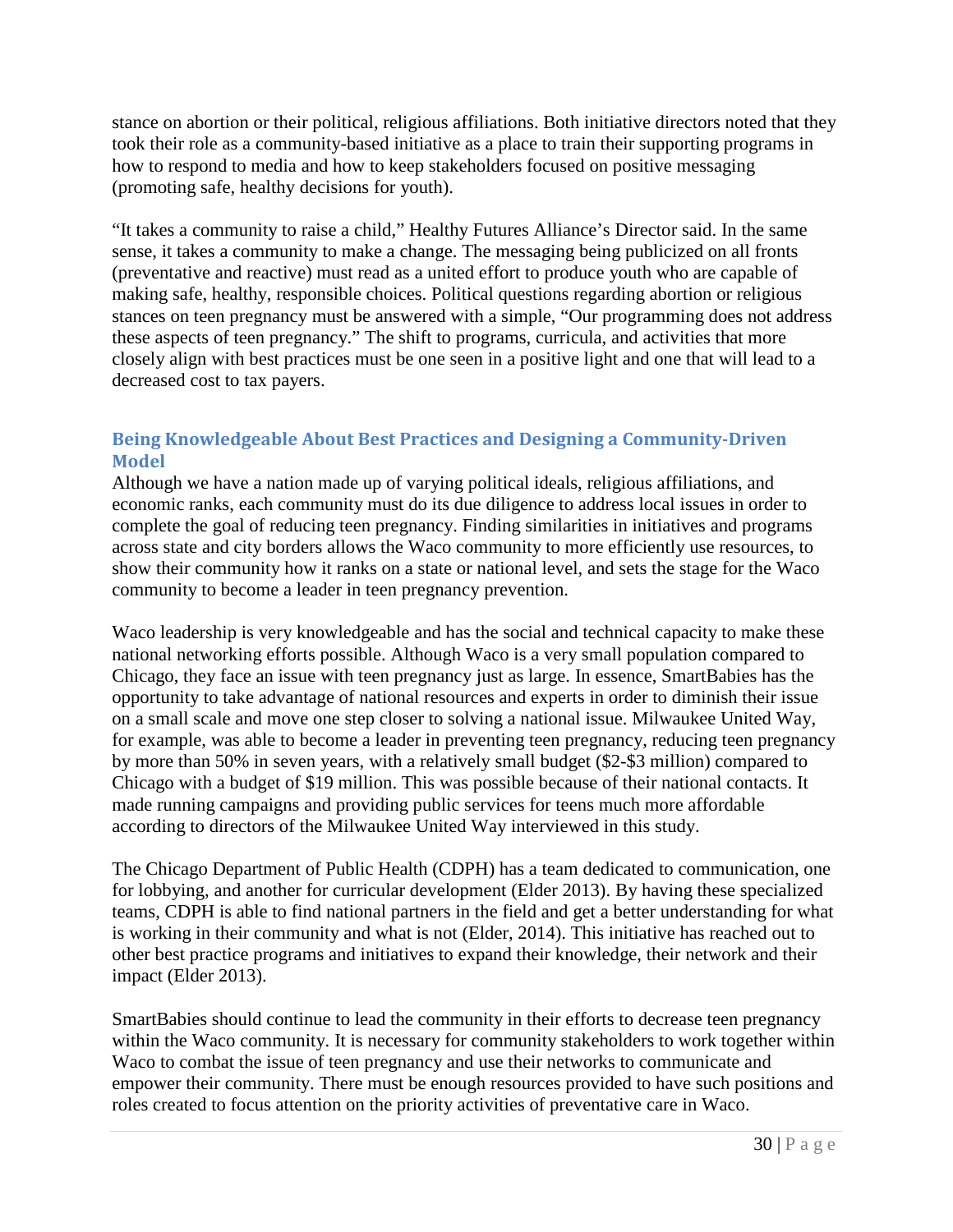Community leaders such as the SmartBabies Steering Committee, Waco Foundation Trustees, Waco Independent School District, and elected officials should continue to work together to decrease teen pregnancy by creating community-driven, politically feasible messaging youth find relevant and applicable in this specific context. By utilizing SmartBabies and their expertise on this issue, the Waco community will increase their chances of being successful in raising the quality of life of children between the ages of 0-3 years old.

#### **Establishing a Strategic Plan to Prevent Teen Pregnancy**

Strategic planning is by no means a little task. This can take 3-5 years of planning in advance to establish set goals and measurable outputs. Establishing a strategic plan for the Waco community would include consideration of reasonable outputs, building on relationships already established in Texas, and growing their network and presence to a national front Waco's ability to tap into such networks, and thus resources and innovative and successful activities, will greatly enhance Waco's capacity to address the TP problem. Chicago, for example, spent time outlining a strategic plan and evaluating the gaps in their supportive programs' outreach efforts. Individual goals and measures need to align with national goals as well. Establishing a strategic plan allows for community participants and programs to be accountable for their steps towards reducing teen pregnancy in their community and aligning programming efforts with those outlined as national best practices in prevention methods and outreach.

SmartBabies must act as a driver in facilitating this plan, but all programs supporting the goal of reducing teen pregnancy must also outline realistic, measurable goals for community-wide programming and activity. The power of identifying such opportunities is substantial. For instance, findings from this study reveal the need for increased education not only in sexual practices and contraceptive use, but also in the potential health consequences of sex. Thus, it would be important to establish a goal within the strategic plan that allows each current community program to use its strength to collaborate in the area of community gaps and to build the most effective, efficient use of educational resources. Schools in Waco ISD, for example, have the greatest access to youth, while other entities have other strengths and, together, various organizations can complement each strength but need support in their outreach methods, messaging, and audience recognition. SmartBabies can help to facilitate the coordination of resources and information to bear on such activities. This will allow short-term outreach methods to become more successful to reach a broader audience.

### <span id="page-38-0"></span>Short-Term

### **Politics & Policy**

As previously noted, the demographic and socioeconomic differences in the communities observed versus those of Waco must be considered when looking at the political feasibility of a move towards teen pregnancy prevention. Representatives from the Chicago Department of Health described their experience with a number of community members and programs who strongly opposed their plan of action to reduce teen pregnancy. However, by presenting their community with research relevant to their own children, schools, and programs, they were able to turn many of their opposition into strong supporters. Evidence-based research, relevant to local contexts, is an important tool to help create dialogue and action to substantively and successfully address teen pregnancy.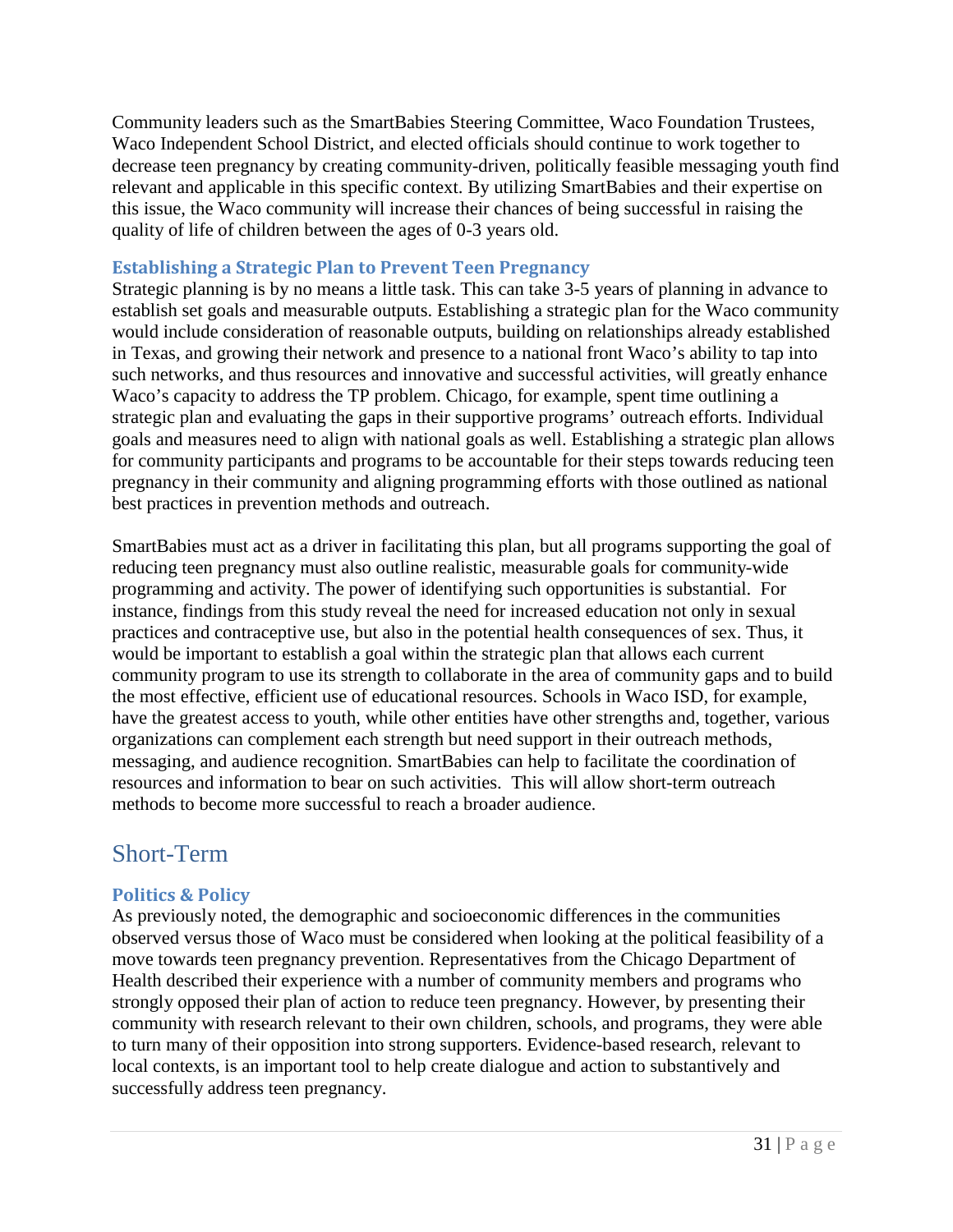The political feasibility of any policy or community-wide initiative plays a huge role in its success. Recognizing this challenge in a historically conservative community (CRS report 2013) like Waco means addressing the issue with effective mediums of communication, which the following section describes in more detail.

### **Product: Messaging, Branding, Audience Recognition**

Designing "effective" communication to support a policy initiative such as this one means appropriately defining the audience and goals for messaging, according to best practice initiatives interviewed. All three observed organizations focused on their messages and branding in relation to the following key audiences: youth ages 13-19, policy makers (teachers, administrator, city representatives, elected officials on the city, state and national level), and parents. Their messaging and brand identity was different for each group, getting as creative as necessary to engage each target group. Chicago, for example, produced an ad campaign to be featured on Pandora, an online music application popular with youth ages 15-19. Their choice of messaging came from research, trending topics, and even mediums they (researchers) saw their own children using the most.

Messaging from initiatives and curricula for all initiatives was based on comprehensive sex education with an emphasis on not shaming the child, but rather producing youth who are capable of making safe, healthy, responsible choices. By using messaging that serves as a white flag for multiple religious and political views, all three initiatives reviewed in this study have been able to surpass their original pregnancy prevention goals and expand their sample. Branding this idea of making a national change, one city at a time, is one that appeals to a number of demographic and socioeconomic backgrounds.

The shift to comprehensive sex education could incur additional expenses, but the number of funders and potential funding for teen pregnancy programming has already increased with the 2006 spike in teen pregnancy throughout the U.S. (National Campaign 2014). Further, emulating national best practices puts Waco in line for larger, national funders. Building a strategy based on best practices and in line with national funding streams could bring significant resources to the Waco community in the long-term. As well, imitating low-cost strategies like social media will allow for a massive number of teens to be reached at a small price and will also serve as an "effective medium" for youth.

The Waco community has an opportunity to increase its audience reach by branding itself as a national partner in the fight for reducing teen pregnancy. This is can be controversial issue in the community according to the CRS report because of the political climate in Waco, but by presenting their audience (through the most effective mediums) with the valuable messaging that effects each of their daily lives, Waco can begin their message of improving quality of life for youth ages 0-3.

Short-term goals for Waco include social media and web campaigns. In reviewing the website and social media presence of UTTeenHealth, it is apparent it is important to have resources for parents, teens, and educators readily available. For example, information on various topics such as healthy relationships, sexual education, college opportunities, and other information, allows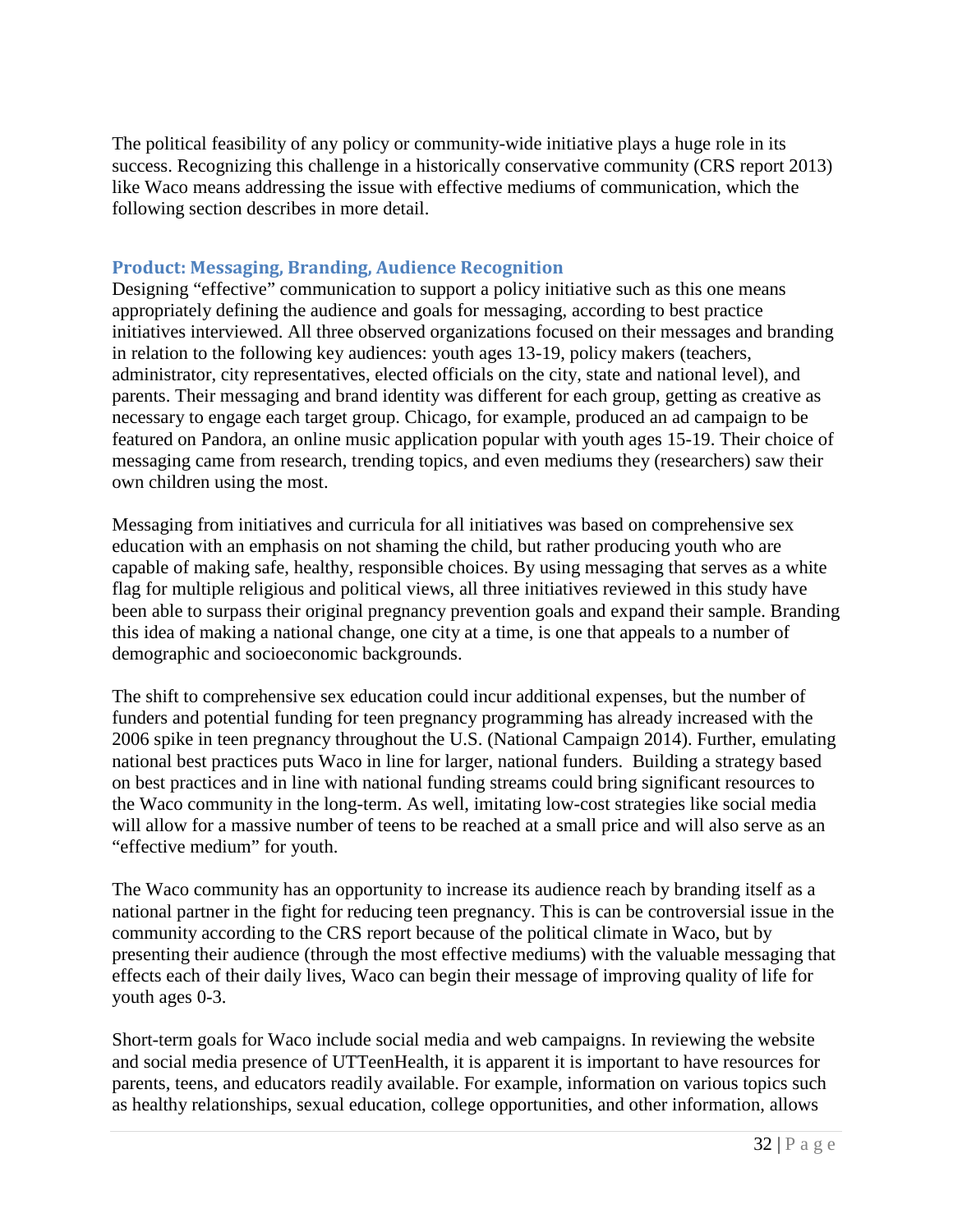teens to learn about different issues related to them. Parents who may not always have access to a computer or to Internet should be educated through school outreach. Outreach in schools can include informational flyers and brochures regarding "how to talk about sex with your child," and "how to promote sexual awareness in your child." These are both themes that all three initiatives interviewed shared with their communities' parents. To integrate this message in a politically conservative climate, it is important to promote youth making safe, healthy, responsible choices. This is a message that multiple demographic and political backgrounds can agree with.

Outreach mediums must be determined based on daily use of the audience. For example, teens spend a huge amount of time listening to music, texting, and skimming social media sites. By focusing messaging on these mediums, sexual awareness and self-worth becomes "cool" or a "trending topic." It is important to be creative with all outreach methods, messages, and posts, to ensure the goal of producing youth who are capable of making safe, healthy, responsible choices. The goals of communicating with other programs and initiatives are to maintain this same messaging, regardless of political, geographic, religious differences in a community

### **Summary of Long-term and Short term Recommendations**

- Shift to evidence-based curricula, in which comprehensive sex education programming is adopted.
- Increase knowledge of national best practice initiatives and programs. Utilize these as models for designing a community-driven initiative to reduce teen pregnancy in the Waco community
- Establish a strategic plan to evaluate the current gaps in teen pregnancy prevention outreach in the Waco community
- Shift product messaging and branding to read, "Producing teens who are capable of making safe, healthy, responsible choices."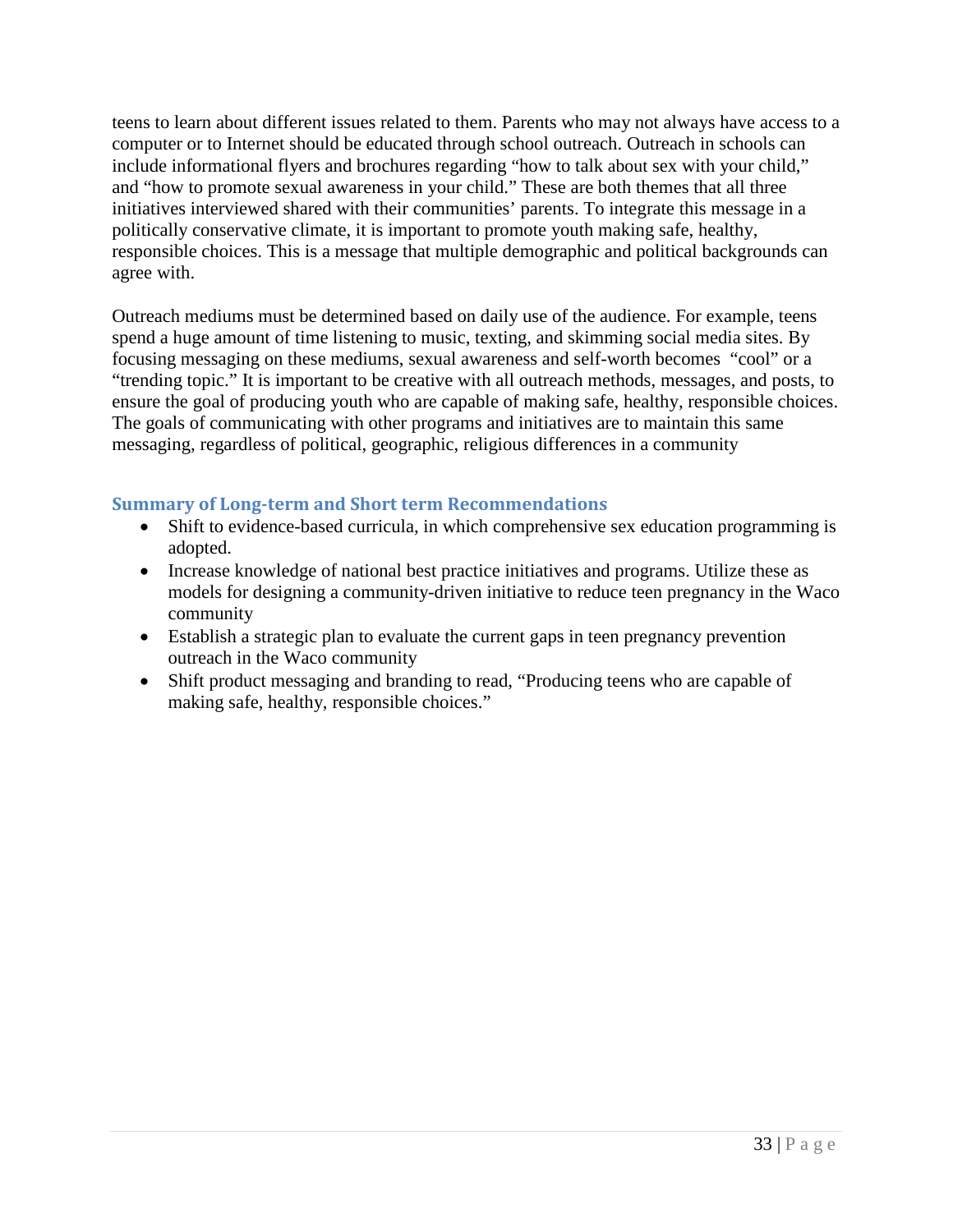# <span id="page-41-0"></span>**Chapter 6: The Future of Teen Pregnancy Prevention in Waco**

SmartBabies commissioned this report to provide evidence-based insights into the Waco community's effort to shape a community-based teen pregnancy prevention effort. By providing the costs to the community of the current situation, a clear gap in comprehensive programming has emerged. By reviewing national best practices, we have provided examples of a range of activities to support preventative activities to decrease the chance of teen pregnancy.

This study has calculated the costs of teen pregnancy to Waco taxpayers to total \$6,982,086.84 annually, based on estimates using 2010 U.S. Census Bureau data. If education-based, preventative teen pregnancy measures are not taken, Waco has the potential to see a total cost of \$91,508,967.07 by 2029 (See Table 4).

Based on our model, the annual total costs of teen childbearing in Waco is \$6,982,086.84, including \$370,376.19 of costs for mothers, \$284,121.87 of costs for fathers, and \$6,327,588.78 of costs for children. In a 15-year period, costs for mothers are \$4,854,242.48, fathers, \$3,723,771.91, and children are \$82,930,952.68.

As the detailed cost assessments have shown (see Table 4), the costs of teen pregnancy not only affect this generation's productivity, economic standing, and social well-being, but they affect future generation's health, dependence on government subsidies, incarceration rates, and educational attainment. Further, the Waco community must also recognize the costs associated with teen fathers, increased incarceration rates, decreased educational attainment, and decreased earnings potential. Contextualizing these numbers with a few key insights from national studies, although not replicable to the local level based on limited data availability, further enhances the urgency of the teen pregnancy issue and call to action for the Waco community:

- It is estimated that the effect of adolescent childbearing on foster-care placement results in a taxpayer burden as high as \$900 million a year nationally (Hoffman and Maynard 2008).
- Studies show a delay of a teen birth would decrease the probability of abuse and neglect that spark child welfare placement and would also decrease incarceration by 10.6% and years in jail by 13.4% (Hoffman and Maynard 2008).
- The *Kids Having Kids* research found that only 70% of the teen mothers earn their high school diploma or General Educational Development (GED). In the long term, the reduced labor income would be a cost of \$4,854,242.48 to the community.
- Our analysis has also attempted to identify potential savings to Waco if teenage pregnancy is prevented. In Waco, the annual productivity of one child will be decreased by \$736.47 for a one year time period if preventative, evidence-based programming is not adopted (Hoffman and Maynard 2008).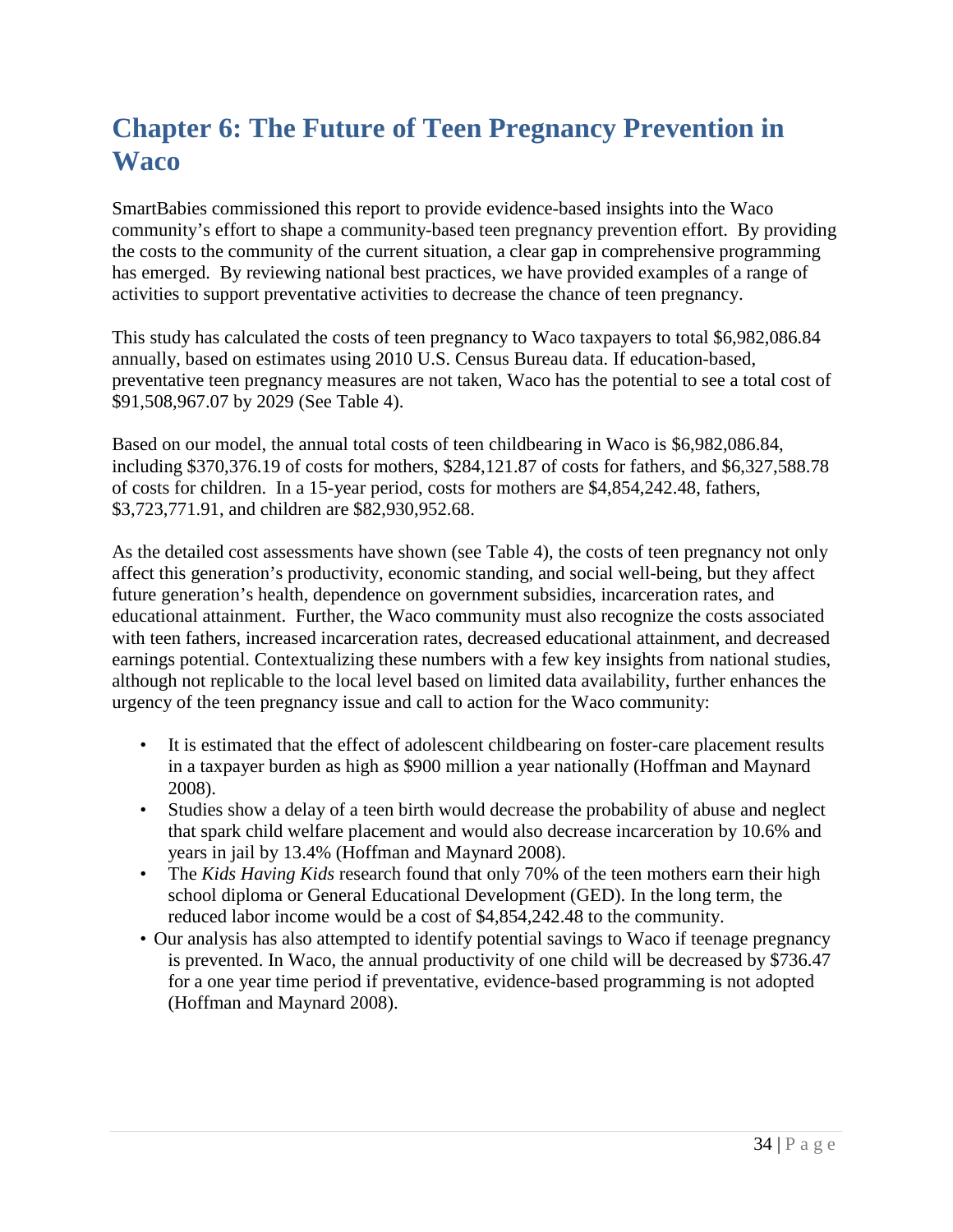### <span id="page-42-0"></span>A Review of Quantitative Findings

This evidence, both the current projected costs due to the scope of the teen pregnancy problem in the Waco community as well as potential projected savings if teen pregnancy rates are reduced, highlights the need for urgent and comprehensive action. Our two priority recommendations are below and both focus on preventative education for male and female teenagers alike.

### **Preventative Educational Curricula to Teen Mothers**

The largest costs to tax payers associated with teen pregnancy come from the consequences for teen child bearing mothers. Waco can reduce the \$370,376,19 cost by increasing preventative programming for teen women 13-19 to educate them on the overall consequences of sexual activity, to establish awareness of the protection against pregnancy and lack thereof in the case of STDs that contraception can account for, and to teach them how to use condoms. Further, reactive programming that supports teen mothers finishing high school and secondary education, finding jobs, and raising children will decrease the overall effects that a lack of education and healthcare and dependence on social services causes.

### **Teen Mothers v. Teen Fathers**

The second largest cost to tax payers associated with teen pregnancy comes from the consequences for fathers of children born to teen mothers. These consequences include an increased rate of incarceration, increased dependence on social services and government provision, and decreased educational attainment leading to decreased tax earning and spending rates. To address this issue, preventative programs have an opportunity to educate teen fathers on the use and availability of contraceptive, the consequences to their sexual activity and their monetary duty to care for the child, and their potential decreased earnings as a teen father. Reactive programs can establish a networking or job finding service for these fathers to support their children, a non-traditional school program that allows teen fathers (and mothers) to complete a GRE and pursue technical or other secondary degrees. Further, mentoring programs should be established to show teen fathers their earnings potential and lifestyle opportunities with an education (with or without a child) verses that without.

### <span id="page-42-1"></span>A Review of Qualitative Findings

The study of national best practice models provide a pathway to achieving the kinds of outcomes needed to make a significant impact on current rates of teen pregnancy in Waco.

In particular, adopting successful outreach methods based on appropriate, proven effective mediums for each audience (teen, parent, educator) creating community-driven, politically feasible messaging youth find relevant and applicable in this specific context, will help to engage the community in a manner that creates buy-in, empowerment, and most importantly, a sustainable pathway forward.

SmartBabies has laid a solid foundation for developing a long-term, community-driven initiative, through the dedication of resources, as well as employment of dedicated and knowledgeable staff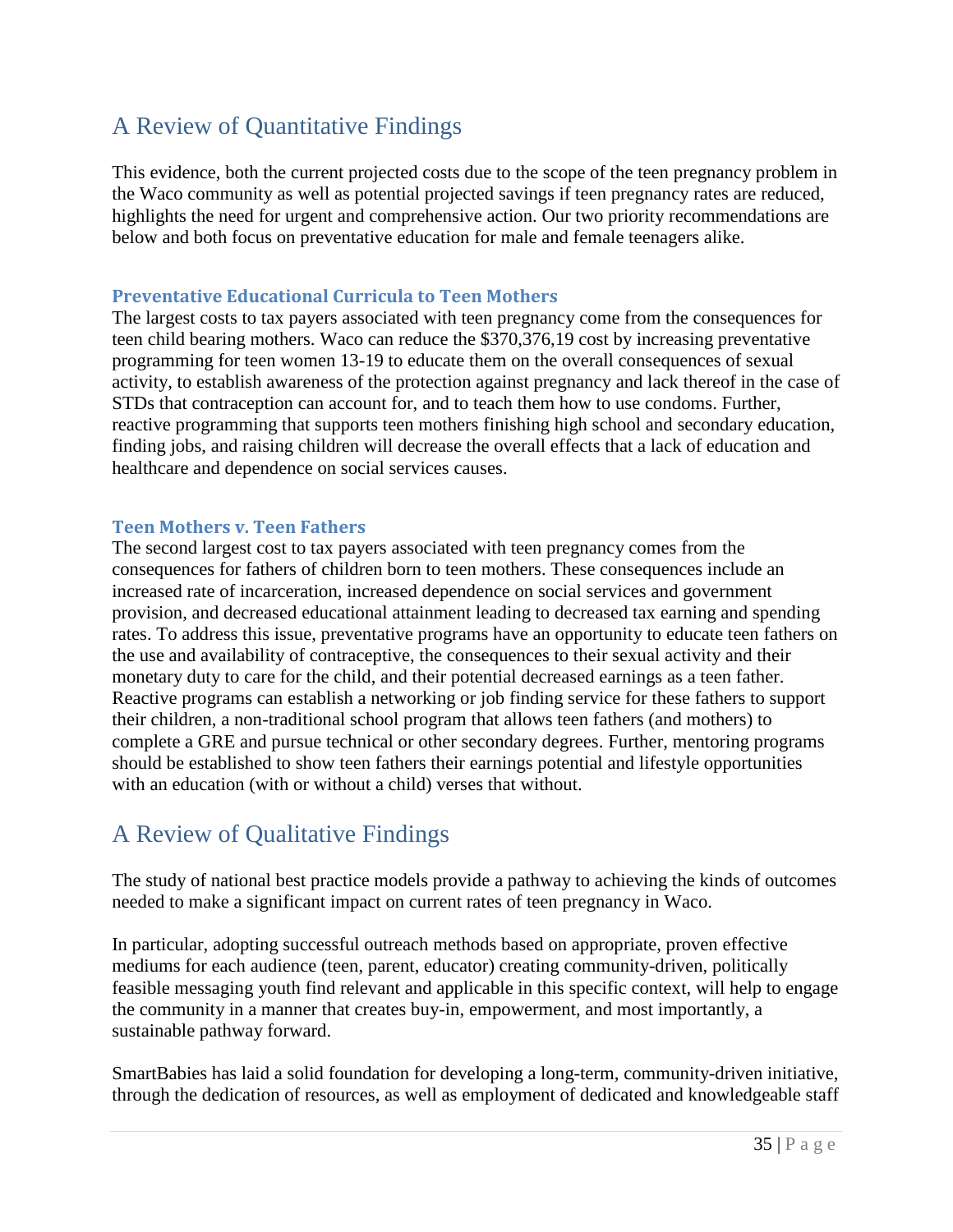to support the strategic planning process. At this stage in the process, four priority recommendations require urgent attention:

- Teen pregnancy rates are dropping, but this must remain a key political and social concern in Waco where it is an increasing rate.
- Evidence-based preventative programming is the most effective method of preventing teen pregnancy.
- The Waco community has an opportunity to emulate national best practice programming to increase future funding opportunities, which would bring significant resources to the teen pregnancy problem.
- Waco should continue to support objective, evidence-based studies to provide the community with the kind of data that will help inform politically feasible, yet successful programming to support the community's goals.

These initial steps will also place Waco well for attaining larger pots of funding in the future, allowing even more radical impacts such as aligning their media messaging with that of national leaders, increasing their lobbying presence, and developing their own set of best practice, preventative programming methods relevant to their community. The Waco community has an opportunity to reduce the costs of teen pregnancy to their local tax payers, to reduce the health and incarceration consequences of teen pregnancy, and to increase the quality of life their future generations' experience.

### **Table 9: Costs to Taxpayers Associated with Teen Childbearing in Waco**

*This table shows the breakdown costs to taxpayers of teen childbearing in Waco annually, and with a 15 year projection.*

|                                                                                                                                                                                                                                    | Annually       | 15-year         |
|------------------------------------------------------------------------------------------------------------------------------------------------------------------------------------------------------------------------------------|----------------|-----------------|
| <b>Tax Revenue</b><br>Costs associated with decreased earning and<br>spending potential, lower tax bracket<br>qualifications                                                                                                       | \$1,956,304.37 | \$25,639,811.69 |
| <b>Health Care</b><br>Costs associated with a lack of prenatal care,<br>emotional hardships, preterm births,<br>miscarriages, abortions, and dependence on<br>government subsidies                                                 | \$1,143,765.25 | \$14,990,471.91 |
| Incarceration<br>Costs associated with housing, feeding, and<br>educating inmates, increased crime rate,<br>decreased social productivity, and lower age of<br>entry into incarceration system (reflecting<br>higher social costs) | \$905,696.47   | \$11,870,283.19 |
| <b>Child Welfare</b>                                                                                                                                                                                                               | \$574,470.33   | \$7,529,151.05  |
| <b>Total Cost to Taxpayers</b>                                                                                                                                                                                                     | \$4,580,236.42 | \$60,029,717.85 |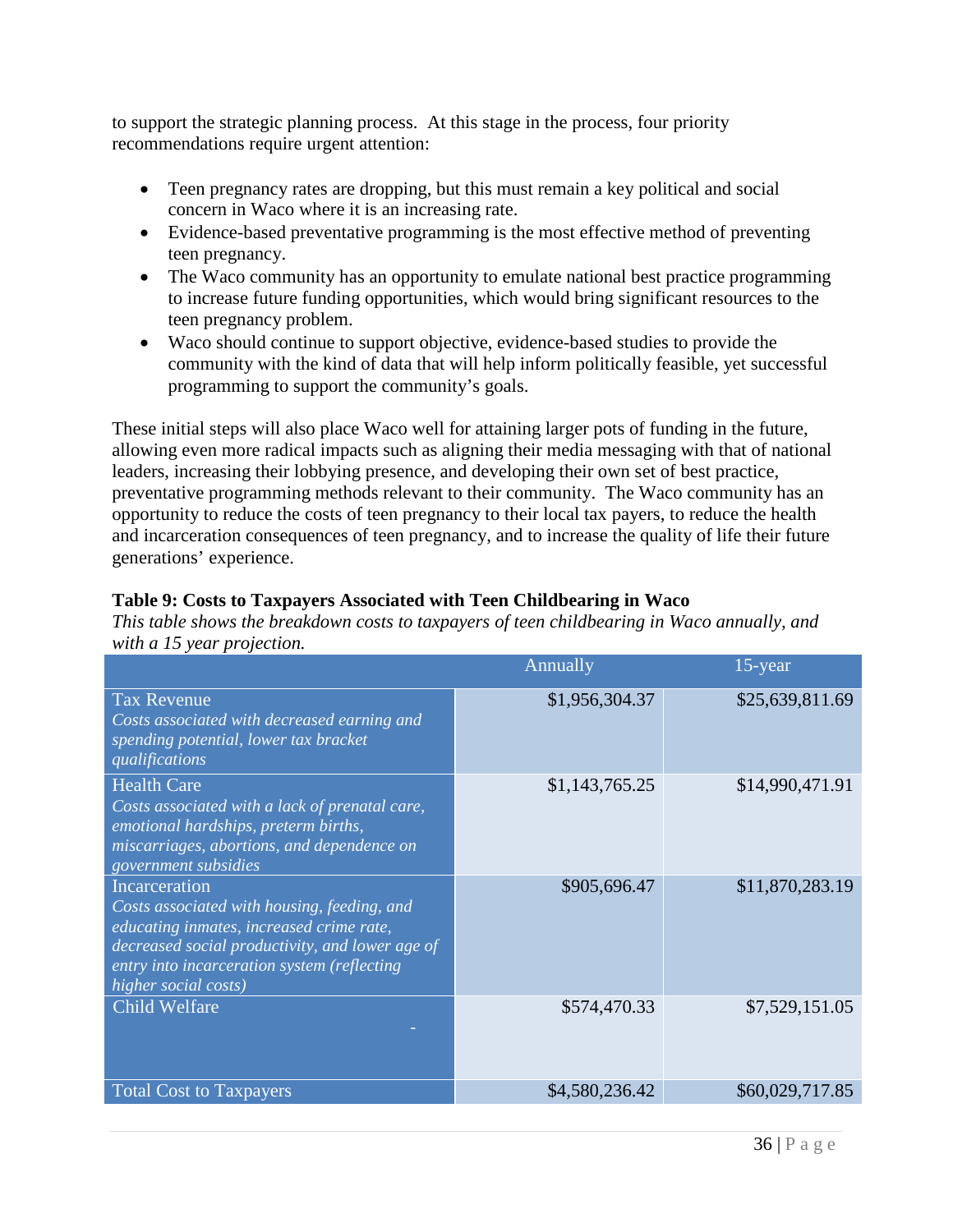### <span id="page-44-0"></span>**Conclusion**

The implications of success in these areas for the Waco community are profound, both for the increases in individual quality of life and productivity as well as for the decreased costs to the community as a whole, resulting from recovered economic opportunities and resources previously devoted to reactive care. The community must lower the long-term costs by providing preventive teen pregnancy programming now.

The fight for teen pregnancy must be one fought as a union of resources from experts and stakeholders as well as programs in health, education, and prevention working together to produce youth who are capable of making safe, healthy, responsible choices. If taxpayers wish to reduce the current associated with teen pregnancy, they must make the necessary inputs to preventative programming. A coordinated, collaborative effort engaging the breadth of stakeholders around the teen pregnancy issue is required to ensure the kinds of drops in teen pregnancy rates necessary to improve the quality of life for Waco's population.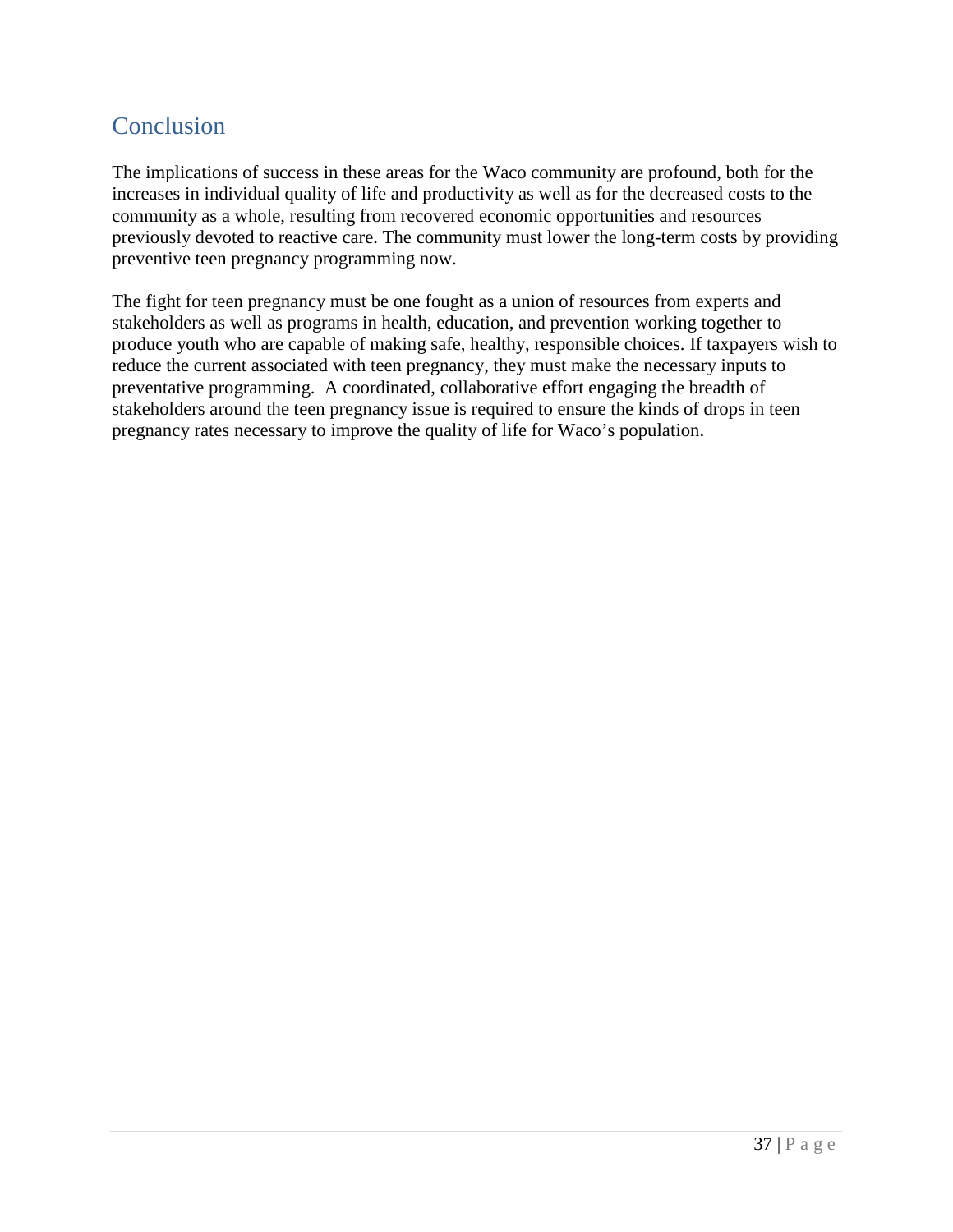### <span id="page-45-0"></span>**References**

- Anderson, Ragnar, Christine Panchaud, Susheela Singh and Katherine Watson. 2013. *Demystifying Data: A Guide to Using Evidence to Improve Young People's Sexual Health and Rights*. New York: Guttmacher Institute.
- Angresano, Nicole and Betsy Rourke. 2011. *If Truth Be Told: 2006-2011: A 5-Year Progress Report on Ending Milwaukee's Teen Pregnancy Crisis.* United Way of Greater Milwaukee. Retrieved from: <http://www.unitedwaymilwaukee.org/IfTruthBeTold\_FINAL\_LowRes.pdf>
- Aos, Steve, Roxanne Lieb, Jim Mayfield, Marna Miller and Annie Pennucci. 2004. *Benefits and Costs of Prevention and Early Intervention Programs for Youth*. Olympia: Washington State Institute for Public Policy.
- Ashcraft, Adam, Ivan Fernández-Val and Kevin Lang. 2013. The Consequences of Teenage Childbearing: Consistent Estimates When Abortion Makes Miscarriage Non-random. *The Economic Journal*. 123: 875–905.
- Board of Governors of the Federal Reserve System. 2014. Selected Interest Rates (Weekly) H.15. Federal Reserve Board. Retrieved from: <http://www.federalreserve.gov/releases/h15/current/ >
- Boonstra, Heather D. 2009. Advocates Call for a New Approach After the Era of 'Abstinence-Only' Sex Education. *Guttmacher Policy Review*. 12 (1): 6-11.
- Bridges, Emily and Sue Alford. 2009. *Comprehensive Sex Education: Research and Results*. Advocates for Youth. Retrieved from: <http://www.advocatesforyouth.org/storage/advfy/documents/fscse.pdf>
- Bureau of Labor Statistics. 2014. CPI Inflation Calculator. Accessed: 7 March 2014 from [<http://www.bls.gov/data/inflation\\_calculator.htm>](http://www.bls.gov/data/inflation_calculator.htm)
- Cheetham, Nicole. 2002. Community Participation: What Is It? *Transitions*. 14 (3). Retrieved from: <http://www.advocatesforyouth.org/component/content/683?task=view>
- Center for Disease Control and Prevention. 2013. Teen Pregnancy. Retrieved from: <www.cdc.gov/TeenPregnancy>
- City of Chicago. 2013. *Provocative New Campaign Sparks Citywide Conversations on Teen Parenthood*. Retrieved from: <http://www.cityofchicago.org/city/en/depts/cdph/provdrs/healthychicago/news/2013/ma y/provocative\_new\_campaignsparkscitywideconversationsonteenparenth.html>
- Collins, Chris M.P.P., Priya Alagiri, J.D. and Todd Summers. 2002. *Abstinence Only vs. Comprehensive Sex Education: What are the arguments? What is the evidence?* AIDS Research Institute: University of California, San Francisco*.*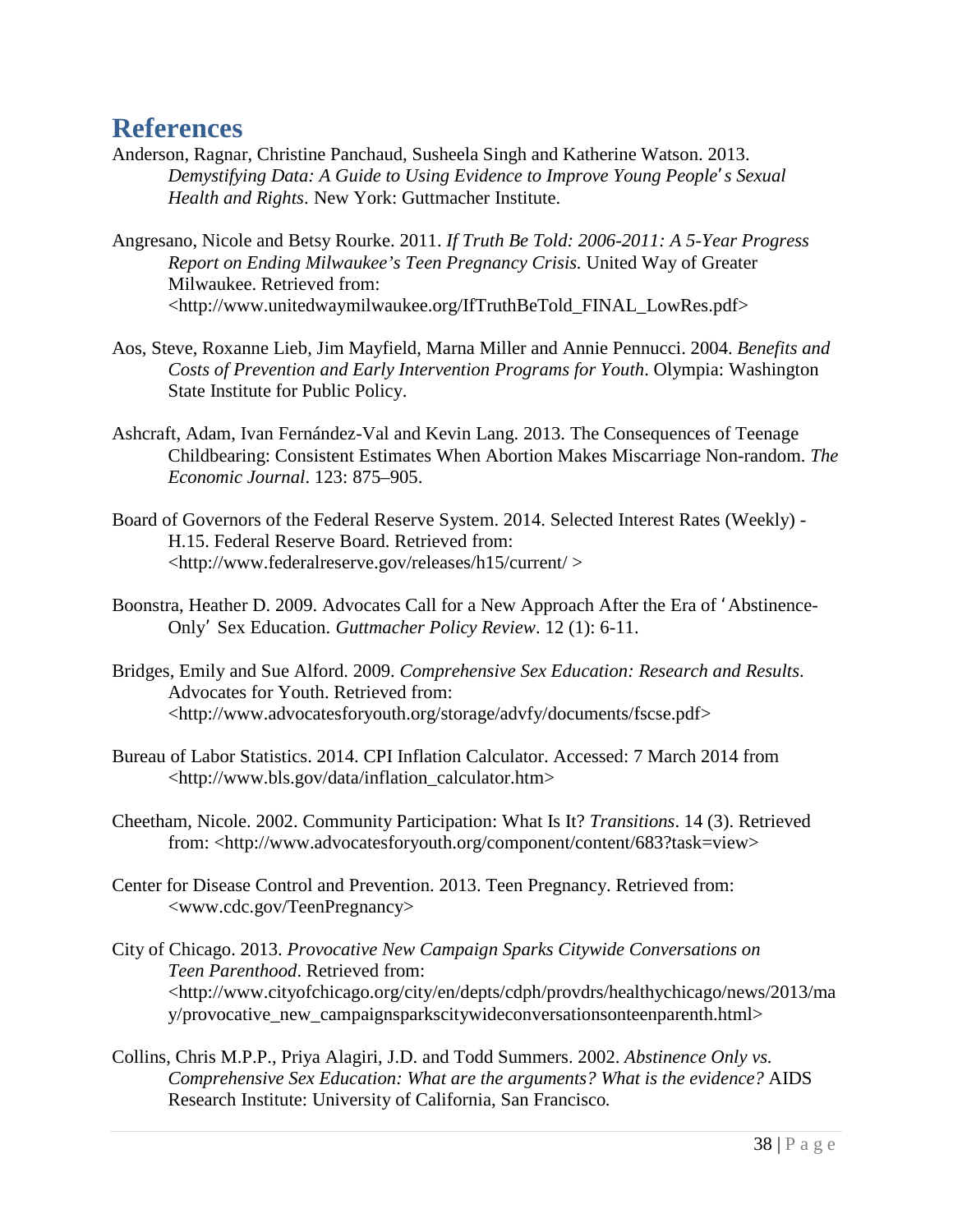- Darroch, Jacqueline E., and Susheela Singh. 1998. Why is Teenage Pregnancy Declining? The roles of Abstinence, Sexual Activity and Contraceptive Use. *Guttmacher Institute Occasional Report*. Retrieved from: <http://www.guttmacher.org/pubs/or\_teen\_preg\_decline.html>
- Department of Health and Human Services. 2013. Teen Pregnancy Prevention & Personal Responsibility Education Program Grants by State. Retrieved from: <http://www.hhs.gov/news/press/2010pres/09/teenpregnancy\_statebystate.html>
- Elder, Suzanna. 2013. Healthy Chicago: Teen Pregnancy Prevention Initiative. *City of Chicago*. Retrieved from: <http://www.cityofchicago.org/content/dam/city/depts/cdph/policy\_planning/Board\_of\_ Health/BoardPresentationJune2013.pdf>
- Fletcher, Jason M. and Barbara L. Wolfe. 2009. Education and Labor Market Consequences of Teenage Childbearing Evidence Using the Timing of Pregnancy Outcomes and Community Fixed Effects. *Journal of Human Resources*. 44 (2): 303-325.
- Goldberg, Barbara, Victoria Frank, Susan Bekenstein, Patricia Garrity and Jesus Ruiz. 2011. Successful Community Engagement: Laying the Foundation for Effective Teen Pregnancy Prevention. *Journal of Children and Poverty*. 17 (1): 65-86.
- Guttmacher Institute. 2013. *Fact Sheet: Facts on Unintended Pregnancy in the United States*. Retrieved from: <http://www.guttmacher.org/pubs/FB-Unintended-Pregnancy-US.html>
- Healthy Teen Network. 2013. *Evidence-Based Approaches*. Retrieved from: <http://www.healthyteennetwork.org/index.asp?Type=B\_BASIC&SEC=%7BE8F6E426- A1D8-4DBC-8CCF-1C68EB3BFEDB%7D&DE=%7B0FE0BCD6-1C71-4BD7-B8CE-91BC34BB30B5%7D>
- Hellmich, Nanci. 2013. Teen Births Hit Historic Low, Half of 1991. *USA Today*. <http://www.usatoday.com/story/news/nation/2013/09/06/teen-birth-rate-hits-newlow/2764553/>
- Hoffman, Saul D. and Rebecca A Maynard. 2008. *Kids Having Kids: Economic Costs and Social Consequences of Teen Pregnancy*, Second edition. Washington, D.C.: The Urban Institute Press.
- Howell, Marcela and Marilyn Keefe. 2007. *The History of Federal Abstinence-Only Funding*. Advocates for Youth. Retrieved from: <http://www.advocatesforyouth.org/publications/429>
- Lee, Dohoon. 2010. The Early Socioeconomic Effects of Teenage Childbearing: A Propensity Score Matching Approach. *Demographic Research*. 23 (25): 697-736.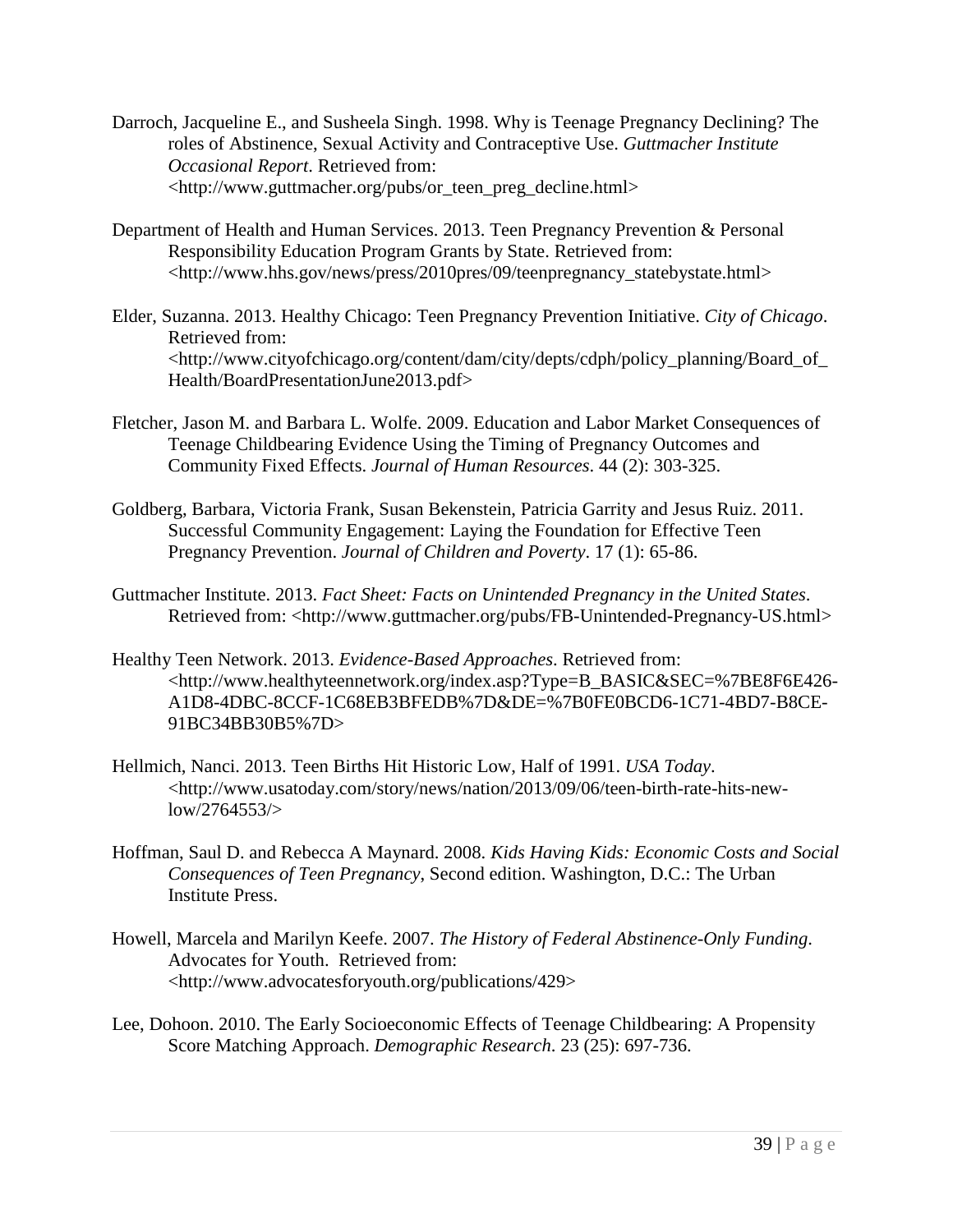- Levin, Henry M. and Patrick J. McEwan. 2000. *Cost-effectiveness analysis: Methods and applications, Second edition*. SAGE Publications, Inc.
- Mathematica Policy Research and Child Trends. 2010. Identifying Programs That Impact Teen Pregnancy, Sexually Transmitted Infections, and Associated Sexual Risk Behavior. *Review Protocol*. Retrieved from: <www.hhs.gov/ash/oah-initiatives/tpp/eb-programsreviews.pdf>
- Maynard, Rebecca A. 1996. *Kids Having Kids: A Robin Hood Foundation Special Report on the Costs of Adolescent Childbearing*. Robin Hood Foundation.
- McGraw-Hill Concise Dictionary of Modern Medicine. 2002. The McGraw-Hill Companies, Inc.
- National Campaign to Prevent Teen and Unplanned Pregnancy. 2008. Counting it Up. *The Division of Reproductive Health*. Retrieved from: [<http://www.thenationalcampaign.org/costs/>](http://www.thenationalcampaign.org/costs/)
- National Campaign to Prevent Teen and Unplanned Pregnancy. 2009. *Briefly…A National Campaign Analysis of the Increase in the Teen Birth Rate*. Retrieved from: [<www.thenationalcampaign.org/.../Teen\\_Birth\\_Rate\\_Increase\\_Analysis.pdf>](http://www.thenationalcampaign.org/.../Teen_Birth_Rate_Increase_Analysis.pdf)
- National Campaign to Prevent Teen and Unplanned Pregnancy. 2011. *The Public Costs of Teen Childbearing in Texas in 2008*.
- National Campaign to Prevent Teen and Unplanned Pregnancy. 2013. *Personal Responsibility Education Program*. Retrieved from: [<http://www.thenationalcampaign.org/federalfunding/prep.aspx>](http://www.thenationalcampaign.org/federalfunding/prep.aspx)
- Sayegh, Aaron, Brian Castrucci, Kayan Lewis and Angela Hobbs-Lopez. 2010. Teen Pregnancy in Texas: 2005 to 2015. *Maternal Child Health Journal.* 14: 94-101.
- SmartBabies Community Update Presentation. 2013. *SmartBabies Early Childhood Initiative*.
- Smith, Donald J., Rio Romero, and Megan Alonzo. 2009. *2009 McLennan County Quality of Life Index Study*. Waco Foundation & Texas Early Childhood Education Coalition.
- Solomon-Fears, Carmen. 2013. Teenage Pregnancy Prevention: Statistics and Programs. *Congressional Research Service*. Retrieved from: <http://www.fas.org/sgp/crs/misc/RS20301.pdf>
- Teen Outreach Program. 2013. *American Youth Policy Forum*. Retrieved from: <http://www.aypf.org/publications/compendium/C2S38.pdf>
- Teen Pregnancy Prevention. 2014. *United Way of Greater Milwaukee*. Retrieved from: <http://www.unitedwaymilwaukee.org/TeenPregnancyPrevention>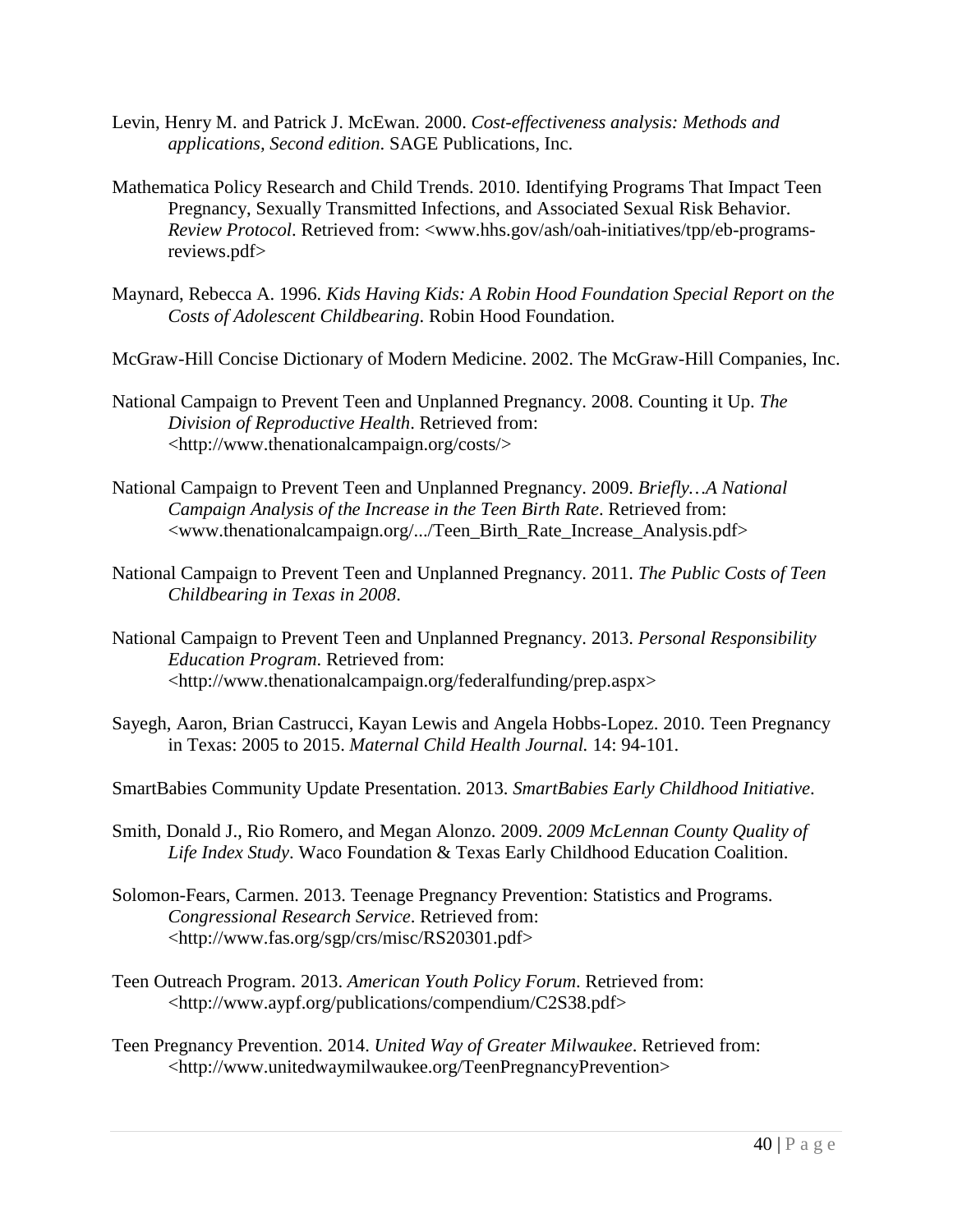- United Nations Children's Fund (UNICEF). 2008. Young People and Family Planning: Teenage Pregnancy. Retrieved from: <http://www.unicef.org/malaysia/Teenage\_Pregnancies -Overview.pdf>
- United Nations Children's Fund (UNICEF). 2001. A League Table of Teenage Births in Rich Nations. *Innocenti Report Card:* Issue 3. Retrieved from: <http://www.unicefirc.org/publications/pdf/repcard3e.pdf>
- U. S. Census Bureau. 2014. State & County QuickFacts. Retrieved from: [<http://quickfacts.census.gov/qfd/states/48/4876000.html>](http://quickfacts.census.gov/qfd/states/48/4876000.html)
- U.S. Department of Health and Human Services: Office of Adolescent Health. 2013. "Texas Adolescent Reproductive Health Facts." Retrieved from: <http://www.hhs.gov/ash/oah/adolescent-health-topics/reproductivehealth/states/tx.html>
- U.S. Social Security Act, Title V, Section 510(b) (2). 1997. Retrieved from: <http://aspe.hhs.gov/hsp/abstinence07/ch1.htm#Title>
- UTTeenHealth. 2013. *Projects*. The University of Texas Health Science Center-San Antonio. Retrieved from: <http://www.utteenhealth.org/projects.asp>
- UT Health Science Center San Antonio. 2012. *Sex Education Program*. Retrieved from: <www.utteenhealth.org/index.asp>
- Ventura, Stephanie J., Sally C. Curtin, Joyce C. Abma, Stanley K. Henshaw. 2012. Estimated Pregnancy Rates and Rates of Pregnancy Outcomes for the United States, 1990-2008. *National Vital Statistics Reports*. 60 (7): 1-21. Retrieved from: <www.cdc.gov/nchs/data/nvsr/nvsr60/nvsr60\_07.pdf>
- Waco SmartBabies Resources. 2013. Provider Directory. Retrieved from: <http://www.smartbabieswaco.com/provider-map/provider-directory/>
- Weimer, David and Aidan R. Vining. 2011. *Policy Analysis: Concepts and Practice, Fifth Edition*. Pearson-Longman, New York.
- Wholey, Joseph S., Harry P. Hatry, and Kathryn E. Newcomer, eds. 2010. *Handbook of Practical Program Evaluation*. San Francisco: Wiley/Jossey-Bass.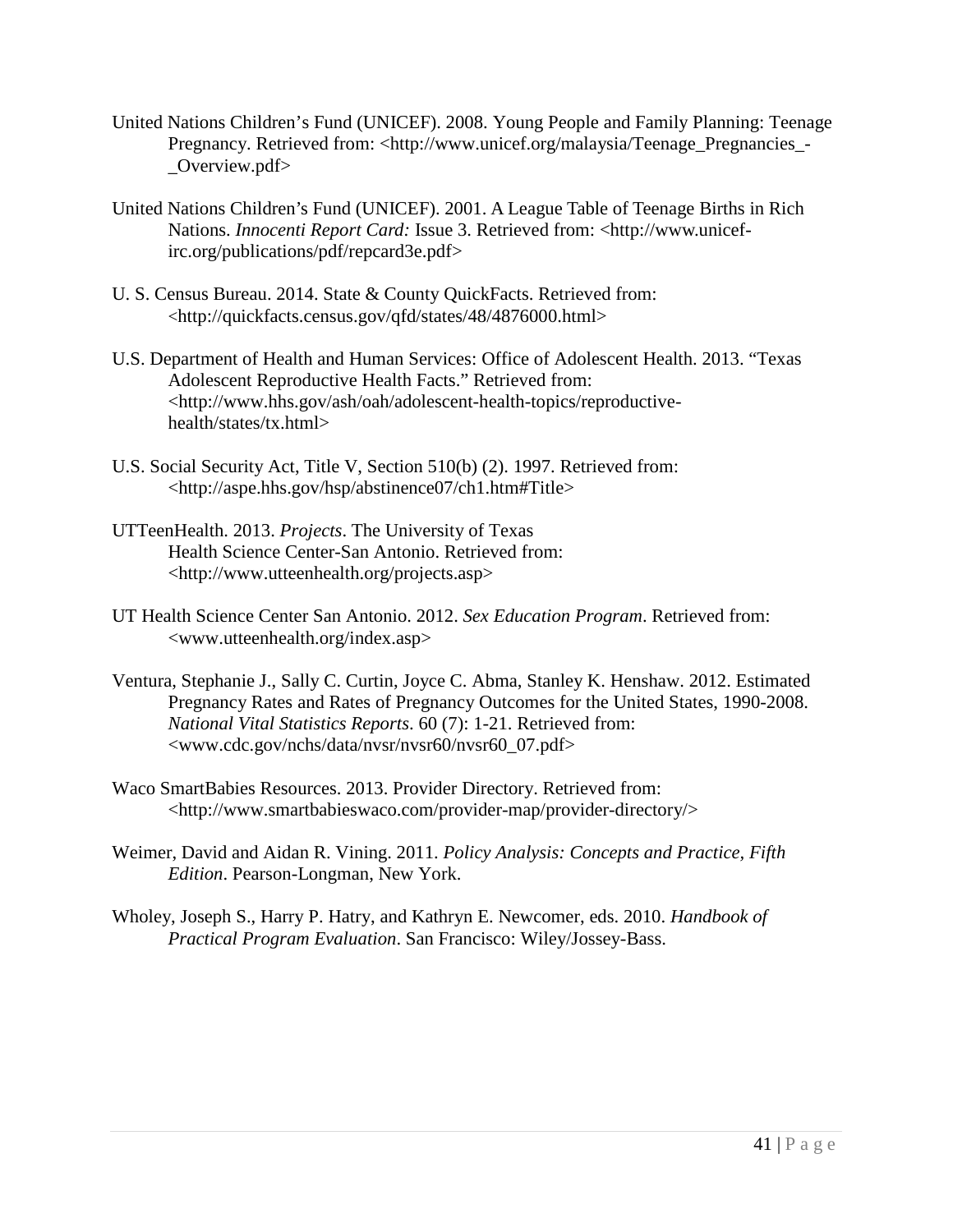# <span id="page-49-0"></span>**Appendix A: Texas Costs of Teen Pregnancy**

| <b>State</b>      | <b>Population</b><br>estimates<br>among<br>women aged<br>15-19, 2008 | <b>Number of</b><br>pregnancies<br>among<br>women<br>younger than<br>15, by state<br>of residence,<br>2008 | <b>Number of</b><br>pregnancies<br>among<br>women aged<br>$15-19$ , by<br>state of<br>residence,<br>2008 | <b>Number of</b><br>births among<br>women<br>younger than<br>15, by state<br>of residence,<br>2008 | <b>Number of</b><br>births among<br>women aged<br>$15-19$ , by<br>state of<br>residence,<br>2008 |
|-------------------|----------------------------------------------------------------------|------------------------------------------------------------------------------------------------------------|----------------------------------------------------------------------------------------------------------|----------------------------------------------------------------------------------------------------|--------------------------------------------------------------------------------------------------|
| <b>Texas</b>      | 894,736                                                              | 1,250                                                                                                      | 76,400                                                                                                   | 843                                                                                                | 54,284                                                                                           |
| <b>U.S. total</b> | 10,805,148                                                           | 13,530                                                                                                     | 733,010                                                                                                  | 5,764                                                                                              | 434,758                                                                                          |
| Source:           | See source 2                                                         | See source 1                                                                                               | See source 1                                                                                             | See source 1                                                                                       | See source 1                                                                                     |

1. Abortions among women aged 15-19 were apportioned between 15-17 and 18-19 according to the proportions in neighboring states.

2. Abortion estimates are based on the number of abortions among all women in the state and the proportion of abortions obtained by women of the same age in neighboring states.

3. Rounded to the nearest 10.

4. Estimates based on the number of abortions to all women in the state and the proportion of abortions obtained by women of the same age nationally.

Sources: 1. U.S. Teenage Pregnancies, Births and Abortions, 2008: State Trends by Age, Race and Ethnicity, Kost K and Henshaw S

2. NCHS, Intercensal estimates of the July 1, 2000, July 1, 2009 United States resident population from by year, county, age, sex, bridged race, and Hispanic origin, file icen\_2000\_09\_y00\_04.sas7bdat and icen\_2000\_09\_y05\_09, Oct. 26, 2012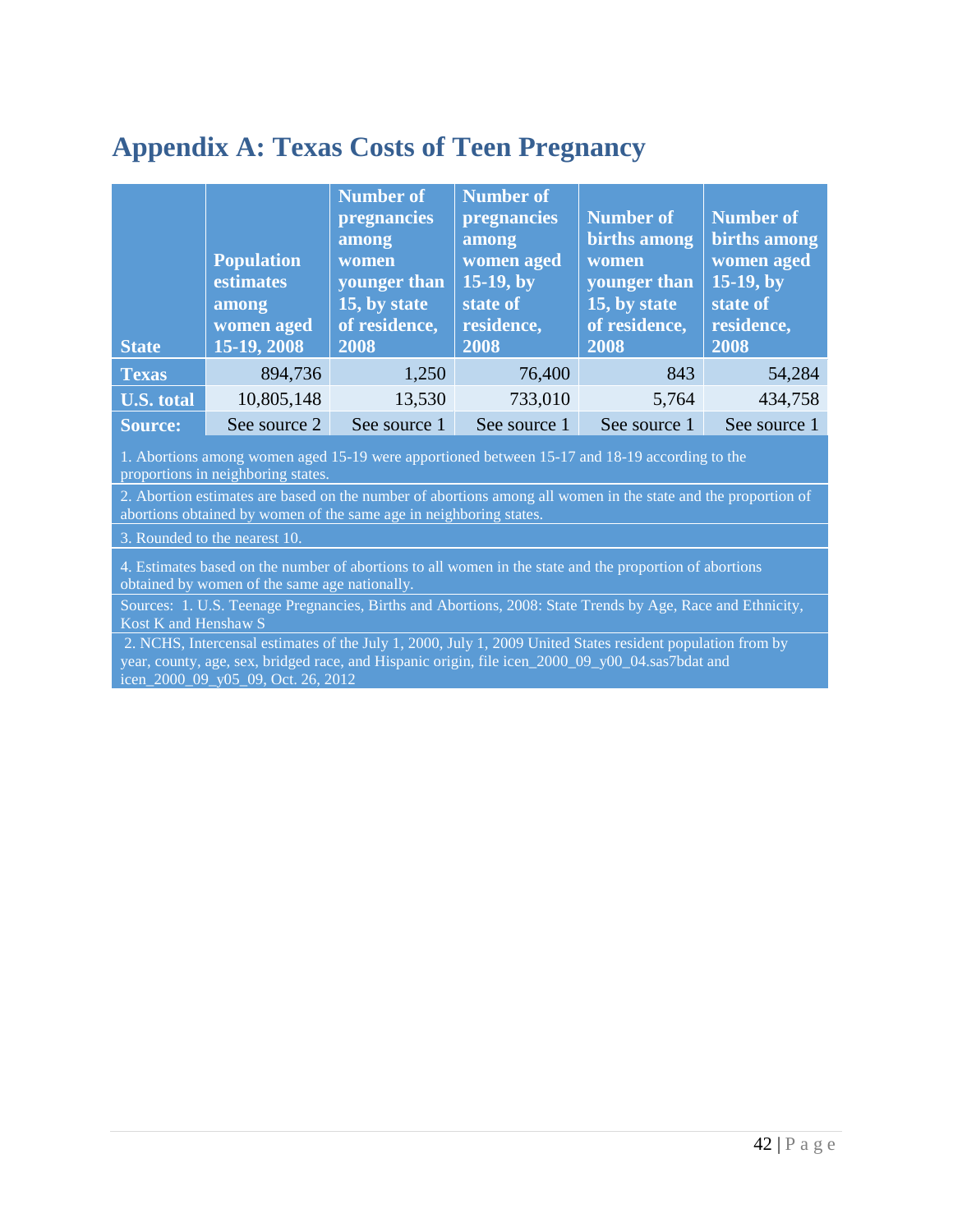# <span id="page-50-0"></span>**Appendix B: Ten Steps in a Cost Analysis**

In the *Handbook of Practical Program Evaluation*, Wholey, et al. (2010) presents a ten-step process to completing a Cost Analysis. His ten steps are detailed as follows:

- 1. **Set the framework for the analysis.** Specify the program or policy change and the current status quo, or the state of the world before implementation compared to after. After establishing the status quo, researchers count the incremental changes in costs and other benefits that could reasonably be attributed to the program
- 2. **Decide whose costs benefits should be recognized.** You need to determine the geographic scope of the analysis in order to limit the groups impacted by the policy. These categories are generally obtained by determining who bears the cost burden in a status quo environment and who provides the funding for the implementation of a program.
- 3. **Identity and categorize costs and benefits.** It is important to label costs and benefits as direct (intended costs/benefits)/indirect (unintended costs/benefits), tangible (easy to measure and quantify)/intangible (hard to identify and measure), and real (anything that contributes to the bottom line net-benefits)/transfer (money changing hands) in order to ensure that you understand the effects of each cost and benefit.
- 4. **Project costs and benefits over the life of the program.** Assess how costs and benefits will change each year, if applicable. It is important to do this even before you begin to place numbers on things.
- 5. **Monetize costs.** Make sure to place all costs in the same unit (dollars).
- 6. **Monetize benefits.** Make sure to place all benefits in the same unit (dollars).
- 7. **Discount costs and benefits to obtain present values.** This means converting future costs and benefits into present value. This is also known as the social discount rate, or the rate at which society makes tradeoffs over time. Every agency tends to have a different discount rate. It generally ranges between 2-7%.
- 8. **Compute net present values.** This is done by subtracting costs from benefits. The policy is considered efficient if a positive result is produced; however, it is important to think about the policy's feasibility and social justice.
- 9. **Perform sensitivity analysis.** This step allows you to check the accuracy of your estimates and assumptions. This is normally done by altering the social discount rate utilized, by increasing it and decreasing it. If you still get a positive number during this step, then the policy should be accepted. If you get a negative number during this step, then you should calculate where the balancing point is zero.
- 10. **Make a recommendation.** Assess all results and account for other qualitative considerations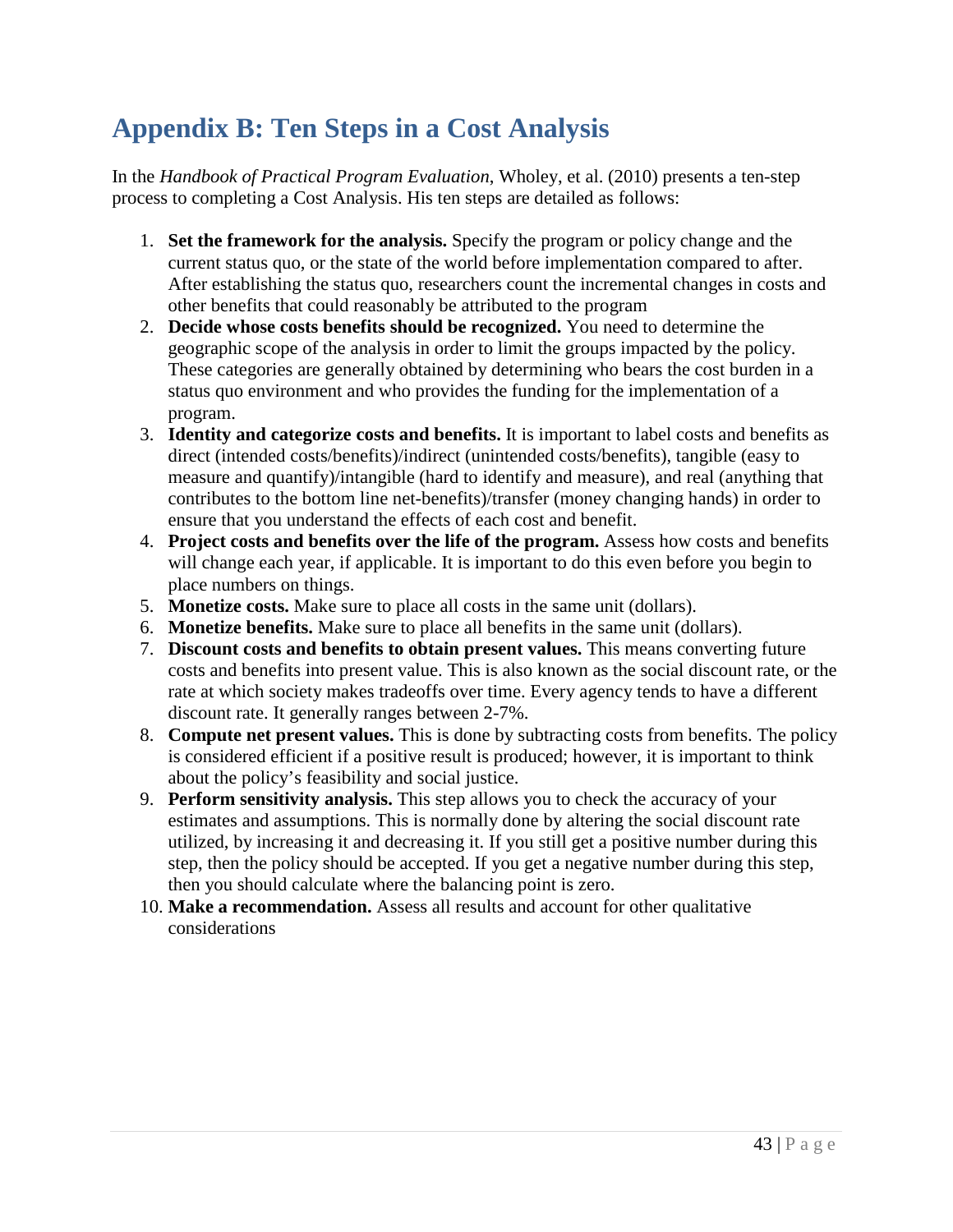# <span id="page-51-0"></span>**Appendix C: Qualitative Survey Questions**

### <span id="page-51-1"></span>Questionnaire for Dr. Rebecca Maynard, *Kids Having Kids*

- 1. What variables went into calculating each cost? Is it possible to provide us with an equation for the costs outlined in our data chart? (see examples below)
	- a. How did you calculate mother's earnings in a projected time period (15 years), and in the current time period?
		- —> What measures of income were included?
		- —> What demographic was measured and how?
	- b. In the data, you list mother's earnings, spouse's earnings and father's earnings. Who does the "spouse" refer to, the father of the child or the spouse the mother marries after having the child (in reference to section 10.2 Framework)?
- 2. What factors play a role in the lower income of teen moms who have delayed first birth to ages 18-19 as compared to those who have their first child before 18?
	- a. Our current sample reviews teens between the ages of 15 and 19. Do we need to change our sample to teen moms 18 years and younger, or do we need to break our current sample into two groups (as you have done in your sample)?
- 3. Did you have corresponding data specifically for Texas when you collected data for *Kids Having Kids*?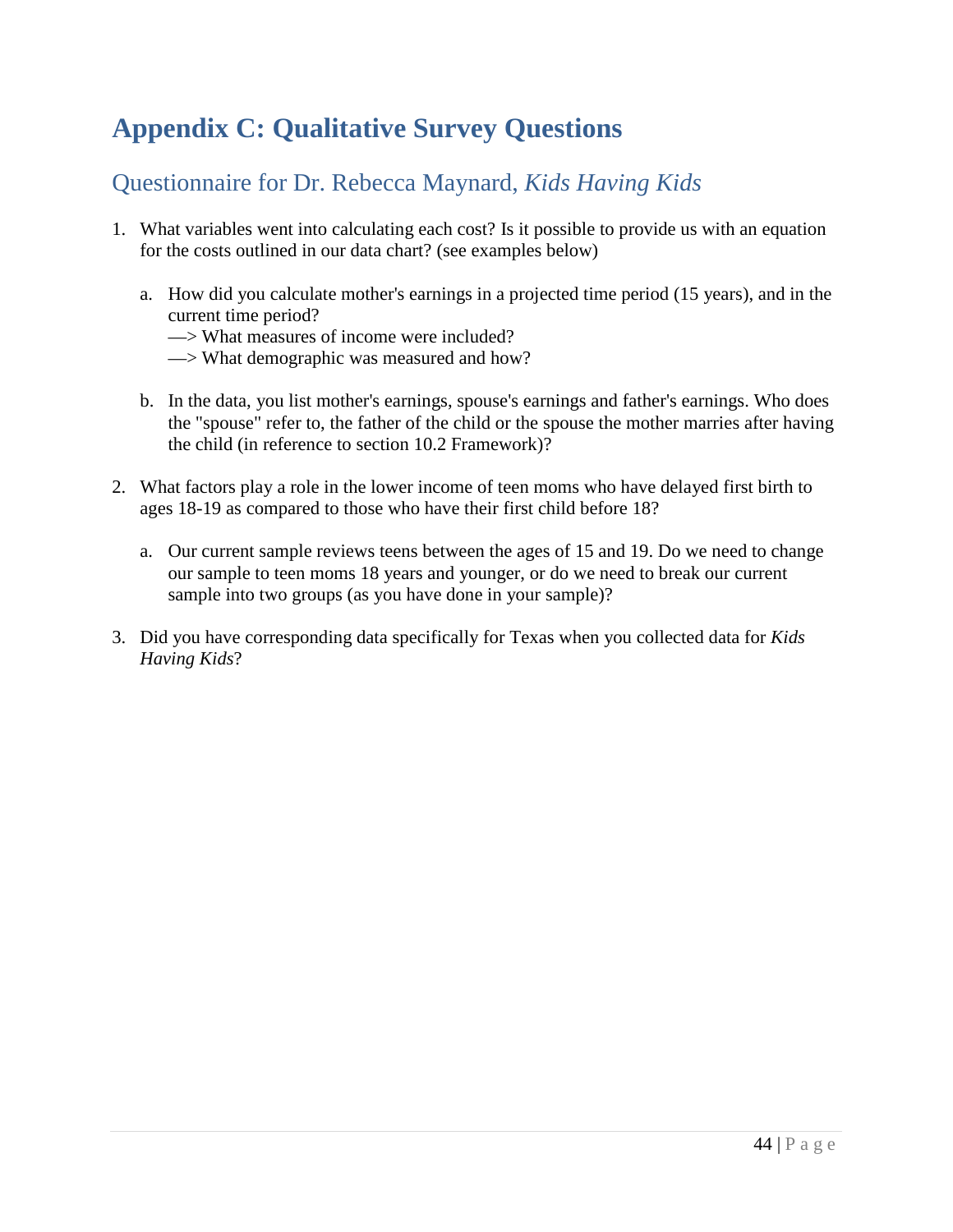### <span id="page-52-0"></span>Questionnaire for Initiative Interviews

### **Questions for all initiatives**

- **1.** What is the overall goal of your work?
- **2.** How does your initiative define success?
- **3.** What are your current initiative outputs? And outcomes?
- **4.** What are your teen pregnancy prevention program costs? What are the cost associated with implementing this work?
- **5.** Can you provide the costs of teen pregnancy in your community? Has your community equated to cost of teen pregnancies/births?
	- **a.** If so, how did you all define the long-term costs of teen child bearing?

### **Questions for individual initiatives**

#### *For Chicago:*

- **1.** How do you define success in your organization?
- **2.** What outputs do you count on in this "success"
- **3.** Your grant expires in 2015, what are your goals for outcomes and outputs and how to you plan on continuing these efforts? Future funding methods?

#### *For San Antonio:*

- **1.** How much of your program deals with CDC outlined qualifications?
- **2.** What data must you provide to CDC and are there any stipulations that effect your initiative goals included in this grant?

#### *For Milwaukee:*

- **1.** How often do you communicate with the Milwaukee constituents and initiative members?
- **2.** What does that communication look like?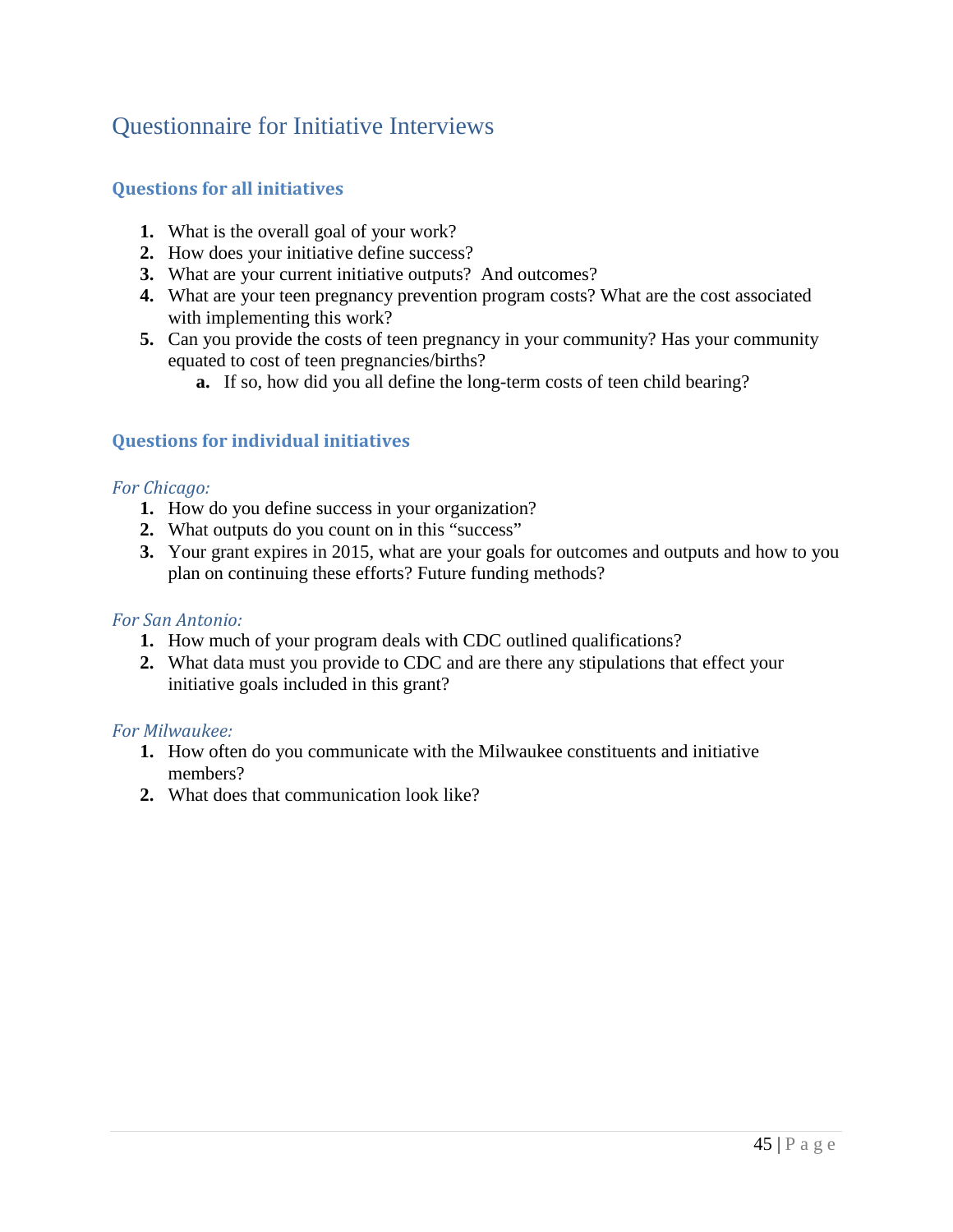# <span id="page-53-0"></span>**Appendix D: Control Variables in Each Category**

This table shows the control variables accounted for in the *Kids Having Kids* study and the cost categories to which they were applied.

|                                            | Consequences of teen childbearing for: |                |                  |                   |              |                  |                 |
|--------------------------------------------|----------------------------------------|----------------|------------------|-------------------|--------------|------------------|-----------------|
|                                            |                                        |                | <b>Children:</b> | <b>Children's</b> | Abuse,       | <b>Jail time</b> |                 |
|                                            |                                        |                | kinder           | health and        | neglect,     | among            |                 |
|                                            |                                        |                | through          | health            | foster       | adult            | <b>Children</b> |
|                                            | <b>Mothers</b>                         | <b>Fathers</b> | teen years       | care              | care         | chidlren         | as adults       |
| <b>Demographic Characteristics</b>         |                                        |                |                  |                   |              |                  |                 |
| <b>Marital Status</b>                      |                                        | ✓              |                  | ✓                 |              |                  |                 |
| <b>Race/ethnicity</b>                      | $\checkmark$                           | $\checkmark$   | $\checkmark$     | ✓                 | $\checkmark$ | $\checkmark$     | $\checkmark$    |
| <b>AFQT</b> score                          | $\checkmark$                           | $\checkmark$   |                  |                   |              |                  |                 |
| Child's age                                |                                        |                | $\checkmark$     | $\checkmark$      |              | $\checkmark$     |                 |
| <b>Birth order</b>                         |                                        |                |                  | $\checkmark$      | $\checkmark$ | $\checkmark$     | $\checkmark$    |
| Mother's age at birth                      | $\checkmark$                           | $\checkmark$   | $\checkmark$     | $\checkmark$      | $\checkmark$ | $\checkmark$     | $\checkmark$    |
|                                            |                                        |                |                  |                   |              |                  |                 |
| <b>Family background</b>                   |                                        |                |                  |                   |              |                  |                 |
| Living arrangements as teen                | $\checkmark$                           | $\checkmark$   | $\checkmark$     |                   |              |                  | $\checkmark$    |
| <b>Mother's education</b>                  | ✓                                      | $\checkmark$   | $\checkmark$     |                   |              |                  | ✓               |
| <b>Father's education</b>                  | $\checkmark$                           | $\checkmark$   |                  |                   |              |                  | $\checkmark$    |
| Mother's achievement test score            |                                        |                |                  |                   |              |                  | $\checkmark$    |
| <b>Family income</b>                       | $\checkmark$                           |                |                  |                   |              |                  |                 |
| <b>Years lived in poverty</b>              |                                        |                |                  |                   |              |                  | $\checkmark$    |
| Mother on welfare/family in poverty        | $\checkmark$                           |                |                  |                   |              |                  | $\checkmark$    |
| <b>Religion</b>                            |                                        | $\checkmark$   |                  |                   |              |                  | $\checkmark$    |
| Number of children                         |                                        |                |                  | $\checkmark$      |              | $\checkmark$     |                 |
| <b>Home</b> resources                      |                                        | $\checkmark$   |                  |                   |              |                  |                 |
| Mother's nativity                          |                                        |                | $\checkmark$     |                   |              |                  |                 |
| Mother's home language not English         |                                        |                | $\checkmark$     |                   |              |                  |                 |
| <b>Mother's number of siblings</b>         |                                        |                | $\checkmark$     |                   |              |                  |                 |
| Mother grew up in city, town, rural        |                                        |                | $\checkmark$     |                   |              |                  |                 |
| <b>Grandmother's education</b>             |                                        |                | $\checkmark$     |                   |              |                  |                 |
| Grandmother's age at first birth           |                                        |                | $\checkmark$     |                   |              |                  |                 |
|                                            |                                        |                |                  |                   |              |                  |                 |
| Other                                      |                                        |                |                  |                   |              |                  |                 |
| <b>Region of residence</b>                 |                                        |                |                  | $\checkmark$      | $\checkmark$ | $\checkmark$     |                 |
| <b>Child's health</b>                      |                                        |                | $\checkmark$     |                   |              |                  |                 |
| <b>Birth year</b>                          |                                        |                |                  |                   | $\checkmark$ | $\checkmark$     |                 |
| <b>State spending on family planning</b>   |                                        |                |                  |                   |              |                  | $\checkmark$    |
| Neighborhood unemployment rate             |                                        |                |                  |                   |              |                  | $\checkmark$    |
| <b>State maximum welfare benefits</b>      |                                        |                |                  |                   |              |                  |                 |
| <b>AFOT</b> = Armed Forces Qualifying Test |                                        |                |                  |                   |              |                  |                 |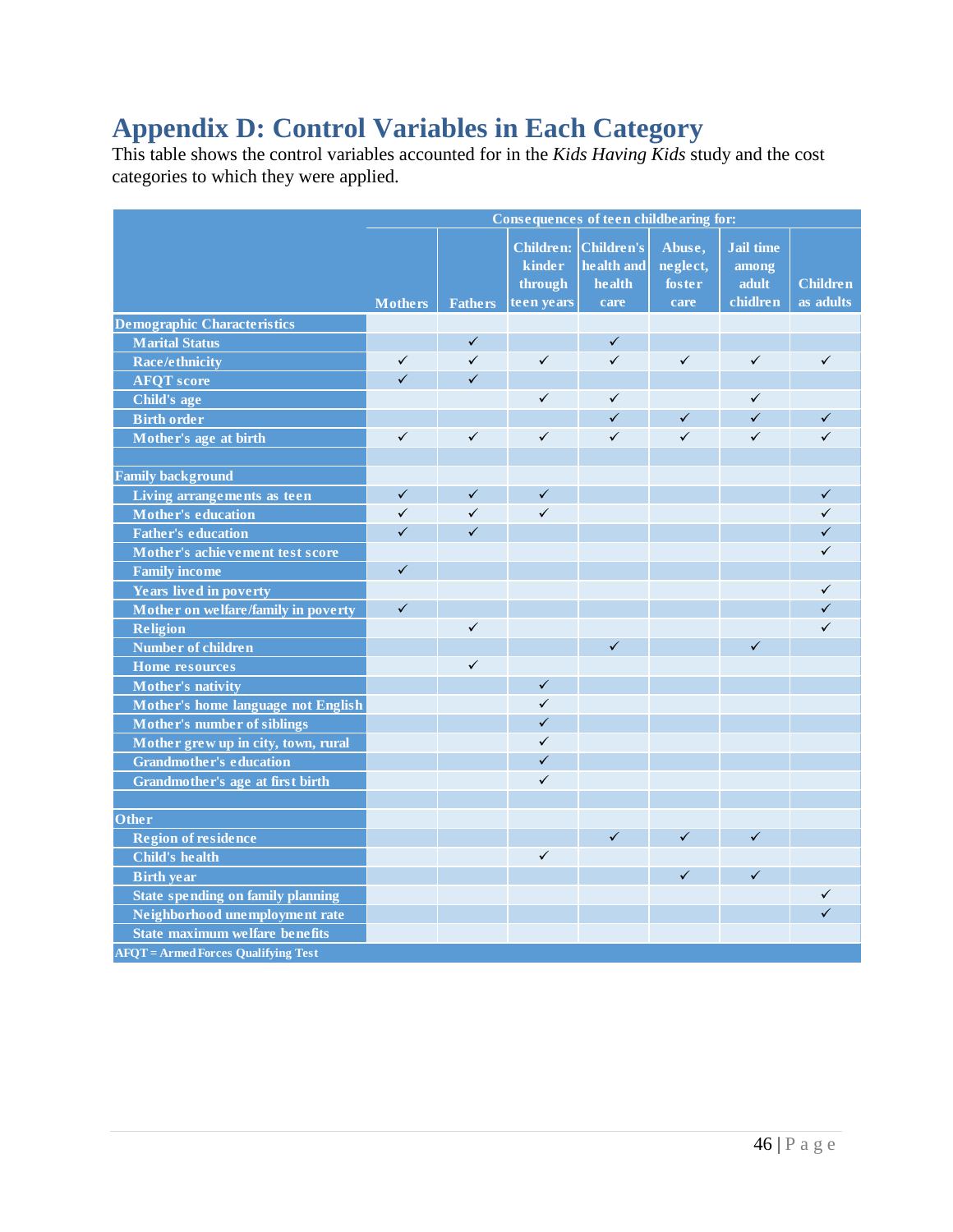# <span id="page-54-0"></span>**Appendix E: Analytic Framework for the Cost Analysis**

This table indicates the four perspectives from which costs and consequences are measured and whether their impacts are a gain, loss, or no change for the sections of society indicated.

|                                                              | Impact of a Positive Difference between the Predicted Outcome if<br>Adolescent Childbearing Were Delayed and the Observed Outcome for: |                  |                |  |
|--------------------------------------------------------------|----------------------------------------------------------------------------------------------------------------------------------------|------------------|----------------|--|
|                                                              | <b>Teen Mothers</b>                                                                                                                    | <b>Taxpayers</b> | <b>Society</b> |  |
| <b>Productivity</b>                                          |                                                                                                                                        |                  |                |  |
| <b>Mother's earnings</b>                                     | Gain                                                                                                                                   | <b>Neutral</b>   | Gain           |  |
| <b>Spouse's earnings</b>                                     | Gain                                                                                                                                   | Neutral          | Neutral        |  |
| <b>Father's earnings</b>                                     | Neutral                                                                                                                                | Neutral          | Gain           |  |
| <b>Earnings of young adult</b><br>children                   | Neutral                                                                                                                                | Neutral          | Gain           |  |
| <b>Private transfers and taxes</b>                           |                                                                                                                                        |                  |                |  |
| <b>Child support</b>                                         | Gain                                                                                                                                   | Neutral          | <b>Neutral</b> |  |
| Mother's income and<br>consumption taxes                     | Loss                                                                                                                                   | Gain             | Neutral        |  |
| <b>Spouse's income and</b><br>consumption taxes              | Loss                                                                                                                                   | Neutral          | Neutral        |  |
| <b>Father's income and</b><br>consumption taxes              | Neutral                                                                                                                                | Gain             | Neutral        |  |
| <b>Income and consumption</b><br>taxes of adult children     | Neutral                                                                                                                                | Gain             | Neutral        |  |
| <b>Public assistance</b>                                     |                                                                                                                                        |                  |                |  |
| <b>Cash assistance</b>                                       | Gain                                                                                                                                   | Loss             | Neutral        |  |
| <b>Employment and support</b><br>services                    | Neutral                                                                                                                                | Loss             | Loss           |  |
| <b>Food stamp benefits</b>                                   | Gain                                                                                                                                   | Loss             | <b>Neutral</b> |  |
| <b>Rent subsidies</b>                                        | Gain                                                                                                                                   | Loss             | Neutral        |  |
| <b>Medical assistance for</b><br><b>parents</b>              | Gain                                                                                                                                   | Loss             | Neutral        |  |
| <b>Medical assistance for</b><br>children                    | Neutral                                                                                                                                | Loss             | Loss           |  |
| <b>Administrative costs of</b><br>public assistance programs | Neutral                                                                                                                                | Loss             | Loss           |  |
| Other consequences                                           |                                                                                                                                        |                  |                |  |
| Out-of-pocket cost of<br>children's health care              | Loss                                                                                                                                   | Neutral          | Loss           |  |
| <b>Foster care of minor</b><br>children                      | Neutral                                                                                                                                | Loss             | Loss           |  |
| <b>Incarceration of adolescent</b><br>and adult children     | Neutral                                                                                                                                | Loss             | Loss           |  |

**This framework assumes that changes in spouses' earnings, as distinct from those of fathers of children born to teen mothers, represent shifts in the allocation among families rather than net changes in the productivity and tax revenues. That portion of the spouses' earnings difference that is linked to productivity effects associated with teen childbearing is assumed to be picked up in the estimated changes to the fathers' earnings and taxes.**

**(Hoffman and Maynard 2008, 371)**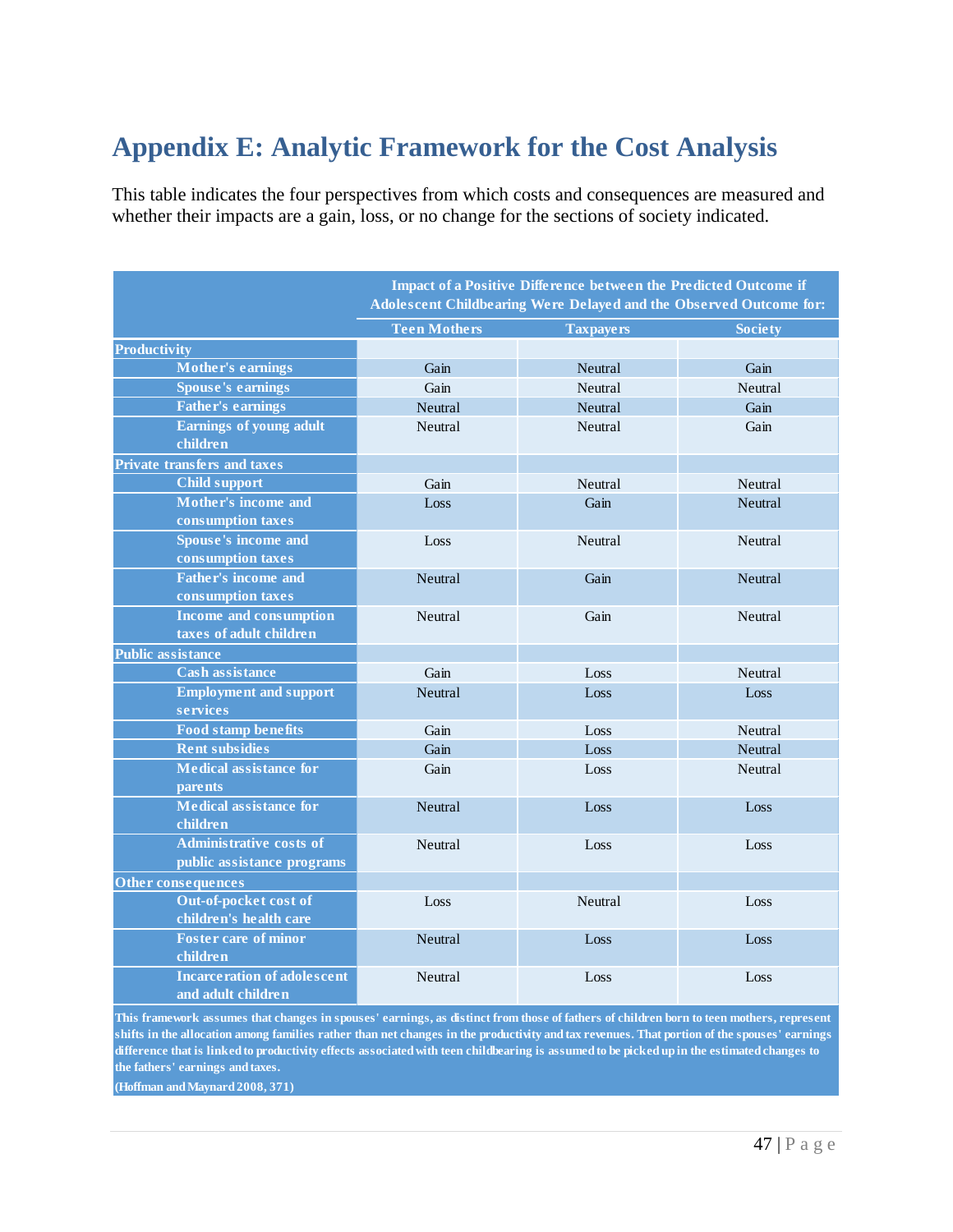# <span id="page-55-0"></span>**Appendix F: Model: Teen Pregnancy Costs and Consequences by Category**

### <span id="page-55-1"></span>**Mothers**

| <b>Mothers</b>                                                                                          |                                                                                                                                                                                                                  |                                                                                                               |                                                                                                                                                                                                             |                                                                                                          |  |
|---------------------------------------------------------------------------------------------------------|------------------------------------------------------------------------------------------------------------------------------------------------------------------------------------------------------------------|---------------------------------------------------------------------------------------------------------------|-------------------------------------------------------------------------------------------------------------------------------------------------------------------------------------------------------------|----------------------------------------------------------------------------------------------------------|--|
| <b>Individual</b>                                                                                       | <b>Societal Consequences</b><br>(Short Term/Long                                                                                                                                                                 | Evidence (Source)                                                                                             |                                                                                                                                                                                                             |                                                                                                          |  |
|                                                                                                         | Term)                                                                                                                                                                                                            | <b>United States</b>                                                                                          | <b>Texas</b>                                                                                                                                                                                                | <b>Waco</b>                                                                                              |  |
| Less likely to graduate<br>from high school                                                             | Less education leads to a High school dropout<br>lower income which<br>leads to poverty; can<br>lead to a bogged down<br>welfare system                                                                          | numbers of mothers<br>caused by teen<br>pregnancy (30% teen<br>parents don't have High<br>school diploma/GED) | Texas females aged 15-19<br>pregnant: 46.9% (1)<br>Texas tax payer cost of<br>increased incarceration:<br>$$175$ mil (2)<br>Texas tax payer cost due<br>to decreased earning and<br>spending: \$378 mil (2) | Total population 15-19<br>Waco women: 6,366<br>$(5.1\%)$<br>Number of Pregnant<br>teens 15-19 Waco: 2.5% |  |
| More likely to birth more<br>children after first birth<br>which leads to continued<br>cycle of poverty | Costs to welfare; Health<br>costs for mother                                                                                                                                                                     | Number of teen moms<br>that have more than one<br>child (Teen moms have<br>2.36 children on<br>average).      | N/A                                                                                                                                                                                                         |                                                                                                          |  |
| More likely to experience<br>complications during<br>pregnancy                                          | This leads to greater<br>costs in health care and<br>an unhealthy future work and the severity of those<br>force; mothers miss work complications.<br>and are unable to<br>provide for their current<br>families | Number of mothers that<br>experience complications                                                            | Texas Females under 20<br>years with low<br>birthweight: 9.5% (1)<br>Texas Teen abortion rate:<br>11(1)                                                                                                     |                                                                                                          |  |
| Lower earnings (Under<br>age 18)                                                                        | Families rely on<br>governmental assistance<br>more which leads to a<br>higher cost for the<br>welfare system or<br>reliance on their families                                                                   | \$259 annually/\$3,885 15-<br>yr more than if delayed<br>until age 20-21                                      | Texas tax payer cost to<br>CHIP and Medicaid: \$221<br>mil(2)<br>Texas tax payer cost to<br>child welfare: \$111 mil (2)                                                                                    |                                                                                                          |  |

Notes:

Source:

U.S. Data:

1.Hoffman, Saul D., and Maynard, Rebecca A. 2008. Kids Having Kids: Economic Costs and Social Consequences of Teen Pregnancy 2. U.S. Department of Health and Human Services, Office of Adolescent Health. (2011). http://www.hhs.gov/ash/oah/adolescent-healthtopics/reproductive-health/states/tx.html.

3. Shuger, Lisa. (2012). The National Campaign to Prevent Teen and Unplanned Pregnancy. http://www.thenationalcampaign.org/resources/pdf/teenpreg-hs-dropout.pdf.

Texas Data:

1. U.S. Department of Health and Human Services, Office of Adolescent Health. (2011). http://www.hhs.gov/ash/oah/adolescent-healthtopics/reproductive-health/states/tx.html.

2. The National Campaign. (2011) "Counting it Up: The Public Costs of Teen Childbearing in Texas in 2008."

http://www.thenationalcampaign.org/costs/pdf/counting-it-up/fact-sheet-texas.pdf.

\*the total cost figure above reflects costs for both the children and their parents

Waco Data:

1. U.S. Census Bureau. (2012).http://factfinder2.census.gov/faces/nav/jsf/pages/community\_facts.xhtml.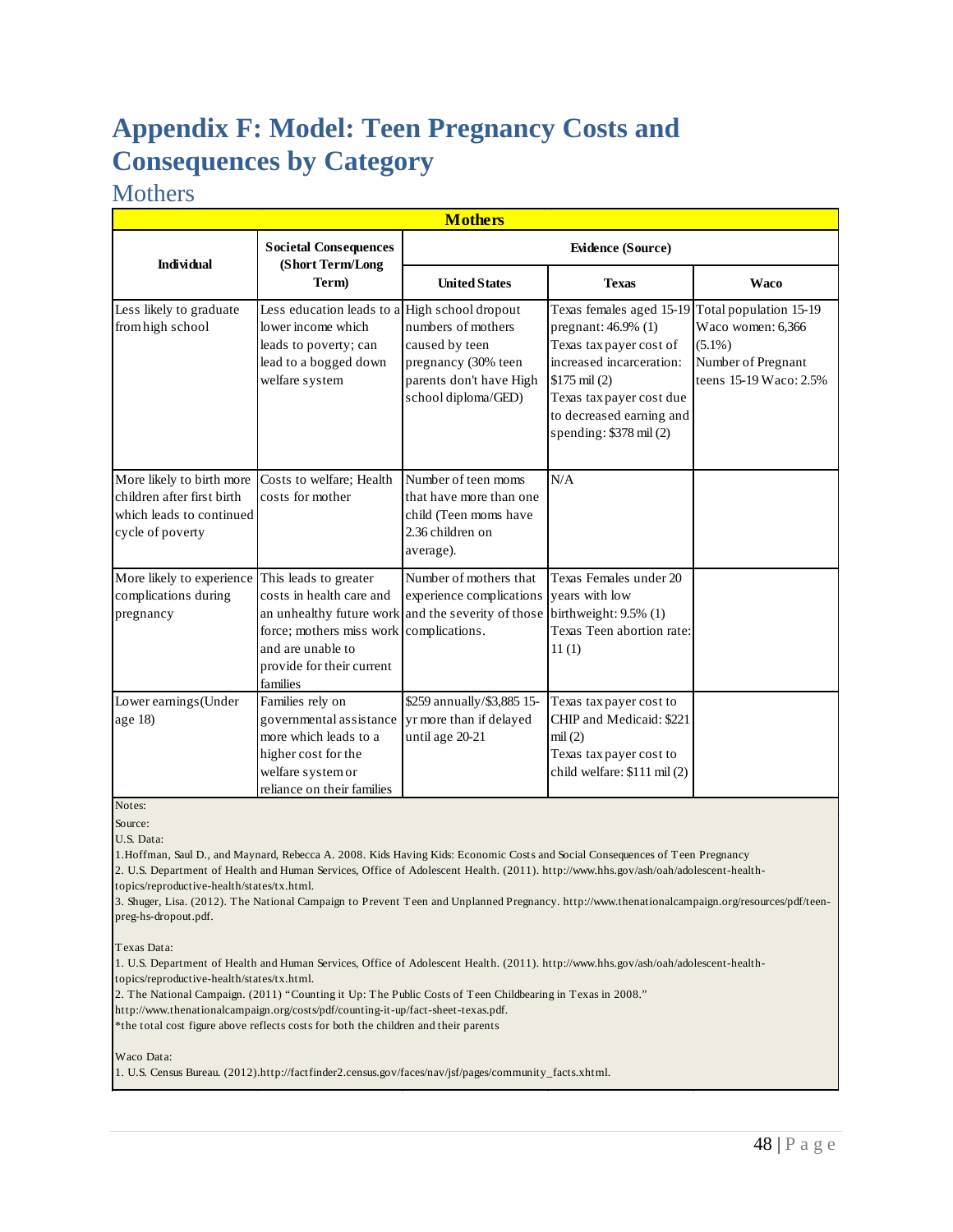### <span id="page-56-0"></span>Fathers

| <b>Fathers</b>                                                                                                        |                                                                                                                                                             |                                                                                                                                                                                                                                      |  |  |
|-----------------------------------------------------------------------------------------------------------------------|-------------------------------------------------------------------------------------------------------------------------------------------------------------|--------------------------------------------------------------------------------------------------------------------------------------------------------------------------------------------------------------------------------------|--|--|
| <b>Individual</b>                                                                                                     | <b>Societal Consequences</b><br>(Short Term/Long Term)                                                                                                      | <b>Evidence (United States)</b>                                                                                                                                                                                                      |  |  |
| May dropout of high school to gain a<br>job to help pay for childcare costs                                           | Less education leads to a lower income<br>which leads to poverty; can lead to a<br>bogged down welfare system; fathers<br>are not able to pay child support | High school droupout rates of fathers<br>caused by teen pregnancy (30% teen<br>parents don't have High school<br>diploma/GED)                                                                                                        |  |  |
| Lower Occupational Income                                                                                             | Families rely on governmental<br>assistance more which leads to a higher<br>cost for the welfare system or reliance<br>on their families                    | Number of teen parents families who<br>rely on the welfare system or their<br>parents (\$1,548 annually/\$23,227 15-yr<br>less than if delayed until age 20-21);<br>Absent fathers pay less than \$800<br>annually for child support |  |  |
| Fewer hours worked in the labor market                                                                                | Unreliable employees which leads to<br>unsteady jobs. This means that fathers<br>are not able to develop working skills.                                    | Number of employees in blue collar or<br>minimum wage paying jobs that are teen<br>fathers; teen fathers suffer earning<br>losses of 10-15% annually                                                                                 |  |  |
| Most teen fathers are not living with a<br>partner at the time their child is born                                    | Children without involved fathers are<br>twice as likely to drop out of school,<br>abuse alcohol or drugs, and end up in<br>jail                            | 66% of teen fathers were not living with<br>a spouse or partner                                                                                                                                                                      |  |  |
| Creates cycle of poverty by not offering Children of teen fathers are more likely<br>support for the mother and child | to engage in sexual behavior early on<br>and therefore increase their chances of<br>becoming a teen parent                                                  | Teen girls with absentee fathers are two<br>times more likely to initiate sexual<br>activity early and are seven time more<br>likely to get pregnant                                                                                 |  |  |
| Source:                                                                                                               |                                                                                                                                                             | Notes: The costs to Texas and Waco are calculated from the national data (Costs to U.S./Number of National Population*Texas or Waco pop                                                                                              |  |  |

U.S. Data

Hoffman, Saul D., and Maynard, Rebecca A. 2008. Kids Having Kids: Economic Costs and Social Consequences of Teen Pregnancy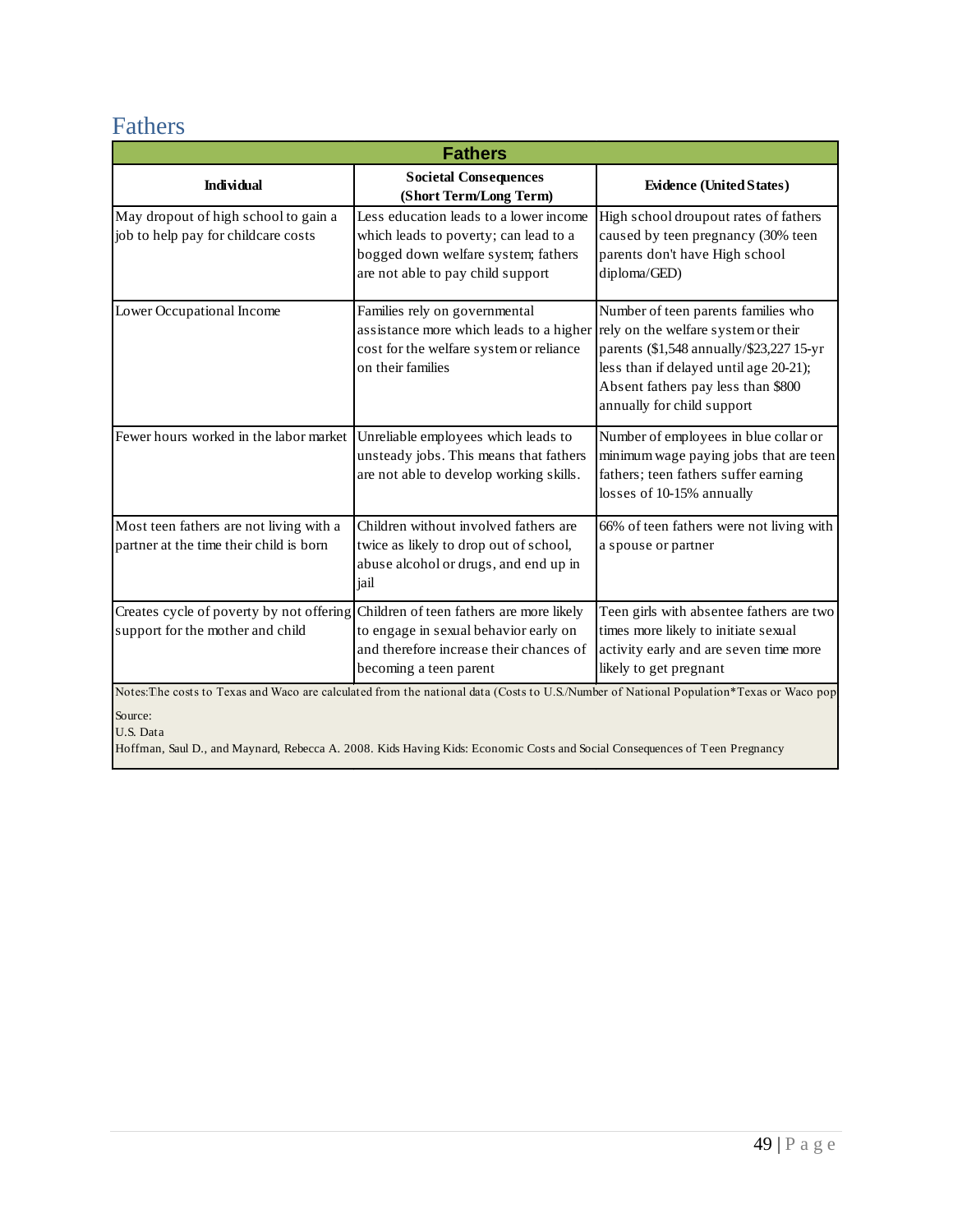### <span id="page-57-0"></span>Children

| <b>Children</b>                                                                                                                                           |                                                                                                                                              |                                                                                                                                                                                                                                                                                                                                                                    |  |  |
|-----------------------------------------------------------------------------------------------------------------------------------------------------------|----------------------------------------------------------------------------------------------------------------------------------------------|--------------------------------------------------------------------------------------------------------------------------------------------------------------------------------------------------------------------------------------------------------------------------------------------------------------------------------------------------------------------|--|--|
| <b>Individual</b>                                                                                                                                         | <b>Societal Consequences</b><br>(Short Term/Long Term)                                                                                       | <b>Evidence (United States)</b>                                                                                                                                                                                                                                                                                                                                    |  |  |
| Decreased well-being and quality of<br>life; In 2009 infant mortality rates<br>were highest for infants of teenage<br>mothers (9.05 per 1000 live births) | 10% of children born to mothers age 15-<br>19 in 2006 had low birthweights<br>(http://www.cdc.gov/nchs/data/nvsr/nvs<br>r57/nvsr57_07.pdf)   | Quality of life factors discussed by<br>SmartBabies that have led to a decreased<br>quality of life score. Talk about how the<br>counties differ greatly within Waco.<br>(\$638 annually/\$9,567 15-yr less than if<br>delayed until age 20-21)                                                                                                                    |  |  |
| More likely to be plagued by chronic More reliance on governmental<br>health problems                                                                     | assistance and increase in health care<br>costs                                                                                              | Number of children born with ailments<br>that cannot be cured. (\$261<br>annually/\$3,908 15-yr more medical<br>assistance for children than if delayed<br>until age 20-21)<br>\$1,647: The average annual cost to<br>taxpayers associated with a child born to<br>a teen mother<br>(http://www.thenationalcampaign.org/co<br>sts/pdf/counting-it-up/key-data.pdf) |  |  |
| More likely to be abused,<br>abandoned or neglected                                                                                                       | Increased cost in mental health care, may<br>lead to an inability to function in the<br>school system; leads to an inefficient<br>CPS system | Number of children that are treated for<br>mental health issues causes by abuse<br>and neglect inflicted by teen moms;<br>number of CPS visits/calls that are made<br>to teen parents compared to parents over<br>19 years old.                                                                                                                                    |  |  |
| Greater chance of entering into<br>foster care system                                                                                                     | Burdens the foster care system making it<br>inefficient                                                                                      | Number of children in foster care system<br>that were born to teen mothers. (\$3,794 15<br>yr more foster care of minor children than<br>if delayed until age 20-21)                                                                                                                                                                                               |  |  |
| Increase in probability of<br>incarceration                                                                                                               | Greater burden on taxpayers and prison<br>system                                                                                             | Number of children born to teen mothers<br>that eventually become incarcerated.<br>(\$3,490 15-yr more incarceration of young<br>male children than if delayed until age 20-<br>21)                                                                                                                                                                                |  |  |
| Greater chance of becoming a teen<br>parent                                                                                                               | a community to break                                                                                                                         | Creates system of poverty that is hard for Percentage of children born to teen moms<br>that eventually become teen parents<br>themselves.                                                                                                                                                                                                                          |  |  |
| High School Incompletion                                                                                                                                  | Less education leads to a lower income<br>which leads to poverty; can lead to a<br>bogged down welfare system                                | If childbearing is delayed until age 20-21,<br>high school incompletion rate for<br>children can be reduced by 5% from 27%<br>to 22%.                                                                                                                                                                                                                              |  |  |
| Notes:                                                                                                                                                    |                                                                                                                                              |                                                                                                                                                                                                                                                                                                                                                                    |  |  |

Source: The costs to Texas and Waco are calculated from the national data (Costs to U.S./Number of National Population\*Texas or Waco

U.S. Data

Hoffman, Saul D., and Maynard, Rebecca A. 2008. Kids Having Kids: Economic Costs and Social Consequences of Teen Pregnancy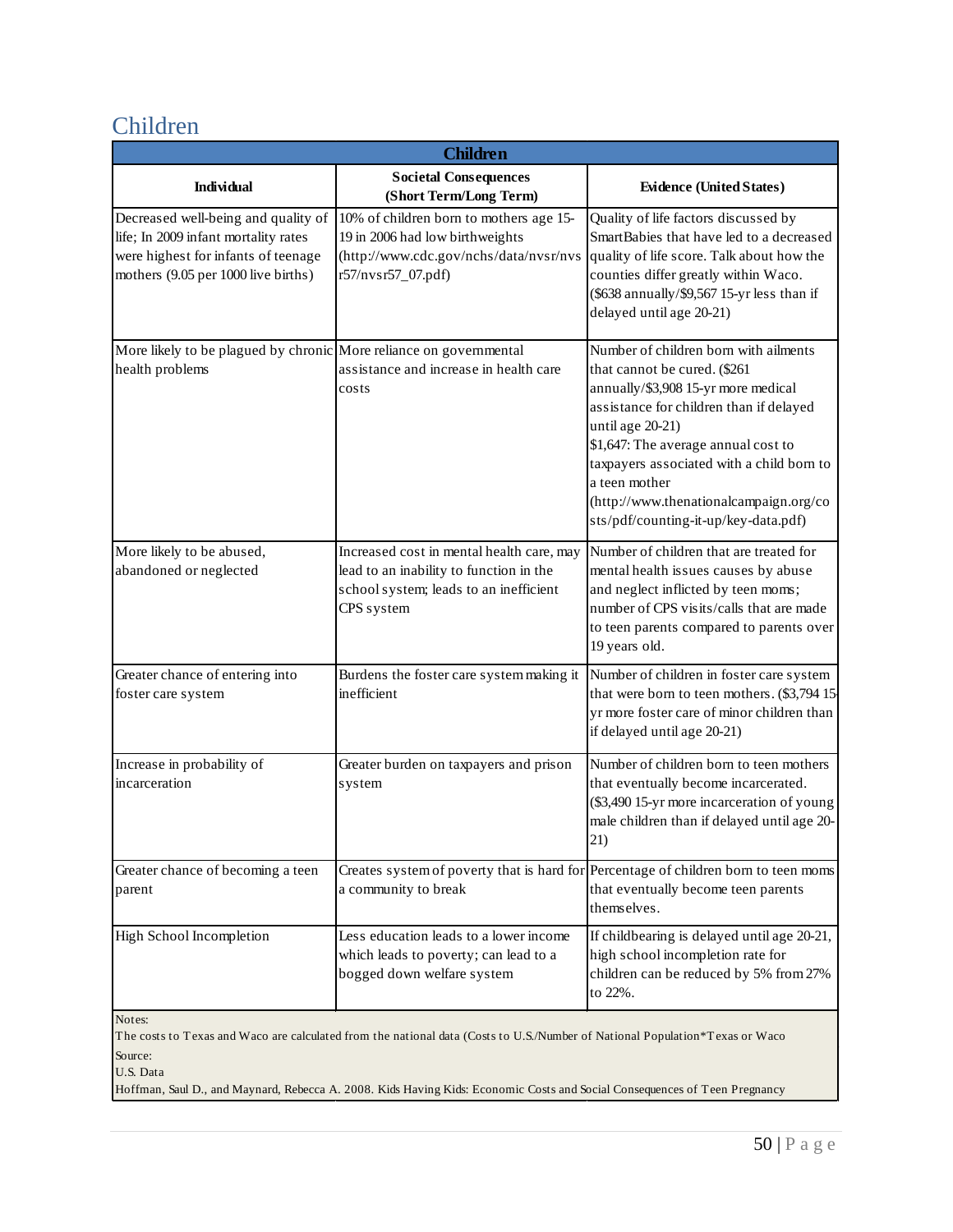# <span id="page-58-0"></span>**Appendix G: Calculation of Teen Childbearing Costs**

### <span id="page-58-1"></span>Costs for Mothers

To calculate costs for mothers, we calculated lower earnings of teen mothers caused by teen childbearing. In Waco, number of teen mothers is 159 in one year based on U.S. Census 2010.

Annually: Costs for Mothers =  $$2,329.41$  (lower earnings) \* 159 (number of teen moms in Waco) = \$370,376.19

| $15$ -year:                                                     |                                                                   |                                                |                                         |                                          |                                        |
|-----------------------------------------------------------------|-------------------------------------------------------------------|------------------------------------------------|-----------------------------------------|------------------------------------------|----------------------------------------|
| Costs for Mothers $=$                                           |                                                                   |                                                |                                         |                                          |                                        |
| $$370,376.19+$                                                  | \$370,376.19<br>$1 + 2\%$                                         | \$370,376.19<br>$(1+2\%)$ <sup>^3</sup>        | \$370,376.19<br>$(1+2\%)$ <sup>^4</sup> | \$370,376.19<br>$(1+2\%)$ <sup>^</sup> 5 | \$370,376.19<br>$(1+2\%)$ <sup>6</sup> |
| \$370,376.19                                                    | \$370,376.19                                                      | \$370,376.19                                   | \$370,376.19                            | \$370,376.19                             | \$370,376.19                           |
|                                                                 |                                                                   |                                                |                                         |                                          |                                        |
|                                                                 |                                                                   |                                                |                                         |                                          |                                        |
|                                                                 |                                                                   |                                                |                                         |                                          |                                        |
|                                                                 |                                                                   |                                                |                                         |                                          |                                        |
| $(1+2\%)$ <sup>^7</sup><br>\$370,376.19<br>$(1+2\%)^{\wedge}13$ | $(1+2\%)$ <sup>8</sup><br>\$370,376.19<br>$(1+2\%)$ <sup>14</sup> | $(1+2\%)$ <sup>0</sup> 9<br>$=$ \$4,854,242.48 | $(1+2\%)$ <sup>^</sup> 10               | $(1+2\%)^{\wedge}11$                     | $(1+2\%)^{\wedge}12$                   |

Based on our model, earnings for each teen mother is annually \$2,329.41 less than those who delay mothering. Annually, mothers who gave birth before 19 earn about \$370,376.19 less than if they delayed their birth. In 15 years, costs for mothers would be \$4,854,242.48.

### <span id="page-58-2"></span>Costs for Fathers

To calculate costs for fathers, we calculated lower occupational income of fathers caused by teen childbearing. We assume that the number of fathers of children born to teen mothers in Waco is the same as the population of teen mothers, which is 159 per year.

Annually: Costs for Fathers =  $$1,786.93$  (lower occupational income)  $*$  159 (number of fathers of children born to teen moms in Waco) =  $$284,121.87$ 

| $15$ -year:<br>$\vert$ Costs for Fathers $=$                                                                                                                           |                                                                                                                                                                                                                                               |  |
|------------------------------------------------------------------------------------------------------------------------------------------------------------------------|-----------------------------------------------------------------------------------------------------------------------------------------------------------------------------------------------------------------------------------------------|--|
| \$284,121.87<br>$$284,121.87+$<br>$1+2\%$                                                                                                                              | \$284,121.87<br>\$284,121.87<br>\$284,121.87<br>\$284,121.87<br>$(1+2\%)$ <sup>^</sup> 5<br>$(1+2\%)$ <sup>^2</sup><br>$(1+2\%)$ <sup>^4</sup><br>$(1+2\%)$ <sup>^3</sup>                                                                     |  |
| \$284,121.87<br>\$284,121.87<br>$(1+2\%)$ <sup>^7</sup><br>$(1+2\%)$ <sup>6</sup><br>\$284,121.87<br>\$284,121.87<br>$(1+2\%)^{\wedge}12$<br>$(1+2\%)$ <sup>^</sup> 13 | \$284,121.87<br>\$284,121.87<br>\$284,121.87<br>\$284,121.87<br>$(1+2\%)$ <sup>^</sup> 11<br>$(1+2\%)$ <sup>^9</sup><br>$(1+2\%)$ <sup>^</sup> 10<br>$(1+2\%)$ <sup>8</sup><br>\$284,121.87<br>$= $3,723,771.91$<br>$(1+2\%)$ <sup>^</sup> 14 |  |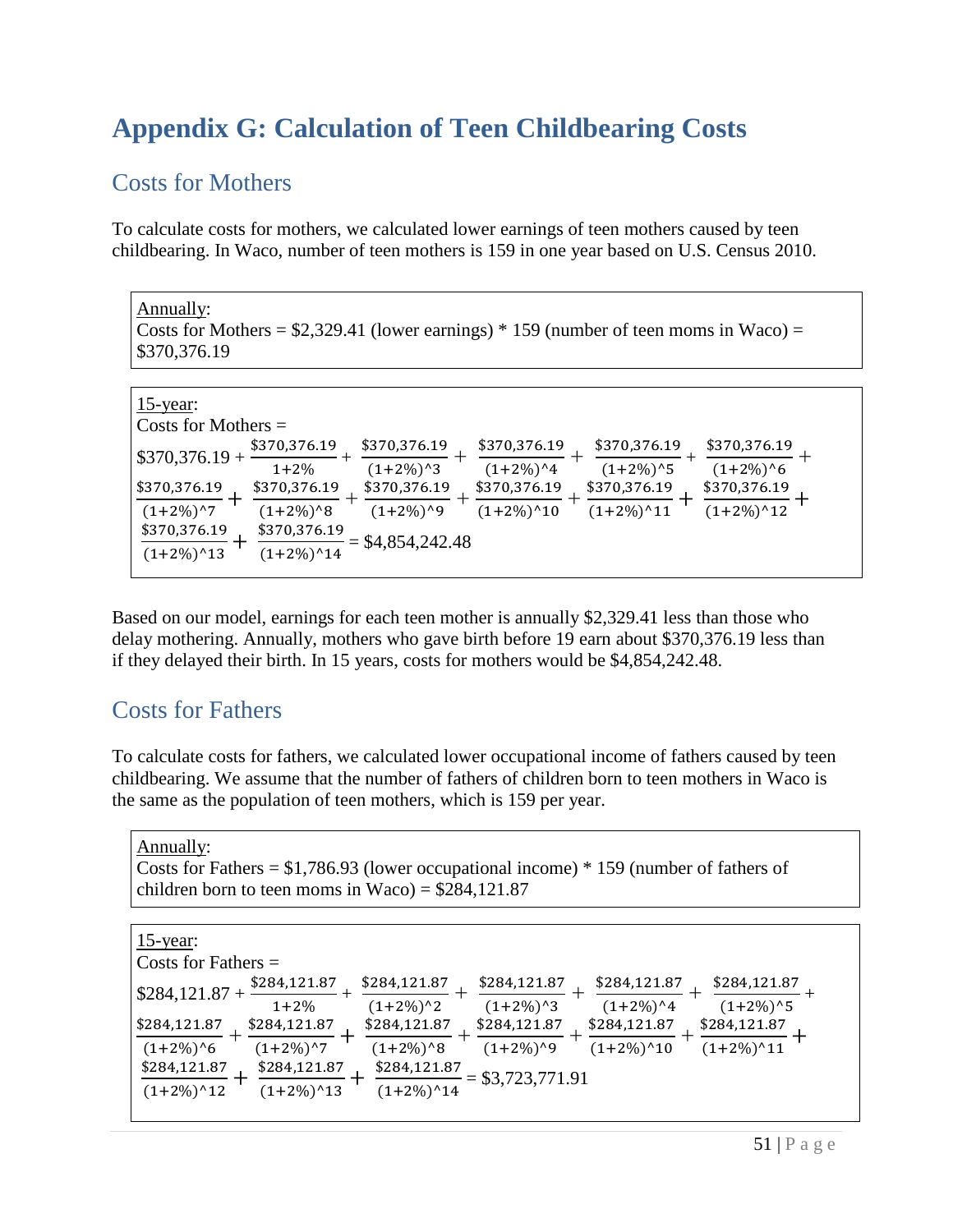Based on our model, earnings for each father of children born to teen mother is annually \$1,786.93 less than men who delay fathering until age 20 to 21. Annually costs for fathers are \$284,121.87. The long-term cost for teen fathers is \$3,723,771.91.

### <span id="page-59-0"></span>Costs for Children

Annually: Costs for Children = \$736.47 (decreased productivity of one child) \* 159 (number of children born to teen moms) + \$1.22 billion (annual teen childbearing costs to taxpayers in Texas)  $*\frac{79,875.2}{15,690,830.064}$  $\binom{number\ of\ employees\ in\ Waco}{number\ of\ employees\ in\ Texas} = \$6,327,588.78$ 

| $15$ -year:                                                                                                                                                                                                                                                                                                                                    |  |
|------------------------------------------------------------------------------------------------------------------------------------------------------------------------------------------------------------------------------------------------------------------------------------------------------------------------------------------------|--|
| Costs for Children $=$                                                                                                                                                                                                                                                                                                                         |  |
| \$6,327,588.78<br>\$6,327,588.78<br>\$6,327,588.78<br>\$6,327,588.78<br>\$6,327,588.78<br>$$6,327,588.78+$<br>$(1+2\%)$ <sup>^</sup> 5<br>$(1+2\%)$ <sup>^4</sup><br>$(1+2\%)$ <sup>^2</sup><br>$(1+2\%)$ <sup>^</sup> 3<br>$1+2%$<br>\$6,327,588.78<br>\$6,327,588.78<br>\$6,327,588.78<br>\$6,327,588.78<br>\$6,327,588.78<br>\$6,327,588.78 |  |
| $(1+2\%)$ <sup>^</sup> 11<br>$(1+2\%)$ <sup>^7</sup><br>$(1+2\%)$ <sup>8</sup><br>$(1+2\%)$ <sup>1</sup> 9<br>$(1+2\%)$ <sup>^</sup> 10<br>$(1+2\%)$ <sup>6</sup><br>\$6,327,588.78<br>\$6,327,588.78<br>\$6,327,588.78<br>$=$ \$82,930,952.68<br>$(1+2\%)^{\wedge}14$<br>$(1+2\%)$ <sup>^</sup> 12<br>$(1+2\%)$ <sup>13</sup>                 |  |

According to *Kids Having Kids* (2008), teen childbearing will decrease children's well-being and quality of life, which can be monetized by the decreased productivity of adult children times the number of children born to teen moms in Waco. The annual productivity of one child will be decreased by \$736.47, and the annual number of children born to teen moms in Waco is 159. Thus, the annual total decreased productivity is \$736.47\*159=\$117,098.73.

The other costs to children born to teen moms mainly come from taxpayers, including medical assistance, foster care expenses, incarceration expenses, child support, cash assistance, employment and support services, food stamp services, rent subsidies, and administrative costs of public assistance, etc. As shown in the formula above, the costs for one taxpayer annually is equal to total teen childbearing costs to taxpayers in Waco divided by number of children born to teen moms, while the teen childbearing costs to taxpayers in Waco is equal to childbearing costs to taxpayers in Texas  $*$   $\frac{number\; of\; tanyers\; in\; Waco}{number\; of\; tanyovers\; in\; Texas}.$ 

Based on the National Campaign to Prevent Teen and Unplanned Pregnancy (2011), teen childbearing in Texas cost taxpayers at least \$1.2 billion in 2008, which is adjusted as \$1.22 billion in 2010. We suppose that taxpayers in Waco are between 18 and 65. In 2010, persons who were under 18 years accounted for 24.7%, and persons who were 65 years and over accounted for 11.3% in Waco (U.S. Census Bureau 2014). Thus, the number of taxpayers in Waco was  $124,805*(1-24.7\% -11.3\%) = 79,875.2$ . In 2010, persons who were under 18 years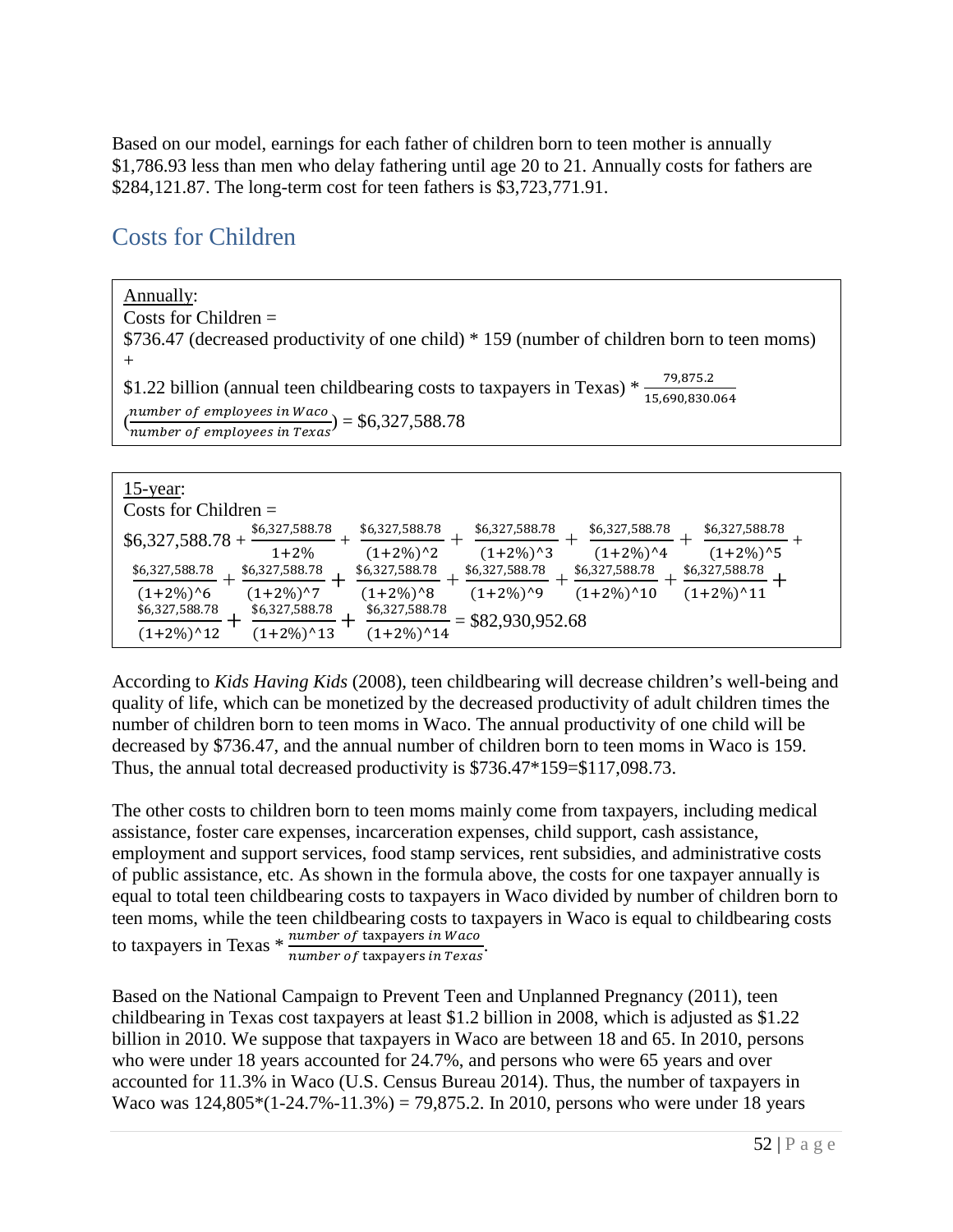accounted for 27.3%, and persons who were 65 years and over accounted for 10.3% in Texas (U.S. Census Bureau 2014). Thus, the number of taxpayers in Texas was 25,145,561\*(1-27.3%-  $10.3\% = 15,690,830.064$ . So the teen childbearing costs to taxpayers in Waco is equal to \$1.22 billion<sup>\*</sup> $\frac{79,875}{15,690,830}$ =\$6,210,490.05. So the annual costs for children is \$117,098.73+\$6,210,490.05=\$6,327,588.78.

For the calculation of children's cost in 15 years, we need to discount it to the present value with the U.S Treasury interest rate 2%, which is \$82,930,952.68.

### <span id="page-60-0"></span>Total Cost Associated with Teen Childbearing in Waco

Annually:

Total Costs of Teen Childbearing in Waco = Costs for Mothers + Costs for Fathers + Costs for Children =  $$370,376.19 + $284,121.87$ +\$6,327,588.78= \$6,982,086.84

#### 15-year:

Total Costs of Teen Childbearing in Waco = Costs for Mothers + Costs for Fathers + Costs for Children =  $$4,854,242.48 + $3,723,771.91 +$ \$82,930,952.68= \$91,508,967.07

The total cost associated with teen pregnancy in Waco is \$6,982,086.84 in one year. And the 15 year cost is \$91,508,967.07.